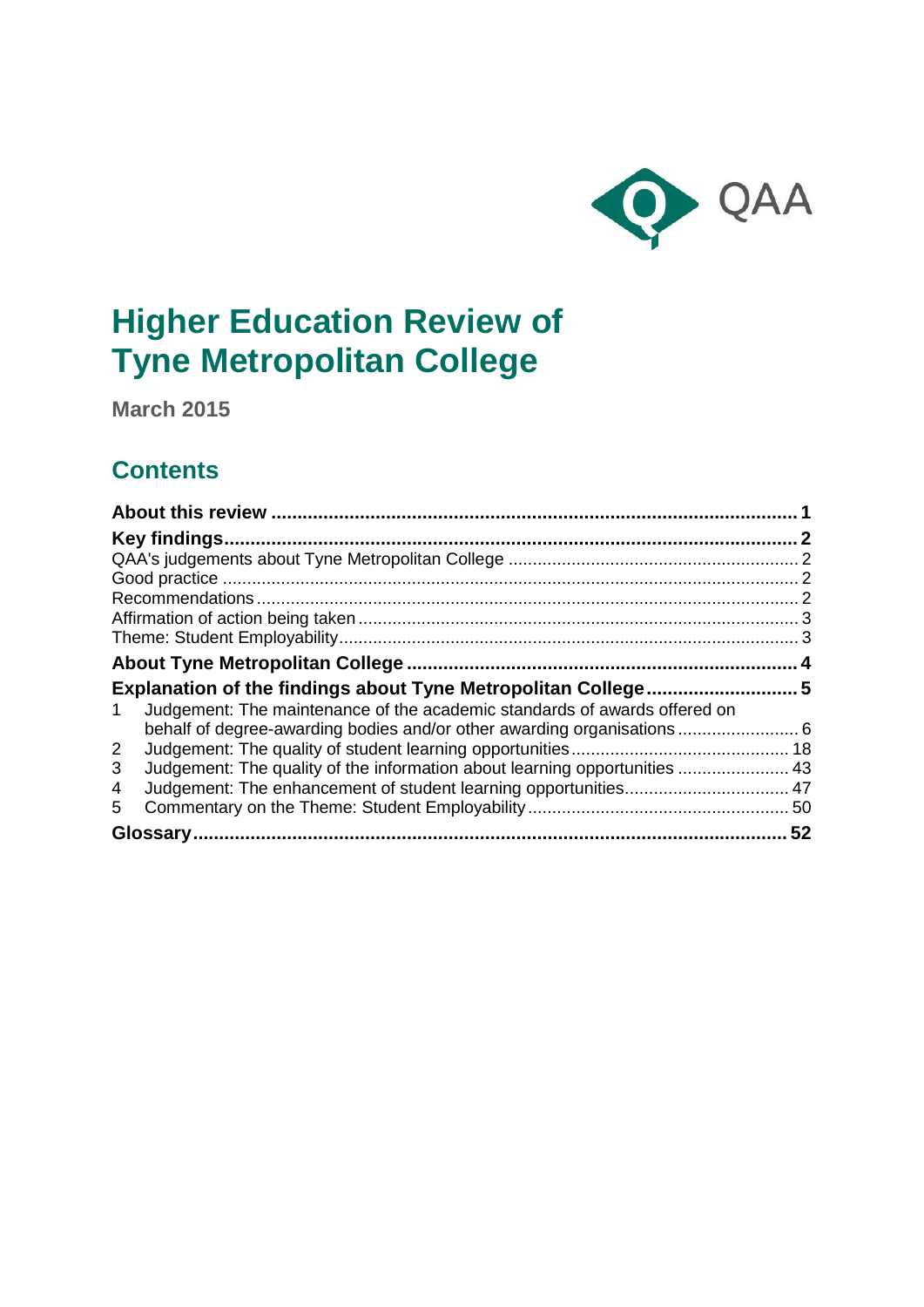## <span id="page-1-0"></span>**About this review**

This is a report of a Higher Education Review conducted by the Quality Assurance Agency for Higher Education (QAA) at Tyne Metropolitan College. The review took place from 16 to 18 March 2015 and was conducted by a team of three reviewers, as follows:

- Professor Jeremy Bradshaw
- Mrs Elisabeth Downes
- Mr James Freeman (student reviewer).

The main purpose of the review was to investigate the higher education provided by Tyne Metropolitan College and to make judgements as to whether or not its academic standards and quality meet UK expectations. These expectations are the statements in the UK Quality [Code for Higher Education](http://www.qaa.ac.uk/assuring-standards-and-quality/the-quality-code) (the Quality Code)<sup>1</sup> setting out what all UK higher education [providers](http://newlive.qaa.ac.uk/AboutUs/glossary/Pages/glossary-h.aspx#h2.1) expect of themselves and of each other, and what the general public can therefore expect of them.

In Higher Education Review, the QAA review team:

- makes judgements on
	- the setting and maintenance of academic standards
	- the quality of student learning opportunities
	- the information provided about higher education provision
	- the enhancement of student learning opportunities
	- provides a commentary on the selected theme
- makes recommendations
- identifies features of good practice
- affirms action that the provider is taking or plans to take.

A summary of the findings can be found in the section starting on page 2. [Explanations of](#page-5-0)  [the findings](#page-5-0) are given in numbered paragraphs in the section starting on page 5.

In reviewing Tyne Metropolitan College the review team has also considered a theme selected for particular focus across higher education in England and Northern Ireland.

The [themes](http://www.qaa.ac.uk/publications/information-and-guidance/publication?PubID=106) for the academic year 2014-15 are Student Involvement in Quality Assurance and Enhancement and Student Employability,<sup>2</sup> and the provider is required to select, in consultation with student representatives, one of these themes to be explored through the review process.

The QAA website gives more information [about QAA](http://www.qaa.ac.uk/aboutus/pages/default.aspx) and its mission.<sup>3</sup> A dedicated section explains the method for [Higher Education](http://www.qaa.ac.uk/reviews-and-reports/how-we-review-higher-education/higher-education-review) Review<sup>4</sup> and has links to the review handbook and other informative documents. For an explanation of terms see the [glossary](#page-50-1) at the end of this report.

-

<sup>&</sup>lt;sup>1</sup> The UK Quality Code for Higher Education is published at:

[www.qaa.ac.uk/assuring-standards-and-quality/quality-code.](http://www.qaa.ac.uk/assuring-standards-and-quality/the-quality-code) <sup>2</sup> Higher Education Review themes: **www.qaa.ac.uk/publications/information-and**[guidance/publication?PubID=106.](http://www.qaa.ac.uk/publications/information-and-guidance/publication?PubID=106)

<sup>&</sup>lt;sup>3</sup> QAA website: [www.qaa.ac.uk/about-us.](http://www.qaa.ac.uk/about-us)

<sup>4</sup> Higher Education Review web pages: [www.qaa.ac.uk/reviews-and-reports/how-we-review-higher](http://www.qaa.ac.uk/reviews-and-reports/how-we-review-higher-education/higher-education-review)[education/higher-education-review.](http://www.qaa.ac.uk/reviews-and-reports/how-we-review-higher-education/higher-education-review)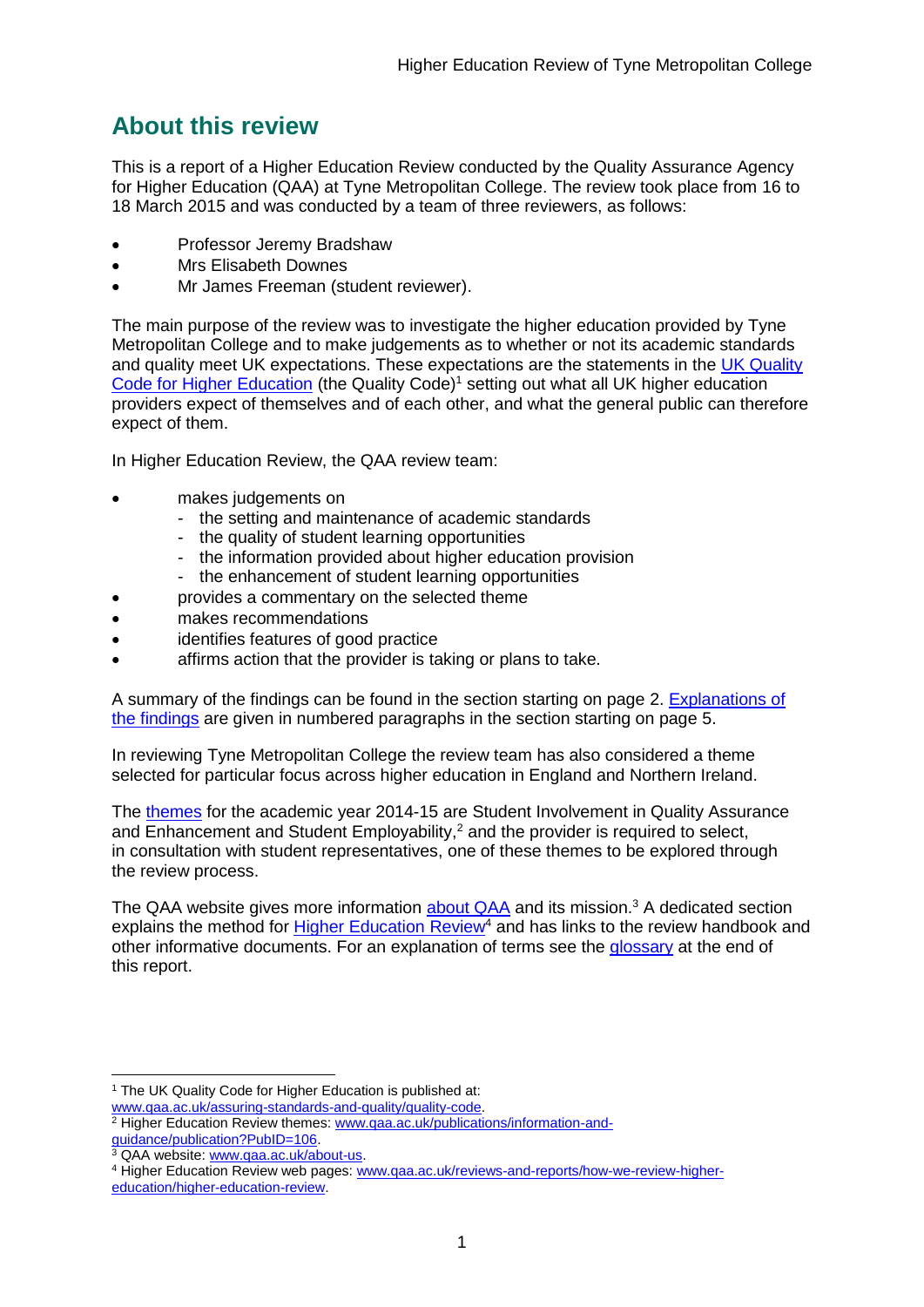## <span id="page-2-0"></span>**Key findings**

## <span id="page-2-1"></span>**QAA's judgements about Tyne Metropolitan College**

The QAA review team formed the following judgements about the higher education provision at Tyne Metropolitan College.

- The maintenance of the academic standards of awards offered on behalf of degree-awarding bodies and/or other awarding organisations **meets** UK expectations.
- The quality of student learning opportunities **meets** UK expectations.
- The quality of the information about learning opportunities **meets** UK expectations.
- The enhancement of student learning opportunities **meets** UK expectations.

## <span id="page-2-2"></span>**Good practice**

The QAA review team identified the following features of **good practice** at Tyne Metropolitan College.

- The effective engagement with local and regional employers in the strategic design and development of programmes that are appropriate to their needs (Expectations B1, A3.4 and Enhancement).
- The effective use of the Higher Education Gateway to provide students with guidance, support and resources to facilitate their development and achievement (Expectation B4).
- The wide variety of staff development opportunities directly linked to employer needs that enhance the higher education provision (Expectation B3).
- The extensive use and review of feedback mechanisms to identify and respond to student needs (Expectations B5 and Enhancement).
- The effective use of live assignment briefs and projects that develop students' employability skills and make positive contributions to local employers (Expectations B6, B4 and Enhancement).

## <span id="page-2-3"></span>**Recommendations**

The QAA review team makes the following **recommendations** to Tyne Metropolitan College.

By July 2015:

 ensure that all students are aware of and have access to external examiner reports (Expectation B7).

By May 2016:

 ensure that teaching observations reflect the needs of higher education staff and students (Expectation B3).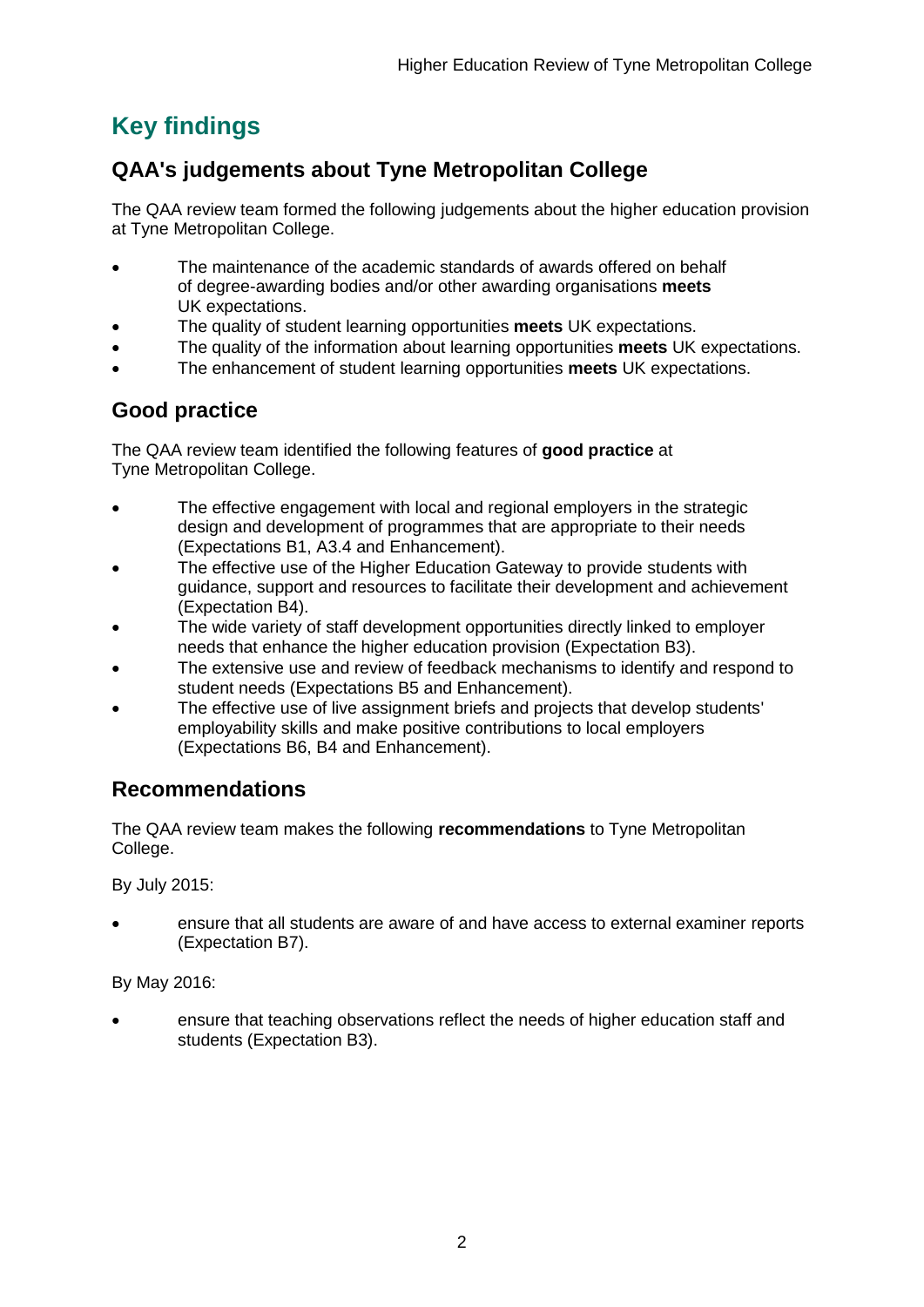## <span id="page-3-0"></span>**Affirmation of action being taken**

The QAA review team **affirms** the following action that Tyne Metropolitan College is already taking to make academic standards secure and/or improve the educational provision offered to its students.

 The steps being taken to improve the institutional oversight, tracking and completion of actions raised in external examiner reports (Expectation B7).

## <span id="page-3-1"></span>**Theme: Student Employability**

The College has a key strategic focus on the needs of the local and regional economy. It works in partnership with a range of local employers and organisations to ensure that the higher education programmes offered meet current industry needs. Employers contribute to the design of programmes, and students also benefit from a range of work-based and work related opportunities. The use of live assignment briefs is supported by employers and these make valuable contributions to the students' programmes and the employment settings.

Further explanation of the key findings can be found in the handbook available on the QAA webpage explaining [Higher Education Review.](http://www.qaa.ac.uk/reviews-and-reports/how-we-review-higher-education/higher-education-review)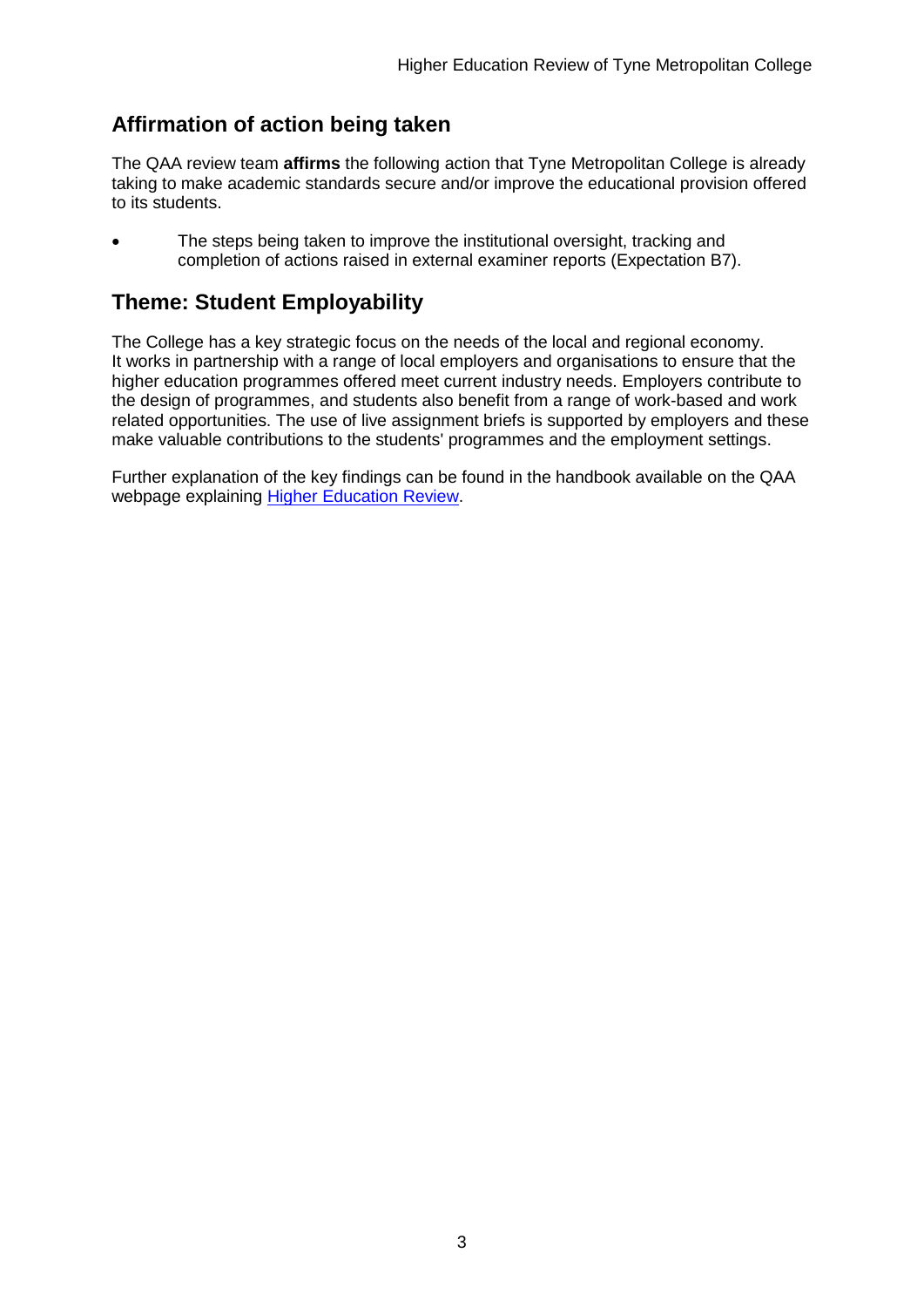## <span id="page-4-0"></span>**About Tyne Metropolitan College**

Tyne Metropolitan College (the College) was established in March 2005 as a result of the amalgamation between Tynemouth Sixth Form College and North Tyneside Further Education College. The College's mission - 'Raising aspirations; changing lives' is underpinned by its vision 'to excel in everything we do so that more individuals, businesses and communities actively plan their futures in partnership with us'.

The College is a medium-sized general further education college in the North East of England, offering a range of further and higher education courses.

The College had a QAA Integrated Quality and Enhancement Review (IQER) in May 2010. This followed the appointment of a new Principal and Chief Executive in 2009, and a reorganisation of the Senior Leadership Team and curriculum departments. Since September 2010, all higher education has been managed directly within curriculum departments.

Higher education student numbers have increased over the last three years. There were 398 Higher Education Funding Council for England (HEFCE) funded students in 2012-13, of which, 112 were full-time and 286 part-time. In 2013-14, there were 432 students (99 full-time, 333 part-time) and in December 2014 there were 538 (99 full-time, 439 part-time).

The College is aware of the need to ensure that it continues to provide a high quality experience for students, based on programmes which meet (and ideally exceed) external requirements and remain highly valued by all stakeholders. In addition, the College aims to continue to improve student-related systems and processes, and respond to policy developments and revisions to the Quality Code.

The College works in partnership with the University of Sunderland to deliver a range of programmes; it also offers Pearson provision.

In 2010, the College's IQER resulted in the identification of three features of good practice, two advisable and four desirable recommendations. The College has responded to these by building on the good practice in areas such as support for students and for staff through continued professional development activities. The College has addressed the advisable recommendations by ensuring that staff are appropriately engaged with quality assurance processes and that there is an effective committee for the oversight of higher education. The College has also responded to the desirable recommendations, including the two concerning the accuracy of its prospectus material and Higher National programme handbooks. These actions have been addressed in terms of policies, procedures and practices concerning information.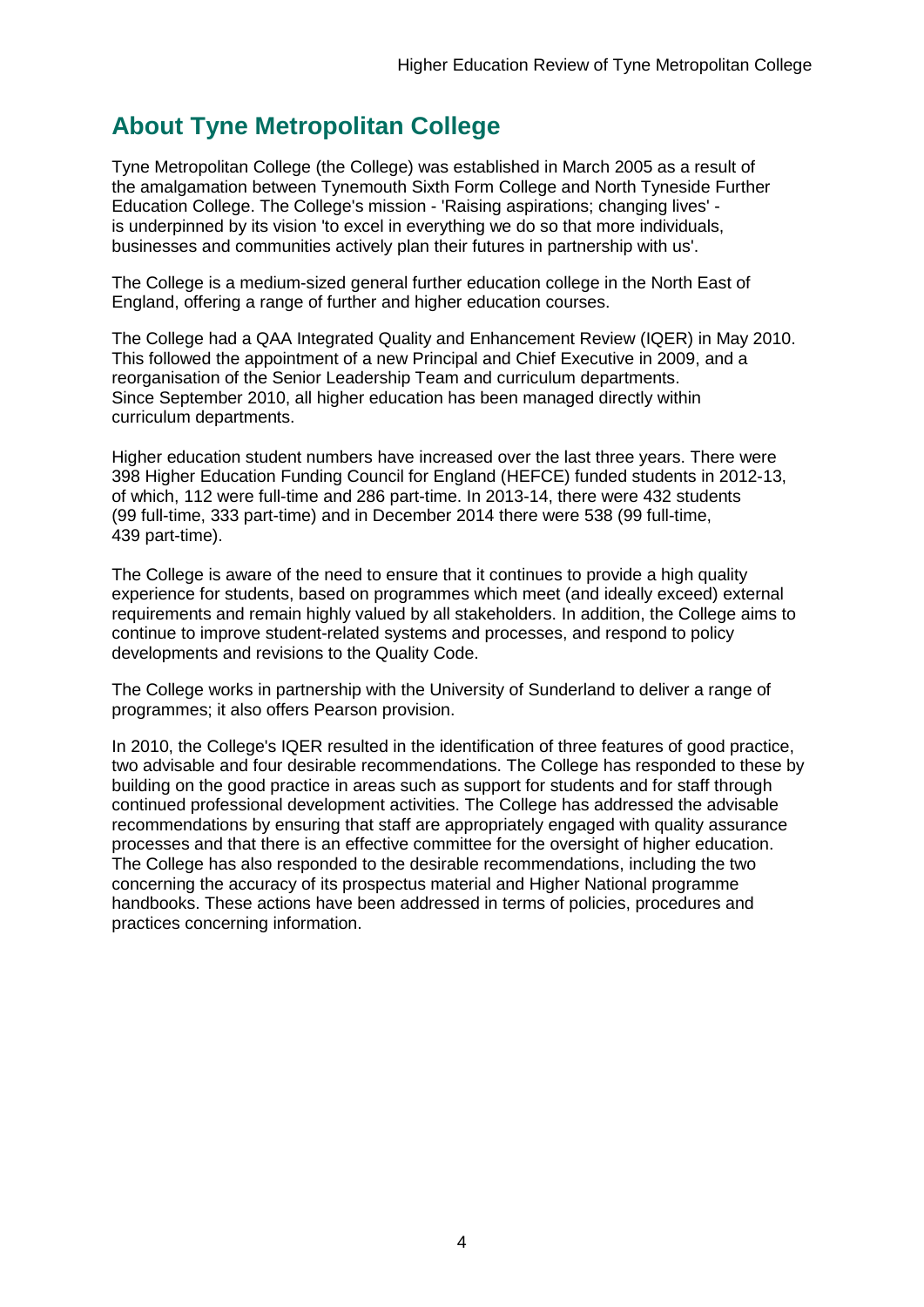## <span id="page-5-0"></span>**Explanation of the findings about Tyne Metropolitan College**

This section explains the review findings in more detail.

Terms that may be unfamiliar to some readers have been included in a [brief glossary](#page-50-1) at the end of this report. A fuller [glossary of terms](http://www.qaa.ac.uk/Pages/GlossaryEN.aspx) is available on the QAA website, and formal definitions of certain terms may be found in the operational description and handbook for the [review method,](http://www.qaa.ac.uk/reviews-and-reports/how-we-review-higher-education/higher-education-review) also on the QAA website.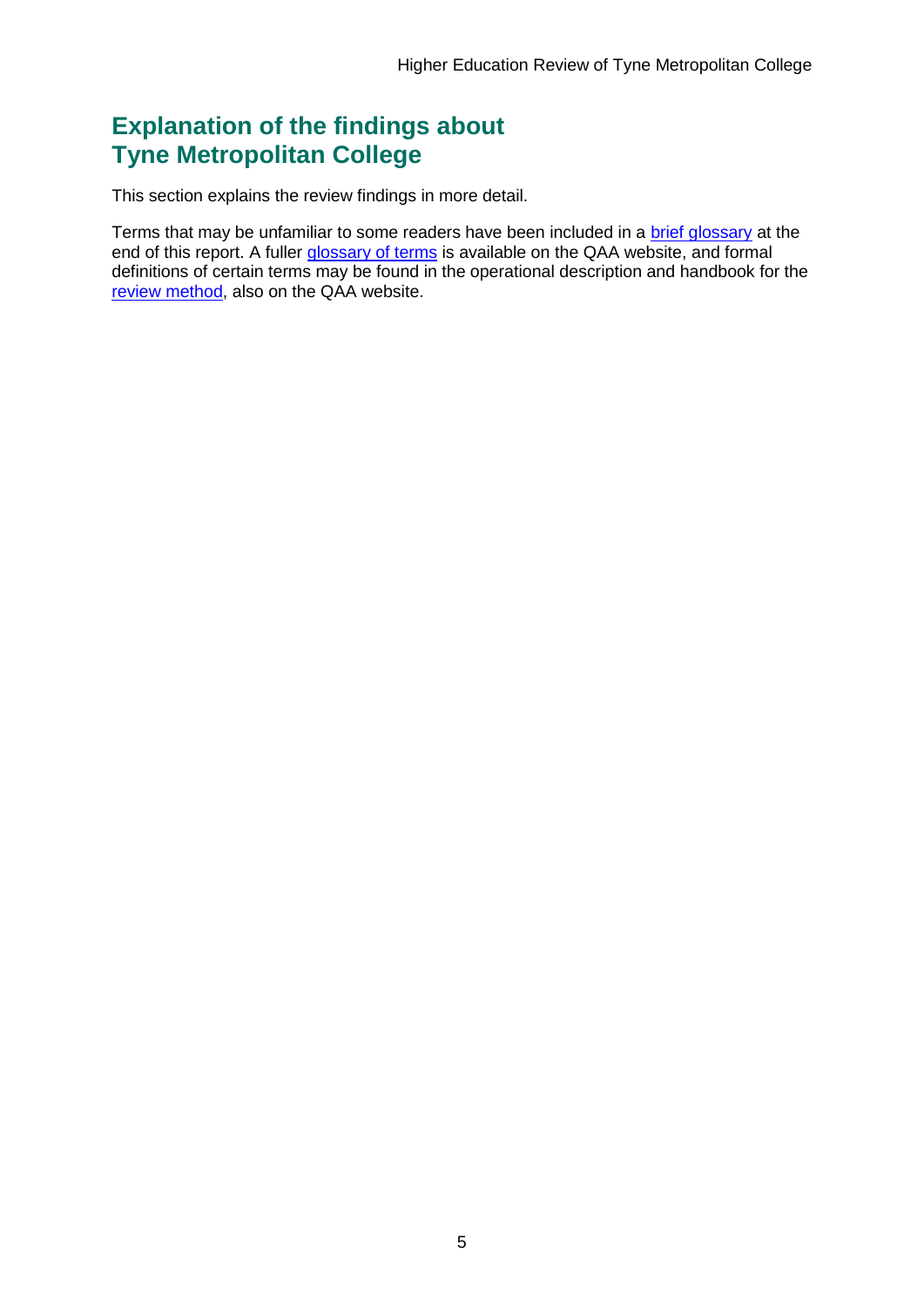## <span id="page-6-0"></span>**1 Judgement: The maintenance of the academic standards of awards offered on behalf of degree-awarding bodies and/or other awarding organisations**

**Expectation (A1): In order to secure threshold academic standards, degree-awarding bodies:** 

**a) ensure that the requirements of** *The Framework for Higher Education Qualifications in England, Wales and Northern Ireland* **are met by:**

- **positioning their qualifications at the appropriate level of the relevant framework for higher education qualifications**
- **ensuring that programme learning outcomes align with the relevant qualification descriptor in the relevant framework for higher education qualifications**
- **naming qualifications in accordance with the titling conventions specified in the frameworks for higher education qualifications**
- **awarding qualifications to mark the achievement of positively defined programme learning outcomes**

**b) consider and take account of QAA's guidance on qualification characteristics** 

**c) where they award UK credit, assign credit values and design programmes that align with the specifications of the relevant national credit framework** 

## **d) consider and take account of relevant Subject Benchmark Statements.**

### **Quality Code,** *Chapter A1: UK and European Reference Points for Academic Standards*

## **Findings**

1.1 The College is not directly responsible for placing qualifications within the relevant framework because the content of its Foundation Degree, Higher National and higher education certificate provision is prescribed either by an awarding body, the University of Sunderland (the University), or an awarding organisation. In the latter case, Pearson positions its qualifications within the Qualifications and Credit Framework (QCF), which itself maps onto *The Framework for Higher Education Qualifications in England, Wales and Northern Ireland* (FHEQ). These Pearson qualifications include modules at levels 4-5 on both the QCF and FHEQ. The processes for securing academic standards enable Expectation A1 to be met in design.

1.2 The review team tested this Expectation by examining the development and approval process for foundation degree programmes and Higher National qualifications. The team also considered the reports from University approval and periodic review events, along with external examiner reports and the Pearson Quality Review and Development Report. In addition to this, the team met a range of staff members from the College and the University.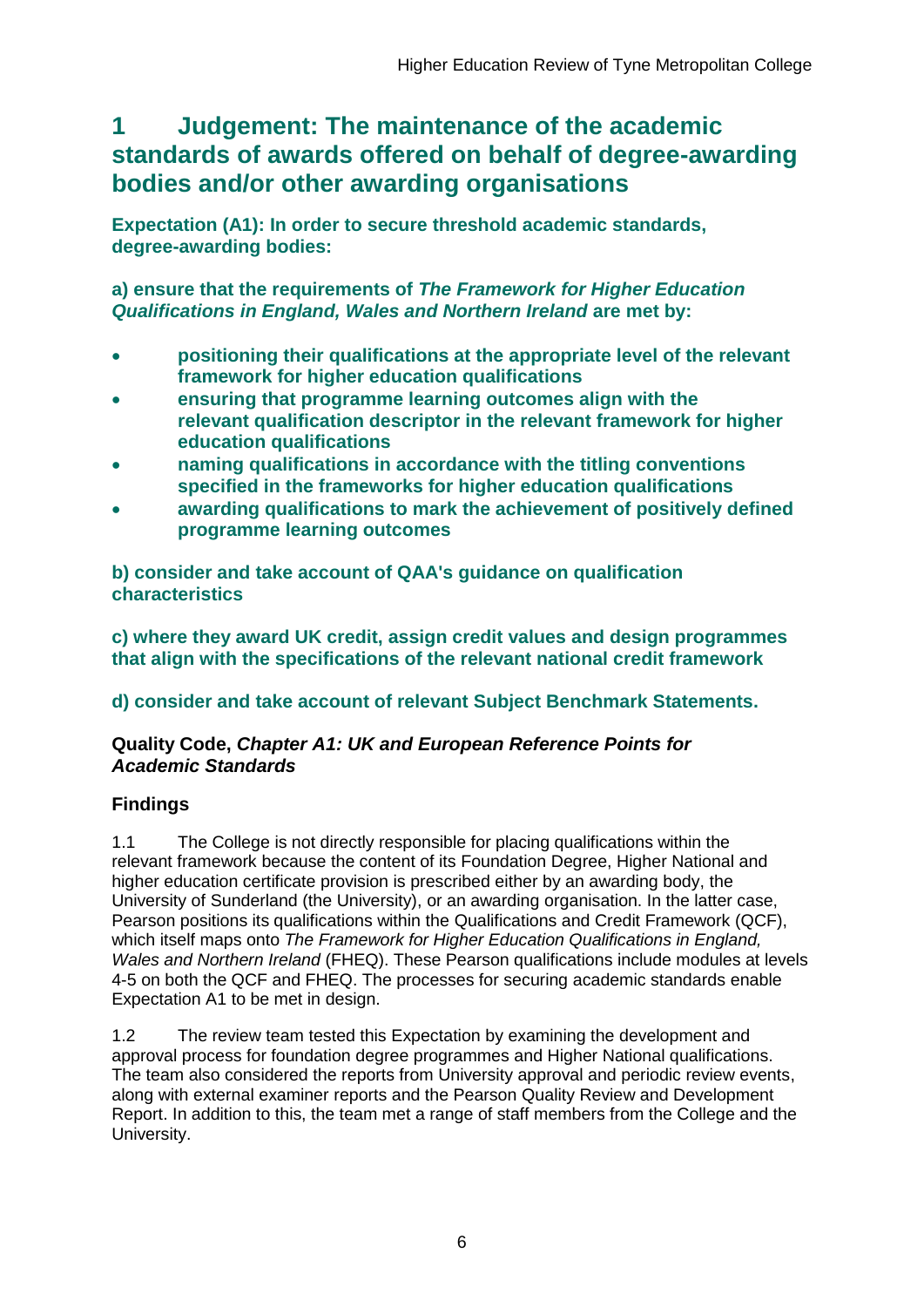1.3 All higher education programmes at the College are designed to take account of the relevant Qualification and Subject Benchmark Statements. Programme specifications for the University franchised provision are appropriate and fit for purpose, and the relevant benchmarks have been applied. The College uses standard Pearson programme specifications, which are fit for purpose, but has not customised them to show how the programmes meet the needs of students and employers.

1.4 The College uses the systems and procedures outlined in the University's Academic Quality Handbook to ensure that academic standards are maintained. The College and the University have shared responsibility for the development of intended learning outcomes and the annual review of quality. External examiner reports and the annual Pearson Edexcel Quality Review and Development Report confirm that programmes are set and assessed at the correct level of the FHEQ.

1.5 For Pearson Higher National provision the College contributes to ensuring alignment with the FHEQ and Subject Benchmark Statements by selecting units and setting assessments that allow intended learning outcomes to be reflective of the level expected. Staff use Pearson's quality assurance system and the Guide to Assessment and Vocational Quality Assurance Handbook to ensure delivery is in line with the awarding organisation's standards.

1.6 The periodic review for the FdA Counselling course noted that the programme team needed to link the programme learning outcomes more closely with the recently introduced *Subject Benchmark Statement: Counselling and Psychotherapy* (2013). The external examiners for FdSc Sport, and FdA Education and Care, confirmed that the learning outcomes are aligned with the relevant Subject Benchmark Statements. Delivery teams confirmed that they had used the FHEQ in the development of new higher education programmes, for example, in recent foundation degree developments in art and graphic design.

1.7 The College processes work effectively, and the College adheres to the requirements of the University and the awarding organisation. The approval processes ensure that qualifications are allocated to the appropriate level of the FHEQ. The College has a good track record of working with the University and is in the process of validating additional foundation degree programmes.

1.8 The review team concludes that effective processes are in place to ensure all higher education programmes take account of the FHEQ and, where relevant, Subject Benchmark Statements in programme design and delivery. Overall, the application of the FHEQ is effective and programmes are allocated to the appropriate level. The review team concludes, therefore, that Expectation A1 is met and the associated level of risk is low.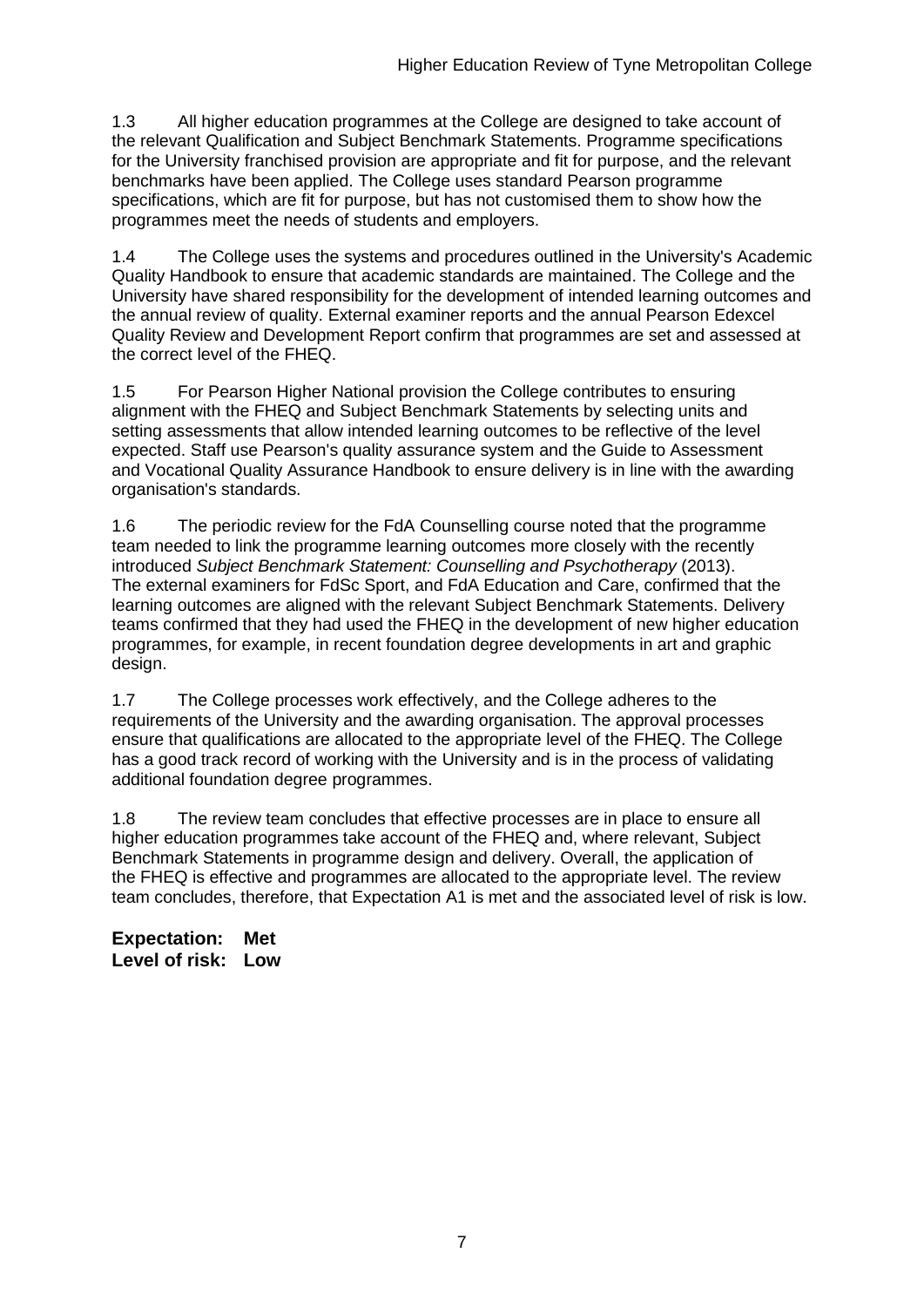**Expectation (A2.1): In order to secure their academic standards, degree-awarding bodies establish transparent and comprehensive academic frameworks and regulations to govern how they award academic credit and qualifications.**

#### **Quality Code,** *Chapter A2: Degree-Awarding Bodies' Reference Points for Academic Standards*

## **Findings**

1.9 All of the College's higher education provision is either validated by the University or Pearson. The University clearly articulates its control over academic credit and standards in the operating agreement with the College.

1.10 Both the awarding body and organisation produce extensive quality handbooks and guides to assessment regulations for College staff to follow. These guides are designed to ensure that the requirements of the Quality Code are met and partner reports are provided to review the College's processes. A College senior manager also conducts an audit of course handbooks to ensure that they are fit for purpose. The processes relating to the award of academic credit and qualifications enable Expectation A2 to be met in design.

1.11 In testing this Expectation, the review team reviewed the effectiveness of systems to ensure academic standards. The team considered policies, procedures and practices by looking at the minutes of meetings, including examination boards, partner reports, the Pearson annual quality report, and validation and periodic review reports. The team also held meetings with senior and academic staff from the College and a representative from the University.

1.12 The Pearson's centre risk assessment process, evidenced through an annual Quality Review and Development Report, allows the College to be confident that assessment is being carried out appropriately. The academic quality control procedure outlines a good set of processes for internal verification, and defines individuals' roles. The terms of reference for assessment boards on Foundation Degree programmes are also important for operating the academic framework, and confirm that decisions are made using the University's undergraduate regulations. The College convenes an assessment board for Pearson higher level qualifications and keeps a record of the discussion and student grades. External examiners comment positively on the operation of assessment.

1.13 Senior staff confirm that they know that academic standards are met through the receipt of external examiners reports, University reports and examination board minutes, and through the College's own self-assessment reporting process. The College Corporation, which has overall responsibility for the strategic direction and quality of provision, receives these reports and is kept informed about academic standards through reports from the College Principal.

1.14 The review team concludes that the College has clear and comprehensive academic frameworks to govern the delivery of academic credit and qualifications on behalf of its awarding body and organisation. Therefore, Expectation A2.1 is met and the associated level of risk is low.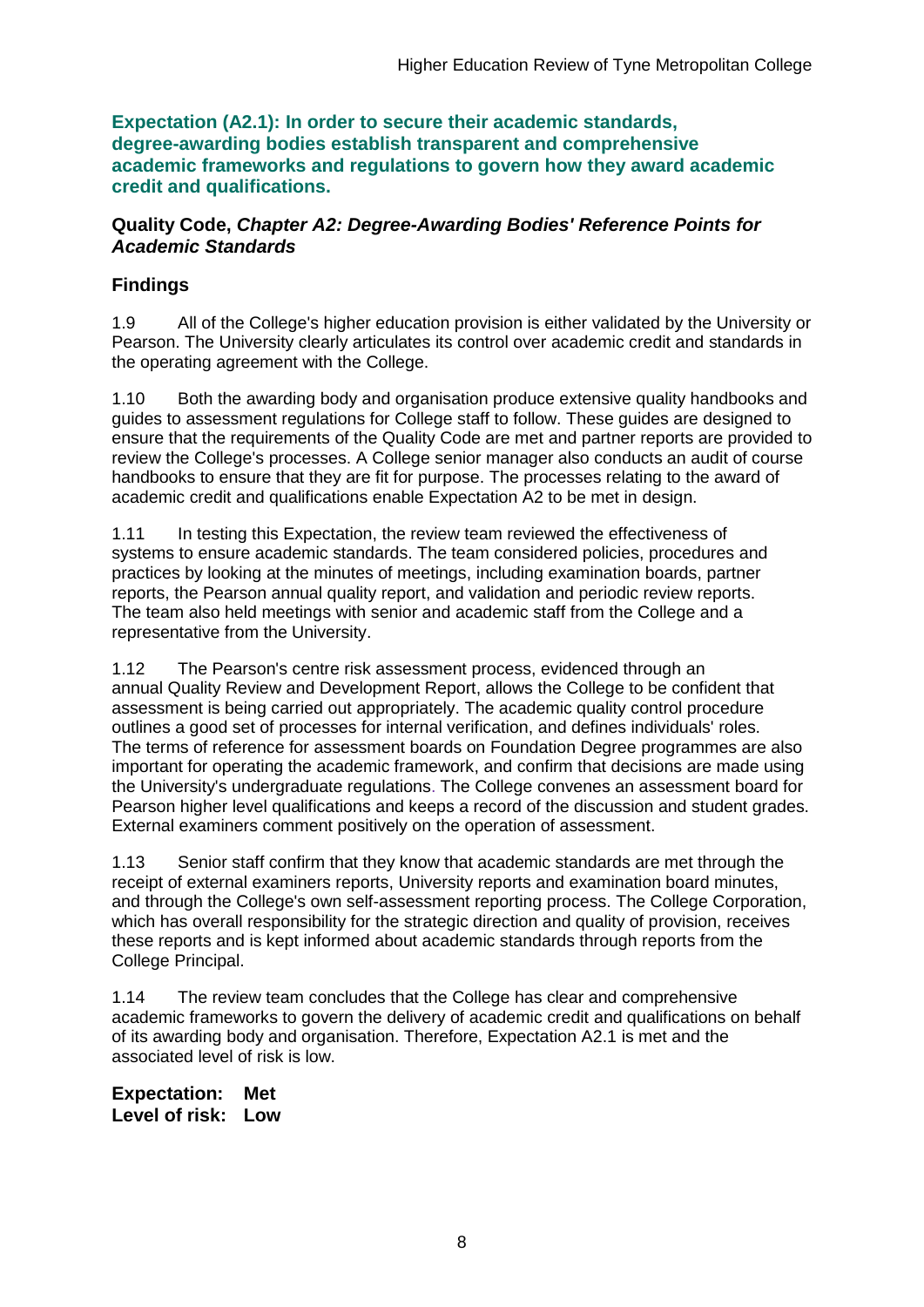**Expectation (A2.2): Degree-awarding bodies maintain a definitive record of each programme and qualification that they approve (and of subsequent changes to it) which constitutes the reference point for delivery and assessment of the programme, its monitoring and review, and for the provision of records of study to students and alumni.** 

#### **Quality Code,** *Chapter A2: Degree-Awarding Bodies' Reference Points for Academic Standards*

## **Findings**

1.15 Both the College and its validating partners require that all programmes maintain and refer to programme specifications. While the University and Pearson retain ultimate responsibility for specifications, the College must ensure that these are treated as the definitive record of its higher education provision.

1.16 For programmes validated by the University, the College is required to use the University's programme specification template. This is designed to ensure that the programmes are positioned appropriately on the FHEQ, and use relevant Subject Benchmark Statements and qualification descriptors. It also covers assessment strategies, programme structure and the intended learning outcomes. The College is required to follow guidance from the University on the approval and modification of specifications. For Higher National provision, the College refers to Pearson's standard, national-level specifications, which describe units, aims, QCF level and intended learning outcomes. Despite the absence of discrete, College-specific programme specifications for its Pearson provision, the College's version control and review procedures combine with validating-body documents and programme handbooks to allow Expectation A2.2 to be met in theory.

1.17 In testing this Expectation the review team scrutinised handbooks, programme specifications and other documentary evidence. The team also held meetings with senior staff, a representative from the University, students and programme leaders to test the effectiveness of the College's policies and procedures regarding definitive records.

1.18 College staff were unaware of Pearson's request that providers contextualise national-level documents in the form of delivery-specific programme specifications. However, programme teams do contextualise this national-level information in the form of programme handbooks, which are monitored by Heads of Department and senior staff. A course file maintenance procedure makes programme leaders responsible for keeping essential records of a programme secure, updated and complete to minimum standards. Heads of Department audit course files annually and the Quality Improvement Team carry out spot checks.

1.19 The College's internal programme approval process exercises a useful safeguard on definitive records by requiring proposers to obtain a definitive course list number. Website, virtual learning environment (VLE) and handbook information is consistent with programme specifications. Students can access programme specifications, either in print, via the VLE, or via links and extracts in programme handbooks. Specifications for the University programmes clearly display version histories and dates of validation, approval and review. Moreover, as noted under Expectation C, effective systems for ensuring the accuracy of published information, including student handbooks, are in place.

1.20 Staff members make effective use of specifications as a programme's definitive record; these specifications are referred to during validation and periodic review or when modifications are necessary. Programme teams use specifications when designing assignment briefs, particularly as a means of ensuring consistency across cohorts or sites.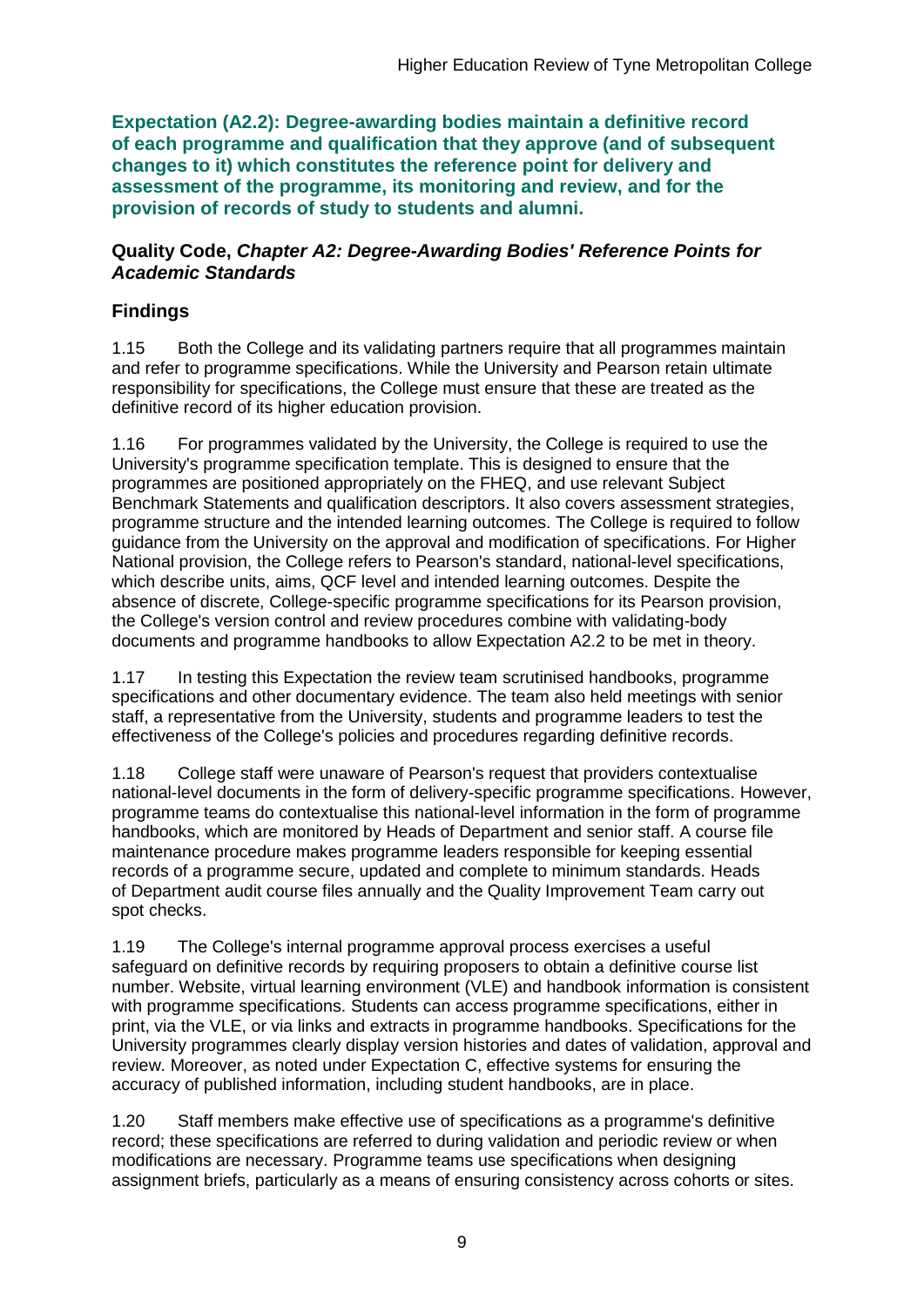External verifiers also check the use of the specification in teams' selection of units and design of assessments. Furthermore, the College's departmental self-evaluations include an update on actions raised by external examiners, and consider the match between pass criteria and the individual learning outcomes set out within specifications.

1.21 The review team concludes that the effective management and maintenance of programme specifications as the definitive record of a programme, their availability to students, and use by staff in quality assurance activities, ensures that Expectation A2.2 is met and the associated level of risk is low.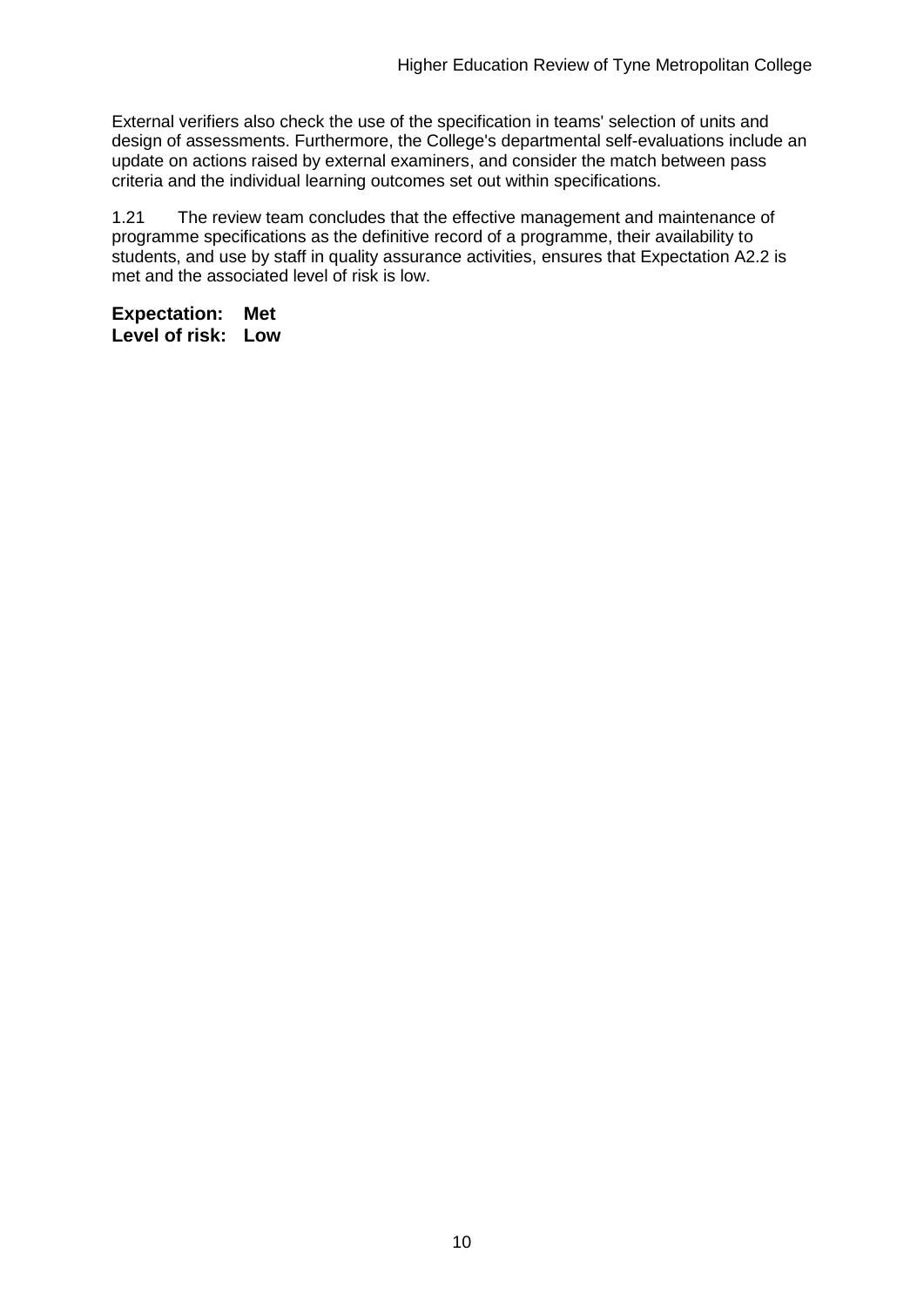**Expectation (A3.1): Degree-awarding bodies establish and consistently implement processes for the approval of taught programmes and research degrees that ensure that academic standards are set at a level which meets the UK threshold standard for the qualification and are in accordance with their own academic frameworks and regulations.**

#### **Quality Code,** *Chapter A3: Securing Academic Standards and an Outcomes-Based Approach to Academic Awards*

### **Findings**

1.22 Ultimately, the responsibility for academic standards rests with the University and Pearson as the College's validating partners. The College manages the standards of its academic provision, and monitors the effective and appropriate implementation of awarding body and awarding organisation requirements, through implementing agreed policies and procedures. There is explicit reference to 'qualification level' and benchmarks in the section of the responsibilities checklist document describing the Pearson collaboration. The external processes for programme approval are described in Expectation B1, together with the internal approval process that coordinates with those of the University and Pearson. The processes at the College allow Expectation A3.1 to be met in design.

1.23 The review team tested this Expectation by considering a wide range of documentation describing the College and its two higher education partners, including programme specifications, programme handbooks and example programme approval documents. The team also held meetings with staff and students of the College and two representatives from the University.

1.24 Module and programme approval, including the associated academic standards, is closely regulated by the awarding body and awarding organisation, who both require proposals to consider alignment with external reference points, such as the Quality Code, the FHEQ, Subject Benchmark Statements and professional, statutory and regulatory body (PSRB) requirements. The external approval mechanisms are complemented by an internal process that includes appropriate consultation with potential employers, existing students and external examiners.

1.25 The College works within the regulations set by the awarding body and the awarding organisation for Higher National provision. In the case of Pearson, the College can select optional units to deliver from a prescribed list. While this places the responsibility for maintaining academic standards firmly with Pearson, it also gives the College little flexibility to modify the programmes.

1.26 For University awards, the College follows the information about the programme approval process contained in the University Academic Quality Handbook. College staff can also access the programme specification section of the University website, which includes a guidance document on levels. The programme specification template has explicit reference to the FHEQ, Subject Benchmark Statements and PSRBs. The checklist for programme approval includes Subject Benchmark Statements, FHEQ and PSRBs.

1.27 The review team concludes that the College, in association with its awarding body and awarding organisation, has effective processes for the approval of programmes and the securing of standards. Therefore, Expectation A3.1 is met and the associated level of risk is low.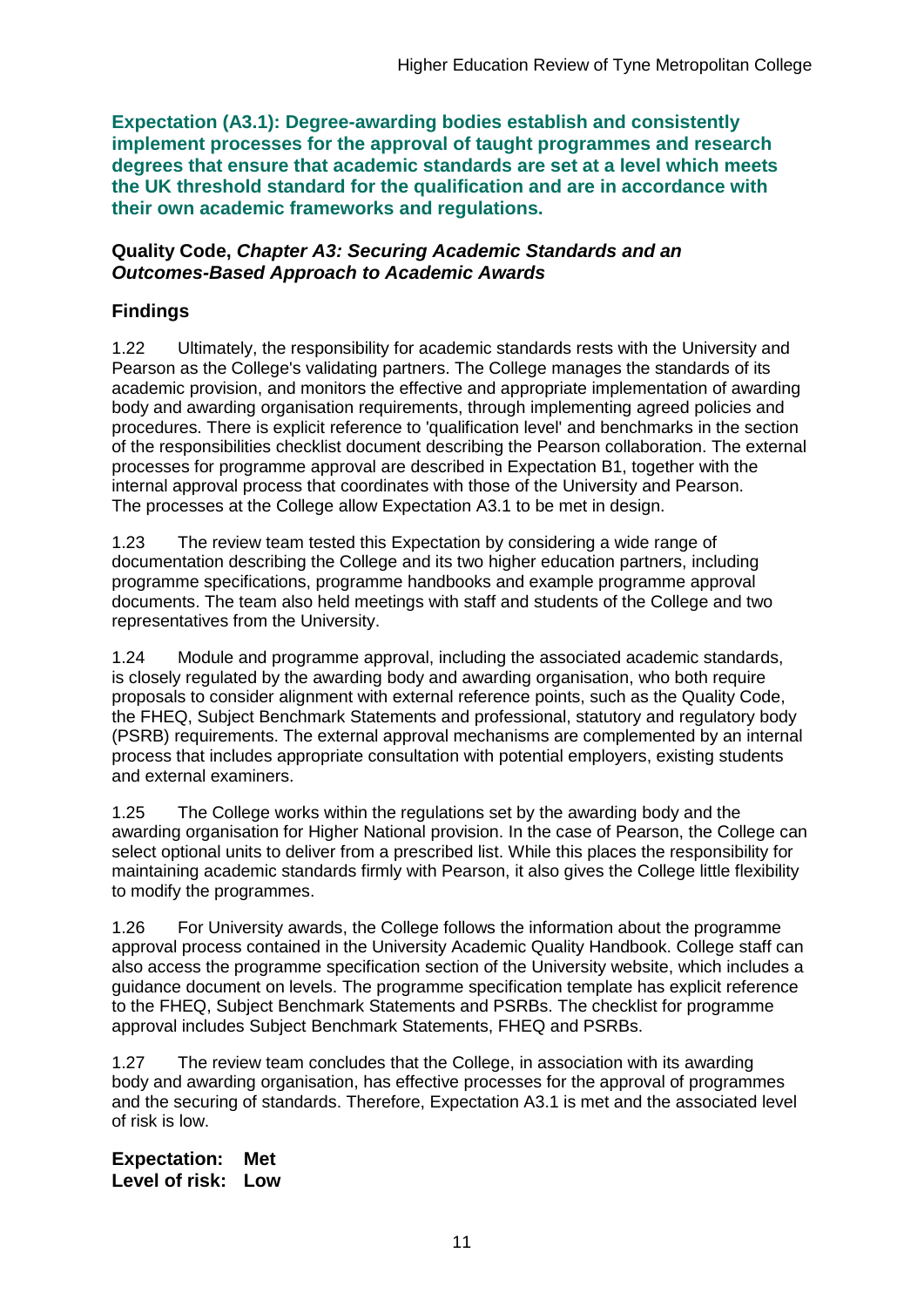**Expectation (A3.2): Degree-awarding bodies ensure that credit and qualifications are awarded only where:** 

- **the achievement of relevant learning outcomes (module learning outcomes in the case of credit and programme outcomes in the case of qualifications) has been demonstrated through assessment**
- **both UK threshold standards and their own academic standards have been satisfied.**

#### **Quality Code,** *Chapter A3: Securing Academic Standards and an Outcomes-Based Approach to Academic Awards*

## **Findings**

1.28 For Pearson programmes, the setting of assessments is a shared responsibility between Pearson and the College. The external examiner has a key role in confirming that the design and nature of the assessments permit the aims and learning objectives of a programme to be met, and that they are of a standard appropriate to the qualification level. Pearson Quality Review and Development reports detail the awarding organisation's expectations for the conduct and administration of assessments, including verification of assessment outcomes. In contrast, assessments on the programmes delivered in collaboration with the University are coordinated across all partnerships delivering the same programme. External examiners are required to confirm that standards are comparable to other higher education providers. The processes at the College allow Expectation 3.2 to be met in design.

1.29 The review team tested this Expectation by considering a wide range of documentation, including course and approval documentation, assessment guides, external examiner reports and assignment schedules. The team also held meetings with staff and students of the College and two representatives from the University.

1.30 College staff are clear about where the responsibility lies for awarding credit and the College's responsibilities under the agreements with the University and Pearson. The College's course and programme approval mechanism includes detailed consideration of the assessment associated with any proposed new provision. The award of credits to higher education programmes is regulated by the University or Pearson.

1.31 The assessments for Pearson programmes are set by the College, following guidance from the awarding organisation, and internally verified against the programme specification, before being checked by Pearson. Guidance for this process, the requirement for assessment to align with learning outcomes, and the requirement for verification by Pearson, are detailed in the Quality Review and Development Reports. External examiners confirm these arrangements in their reports.

1.32 College staff described the process for setting assessments for University programmes following the guidance provided on the University website, including the importance of matching assessment to academic standards as defined, for example, in the FHEQ. They also explained that assessments have to be consistent across all collaborative partners delivering the same programmes, so the process of setting assessments was coordinated by the University.

1.33 The College produces overview assessment plans for each year of each programme, which help it to ensure appropriate assessment loads are applied. Assessments are closely matched to learning outcomes. Scrutiny of external examiners' reports shows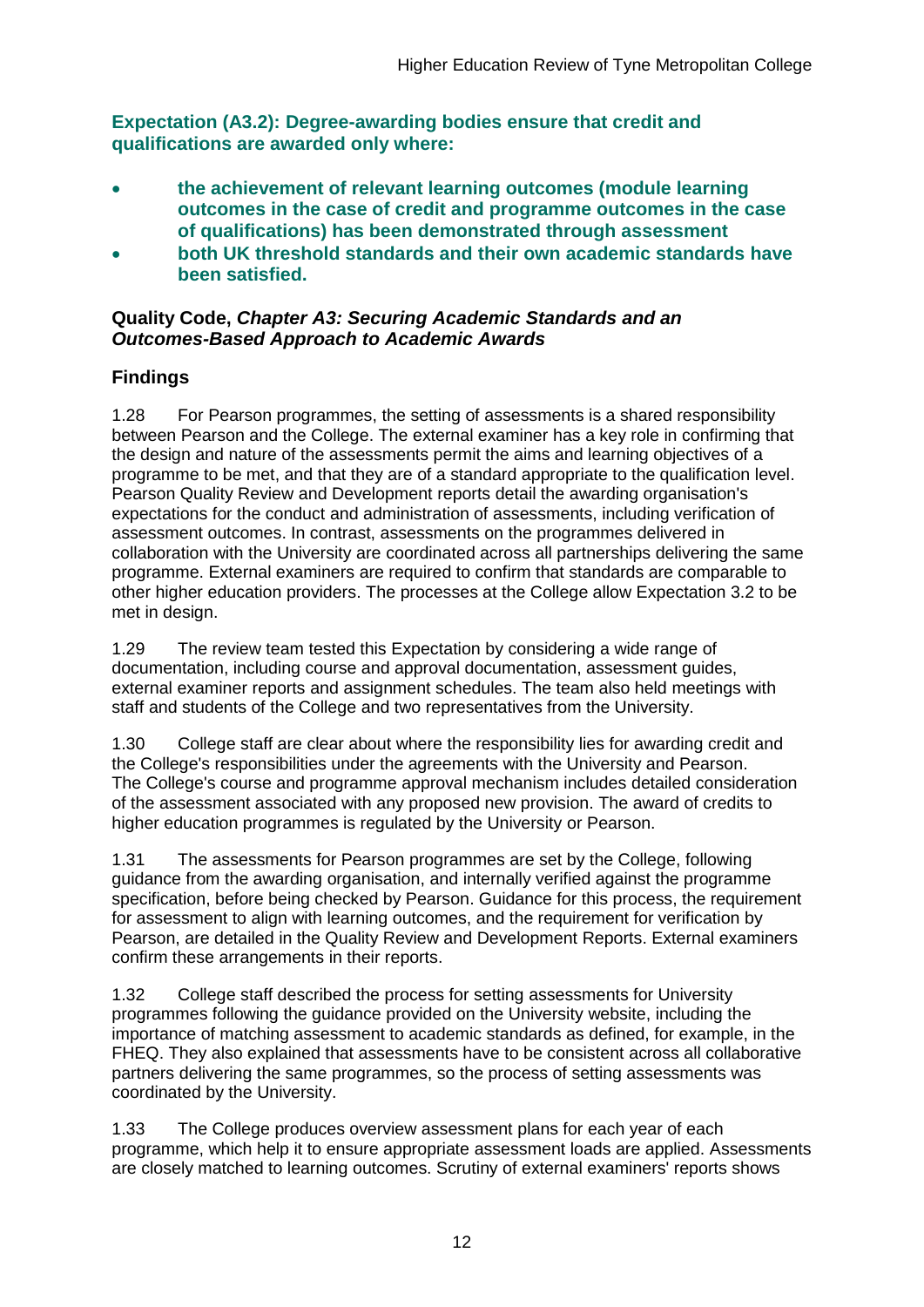that they fulfil the College's requirement to comment on the standards of the award, in terms of the FHEQ, Subject Benchmark Statements and academic standards relative to other higher education providers.

1.34 Students reported they had noticed a difference between the level of teaching and assessment on their higher education programmes, compared with previous study at a lower FHEQ level. They found the higher education assessments more challenging and more varied in style.

1.35 The College, in working with its awarding body and awarding organisation, has clear and appropriate processes in place for the assessment of learning outcomes, the monitoring of standards and the associated award of credit and qualifications. The review team concludes, therefore, that Expectation A3.2 is met and the associated level of risk is low.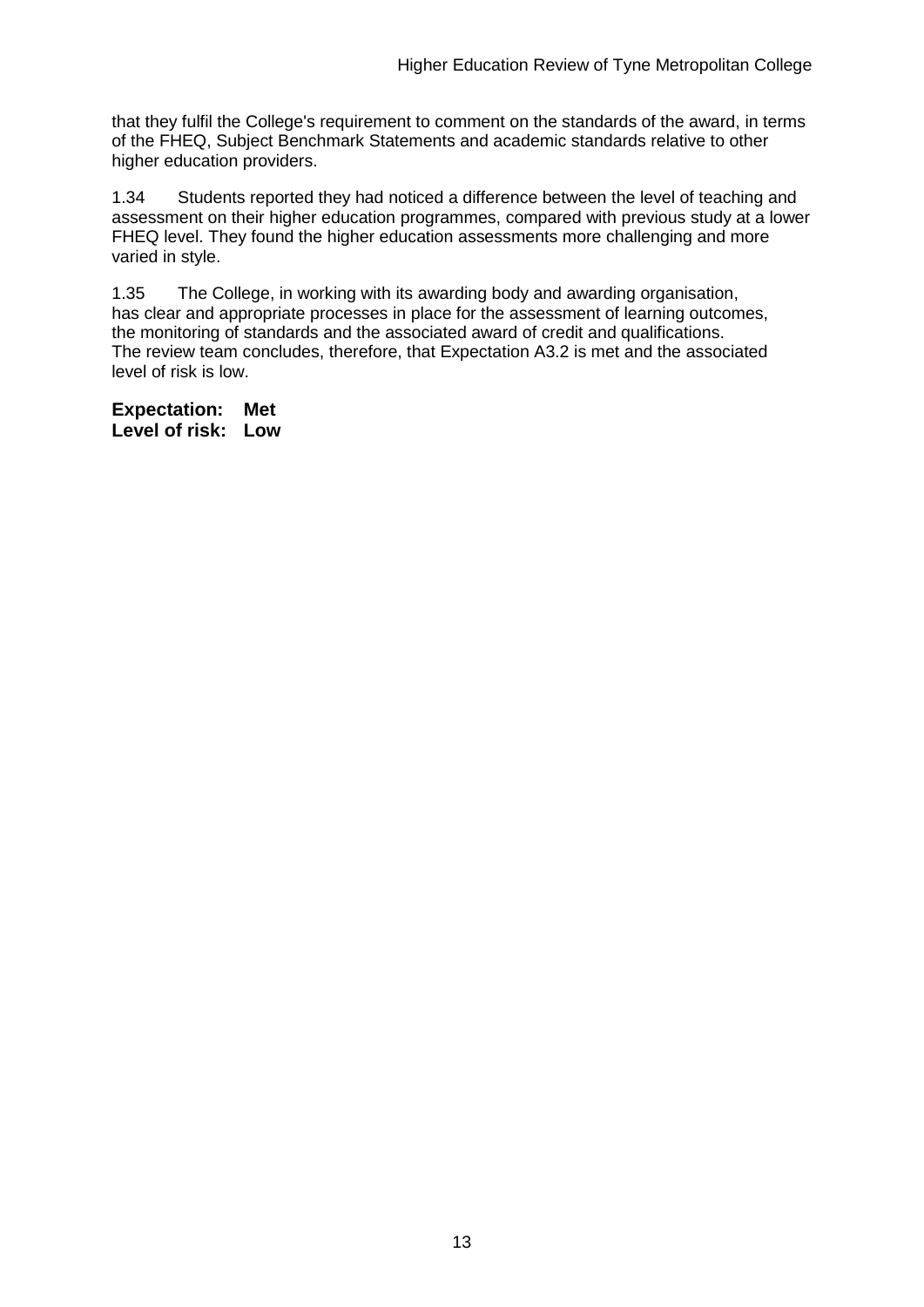**Expectation (A3.3): Degree-awarding bodies ensure that processes for the monitoring and review of programmes are implemented which explicitly address whether the UK threshold academic standards are achieved and whether the academic standards required by the individual degree-awarding body are being maintained.**

#### **Quality Code,** *Chapter A3: Securing Academic Standards and an Outcomes-Based Approach to Academic Awards*

### **Findings**

1.36 The University and Pearson bear ultimate responsibility for the quality and standards of the higher education provision at the College, including programme review. The College assures itself that academic standards are being met by aligning its self-evaluation processes with the Quality Code. There are internal review processes, including the annual self-assessment of individual courses and an annual College-wide self-assessment. There are clear divisions of roles and responsibilities with the awarding body; the awarding organisation and the College's processes in place allow Expectation A3.3 to be met in design.

1.37 The review team tested this Expectation by considering documentation from internal reviews and University annual review documents. The team also discussed the processes for monitoring programmes in meetings with staff and students from the College and staff from the University.

1.38 College documentation includes a College Quality Improvement Plan, course team self-assessment reports and departmental self-evaluation reports. While much of this documentation makes implicit reference to academic standards, the department self-evaluation document, in particular, explicitly addresses how well the programmes delivered by the department meet the Expectations of the Quality Code. The College's self-assessment report has a section on higher education, which refers to the requirements of the 'validating organisations' for consideration of the FHEQ and Subject Benchmark Statements. The College has a clearly coordinated sequence of annual review, including course team reports, Quality Improvement Plans and input from external examiner through their reports. These documents show explicit reference to the consideration of external examiner input, PSRB requirements, level of study, and Subject Benchmark Statements.

1.39 For programmes leading to University awards, the College follows the procedures for annual, periodic and PSRB review of taught programmes as described on the University website. The process for annual review of University programmes delivered by the College includes external representation on the panel and consideration of FHEQ levels and Subject Benchmark Statements.

1.40 The review team concludes that the College, in line with requirements of its awarding body and awarding organisation, has effective processes in place to monitor and review programmes and ensure that academic standards are being maintained. Expectation A3.3 is therefore met and the associated level of risk is low.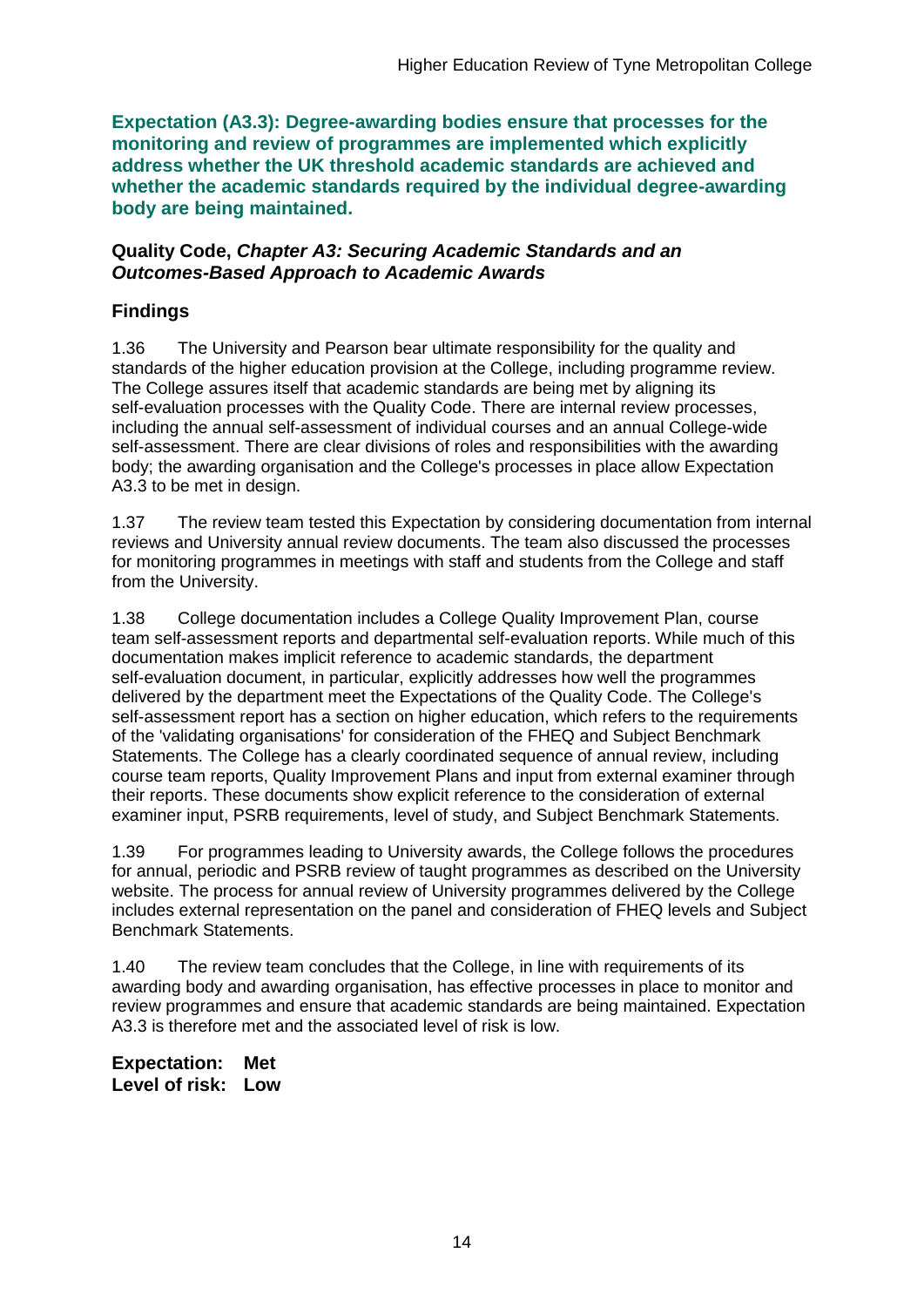**Expectation (A3.4): In order to be transparent and publicly accountable, degree-awarding bodies use external and independent expertise at key stages of setting and maintaining academic standards to advise on whether:**

- **UK threshold academic standards are set, delivered and achieved**
- **the academic standards of the degree-awarding body are appropriately set and maintained.**

#### **Quality Code,** *Chapter A3: Securing Academic Standards and an Outcomes-Based Approach to Academic Awards*

### **Findings**

1.41 The content of the College's programmes is either validated by the University or Pearson. Therefore, the University and Pearson take ultimate responsibility for the design and approval of modules and assessment of learning outcomes through their own regulations.

1.42 Procedures are clearly set out in the University Academic Quality Handbook; these include the programme approval process, where arrangements for consultation with students and employers are outlined. Internally, programme approval involves a wide range of views, and this is followed by a strategic approval process at the University. Two further sources of externality are the College's participation in Pearson annual quality reviews, which check alignment with the Quality Code and its involvement in periodic review by the University. The processes for the use of external and independent expertise allow Expectation A3.4 to be met in design.

1.43 In testing this Expectation, the review team examined evidence, including College strategy documents, policies and procedures, and minutes of meetings. The team also held meetings with senior staff, academic staff, representatives from the University and employers.

1.44 The College has a thorough programme approval and review process, which seeks to engage a range of external partners, including liaison with schools, universities, the Chamber of Commerce, and the Local Enterprise Partnership. The College Principal and Senior Leadership Team have good links with the Local Enterprise Partnership, and there is evidence that the College aligns its strategy to the needs of the local and regional economy.

1.45 The College has received a Science, Technology, Engineering and Maths (STEM) Assured Kitemark, which underlines the emphasis placed on provision in engineering, where the College has 253 students studying at a higher level. The College's Higher Education Strategy confirms this engagement has been very deliberate and clearly demonstrates the College's willingness to adapt its provision to local economic needs.

1.46 College staff use a range of sources of labour market information to ensure that the College can address current and future learning needs and skills gaps; this is particularly effective in engineering. These employers are routinely consulted about many aspects of provision; this informs annual review processes, choice of modules and validations. The Foundation Degree in Power Engineering enables learners to develop specific skills and knowledge in line with the requirements of employers, in power and renewable energies, precision engineering, oil, gas and subsea sectors, with whom the College works. College staff have adapted the choice of modules on Pearson Higher National programmes to meet the requirements of Siemens and British Engines. A partnership agreement is in place with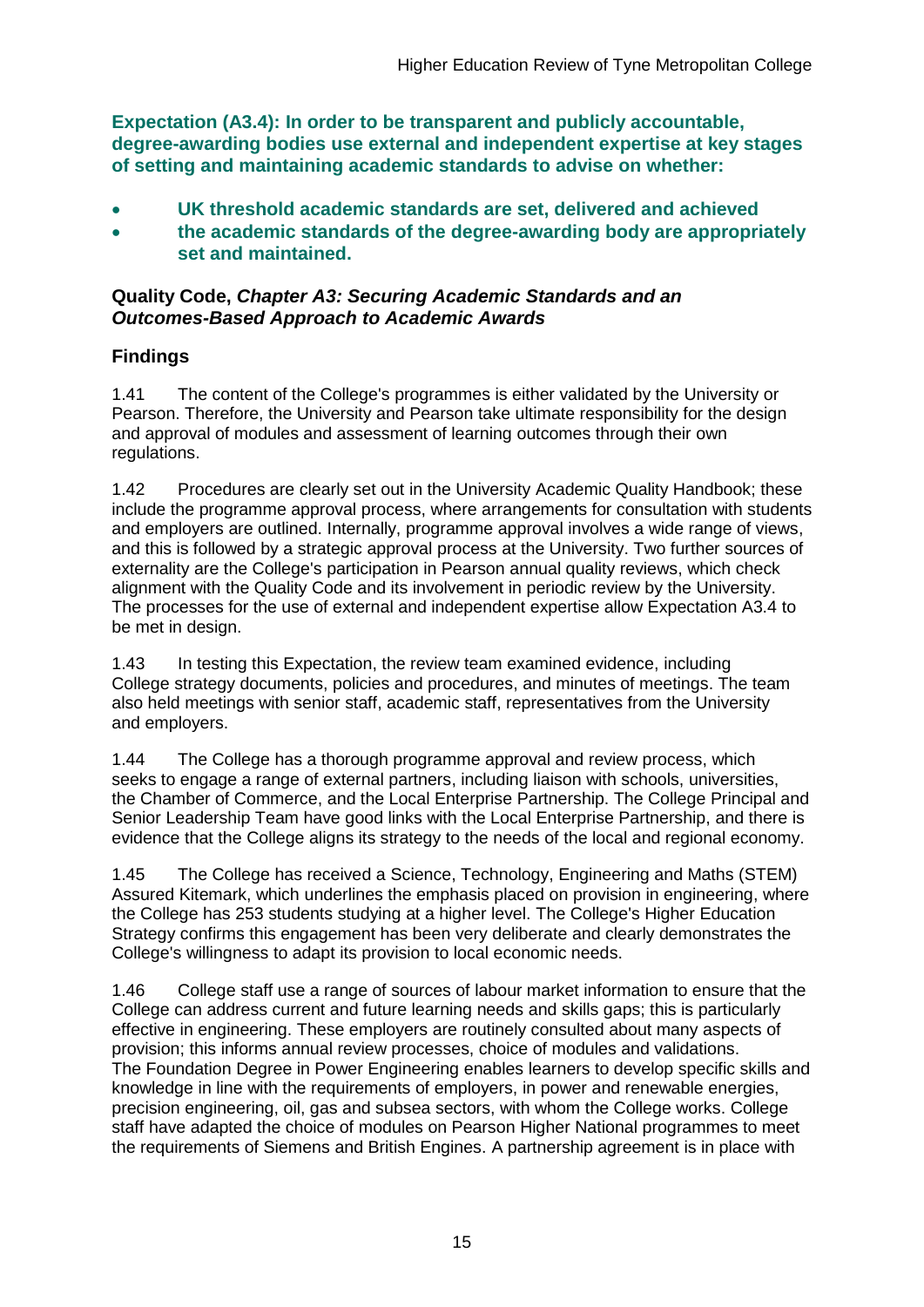Siemens; representatives visit the College regularly, sponsor students on part-time provision, and support the curriculum through projects and guest speakers.

1.47 The validation of the FdA Graphic Communication course in 2014 provides further evidence of employer consultation impacting upon the content of the programme with, for example, the inclusion of motion graphics. There is also evidence that the College selects Pearson units to meet the needs of sponsoring employers. The College has not formally consulted students as part of the approval process, but their views have been taken account of through more informal channels.

1.48 All Pearson programmes are assessed through internally designed assignments, which meet the learning outcomes and, where appropriate, are contextualised to local needs. There are good examples of these tailored project briefs; employers Nestlé and British Engines, as well as voluntary sector organisations, confirmed that they allow students to develop their knowledge, skills and confidence.

1.49 The review team regards the engagement with employers in the strategic design and development of programmes as good practice, as outlined in Expectation B1, paragraph 2.9.

1.50 The periodic review process for the FdA and BA (Hons) top-up degree programmes in Counselling confirmed that learning outcomes and assessment criteria are sufficiently robust to support their continued operation. The programmes align with external reference points including the FHEQ, Northern Ireland Credit Accumulation and Transfer System descriptors and the relevant Foundation Degree Subject Benchmark Statements as discussed in Expectation A1. The course is well supported by employers in the voluntary sector, who value the work of students on placement and have helped the College respond to the British Association for Counselling and Psychotherapy requirement to increase the number of supervised counselling hours from 60 to 100.

1.51 The close relationship that the College has with its awarding body and organisation, together with the College's own strategic focus and processes, ensures that it does employ external and independent expertise when developing, approving and reviewing programmes. The review team therefore conclude that Expectation A3.4 is met and that the associated level of risk is low.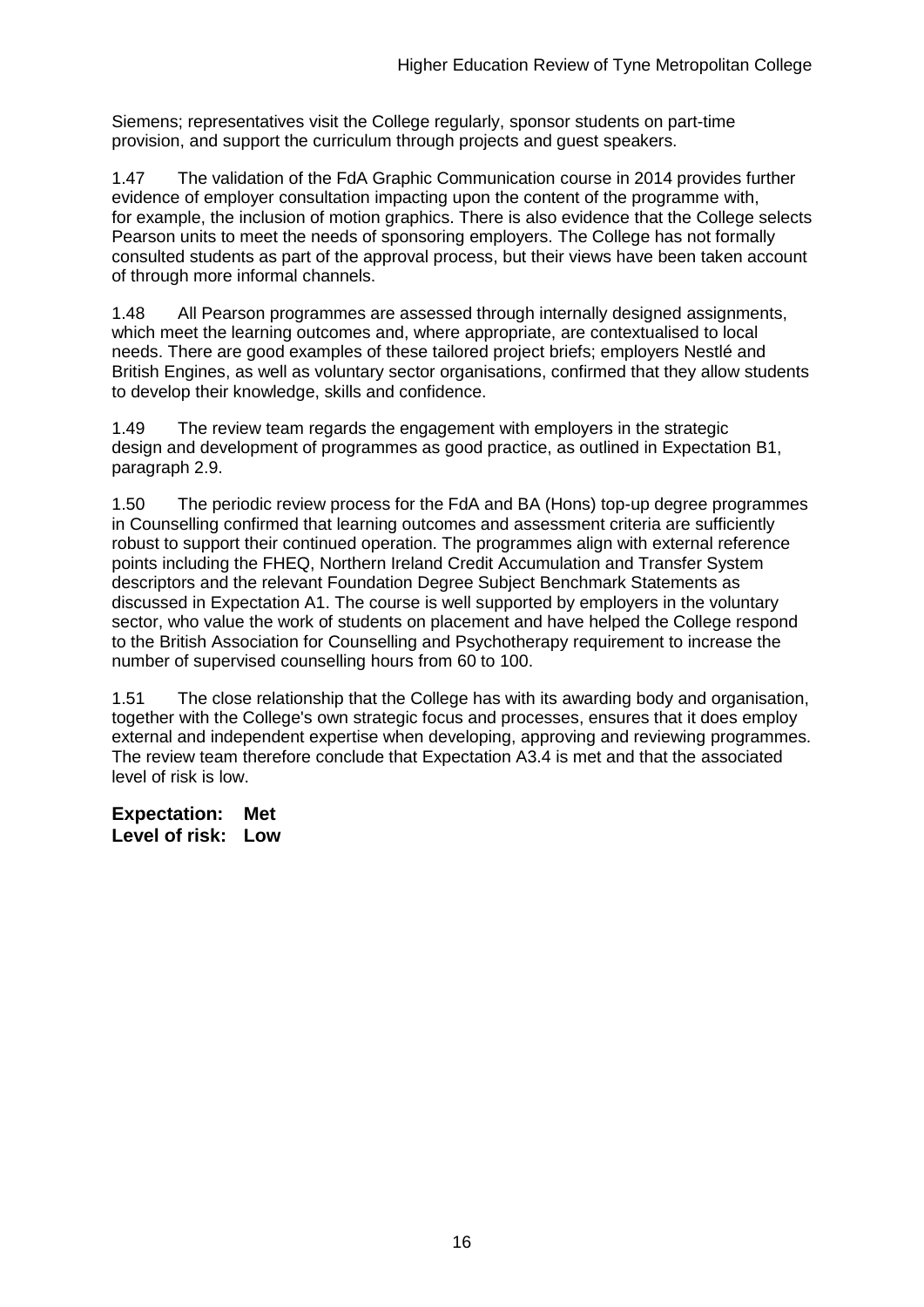## **The maintenance of the academic standards of awards offered on behalf of degree-awarding bodies and/or other awarding organisations: Summary of findings**

1.52 In reaching its judgement about the maintenance of academic standards, the review team matched its findings against the criteria specified in Annex 2 of the published handbook. The team did not identify any recommendations or affirmations in this area, but did make a link to a feature of good practice in Expectation B1.

1.53 The College uses the processes of its awarding body and awarding organisation appropriately to ensure that academic standards are maintained. The internal College processes also support the effective maintenance of academic standards, for example, through the use of programme approval and monitoring. External and independent expertise is used extensively to secure academic standards and ensure that College programmes meet the needs of local and regional employers. The engagement of employers in programme design is therefore linked to the feature of good practice outlined in Expectation B1, paragraph 2.9.

1.54 All seven Expectations is this area are met with a low level of risk. Therefore, the review team concludes that the maintenance of the academic standards of awards offered on behalf of degree-awarding bodies and other awarding organisations at the College **meets** UK expectations.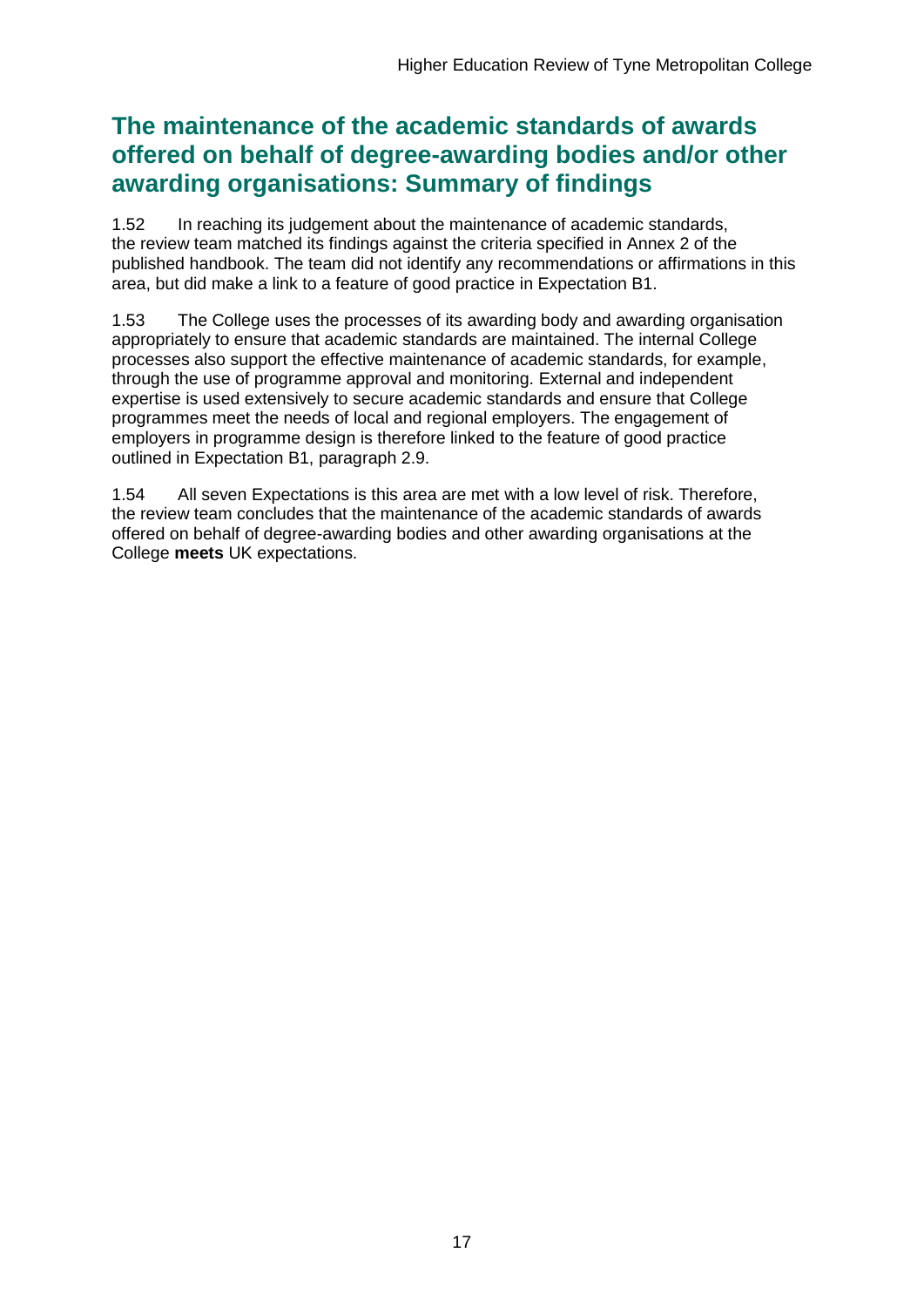## <span id="page-18-0"></span>**2 Judgement: The quality of student learning opportunities**

**Expectation (B1): Higher education providers, in discharging their responsibilities for setting and maintaining academic standards and assuring and enhancing the quality of learning opportunities, operate effective processes for the design, development and approval of programmes**

### **Quality Code,** *Chapter B1: Programme Design, Development and Approval*

## **Findings**

2.1 The College currently has programmes validated by the University and Pearson, and is required to follow the associated awarding body and organisation mechanisms for consideration and approval of new or modified courses and programmes. The external approval mechanisms are complemented by an internal approval mechanism that considers aspects such as any resource or staffing implications of the new provision. The processes at the College allow Expectation B1 to be met in design.

2.2 The review team tested this Expectation by considering documentation, such as programme specifications, programme handbooks and example programme approval documents. The team also explored the programme approval processes through meetings with staff and students of the College and two representatives from the University.

2.3 The College has an effective process in place for the design and approval of all higher level programmes, which is consistently applied to all new programmes or revalidations. These processes work well and ensure that new courses are compatible with the College's strategic aims, and that resources, staffing and non-staffing are in place prior to the start of the course. The processes map to the Expectations of the Quality Code, *Chapter B1*.

2.4 The curricula of programmes offered by the College are designed to meet the needs of local employers and the boarder community to ensure that current and future learning needs, skills gaps and skills shortages are met. This ensures that new developments are compatible with the College's objectives and that there is a specific local, regional or national need for any new programme. For example, the new Foundation Degree in Power Engineering will enable learners to develop specific skills and knowledge in line with the requirements of the employers in power and renewable energies, precision engineering and the areas of oil and gas subsea. The College selects non-mandatory units for Pearson programmes to meet the needs of employers, for example, British Engines and Siemens. In the case of the Higher National Diploma (HND) in Graphic Design, the team selected from an extensive bank of optional modules to meet the needs of students, often providing a customised course to meet their individual needs.

2.5 The nature of the College's relationship with each of the two awarding partners is very different, and this is reflected in the course and programme approval mechanisms. The College has centre approval with Pearson and is therefore able to use the Pearson automated online course approval system. The procedure includes a reviewer visit that assures the College is maintaining standards and meeting minimum indicators. There is limited scope for modification of Pearson programmes, except that the College is able to select from a portfolio of units to construct the curriculum.

2.6 As the majority of higher education learners in engineering, for example, are funded by employers, it is the employers who influence choices of units and ensure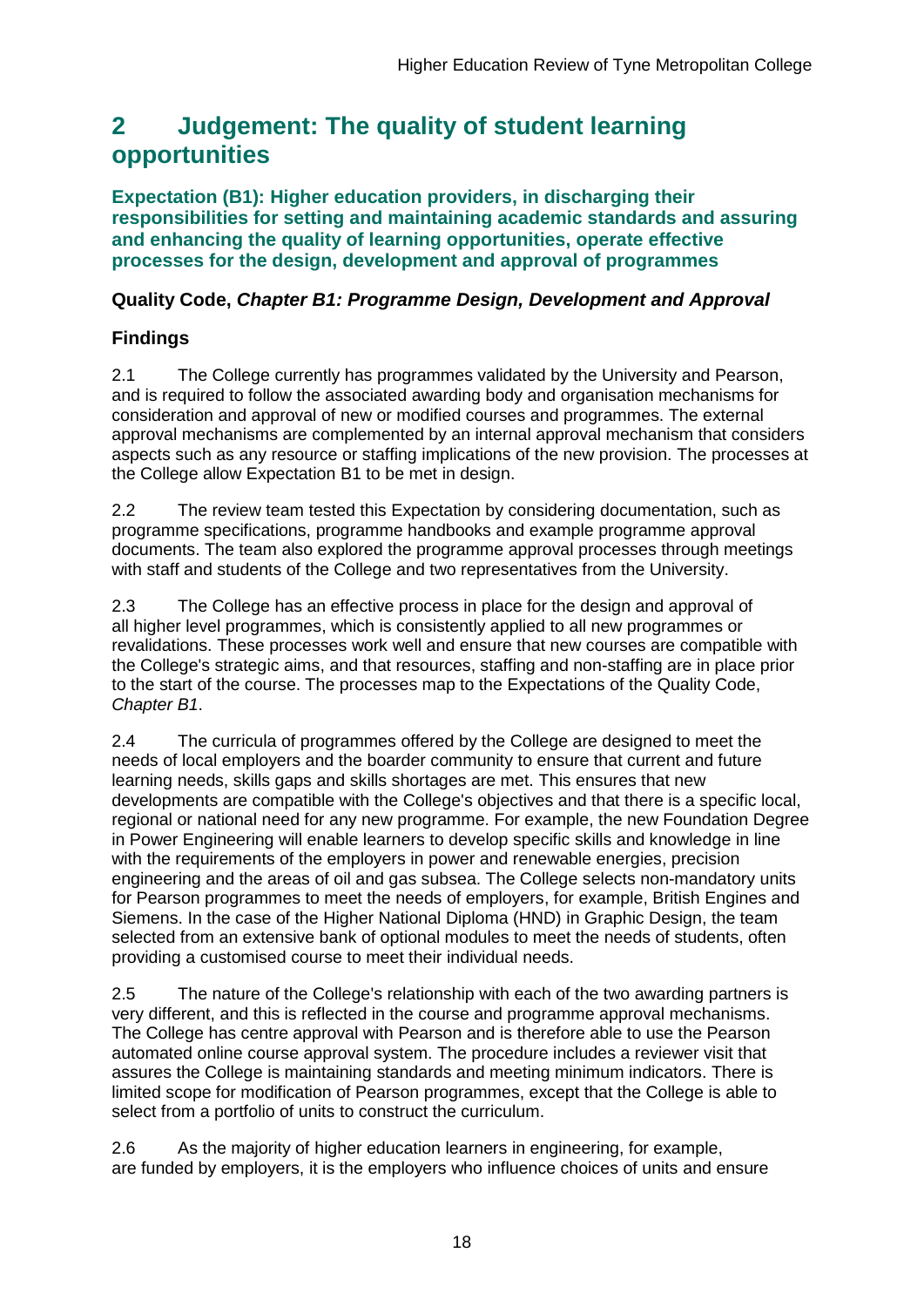these are suitable for the industry rather than the learners themselves. Employers confirmed that they had been involved in programme design by advising the College about the most suitable combination of Pearson units to ensure the students were appropriately qualified for employment. Students are able to provide feedback through surveys and meetings with University representatives at programme boards, which inform programme review processes, and reported that the processes worked well.

2.7 The College has effective mechanisms in place for the approval of new programmes validated by the University, in line with University procedures as described in the University Academic Quality Handbook. College staff have a good understanding of the programme approval processes and there is significant evidence of how the process has been applied to recent new course development with the University. The process begins with a trigger document that is effectively an expression of interest; at the University, the document is then logged with the quality and academic faculty. The academic faculty liaise with the College to develop the new course or programme, in line with the processes outlined in the University Academic Quality Handbook. Documentation for the approval of a programme such as the Foundation Degree in Power Engineering records that there was external representation on the approval panel, in addition to members of the University. The approval process includes detailed consideration of the financial aspects of the new programme, consultation with Student and Learning Support, the Employment Service, students and employers, and consideration of any relevant PSRB requirements. Although the University process does allow for student involvement, College students are not routinely involved in University programme approval processes.

2.8 The College has its own processes for approval of courses, which dovetail with the approval processes at the awarding body and organisation. In accordance with the College's Quality Improvement Strategy, proposals for new courses must take account of current demands, financial viability and reputation. College staff consider how the proposed teaching would fit with the College's objectives, and examine whether there is a specific local, regional or national need for the programme. The approval process examines the resources (staffing and non-staffing) that are available to ensure that the College is effectively able to deliver the qualification. All new courses require definitive course list numbers, the award of which requires approval by an internal course validation panel. The panel is Chaired by the Deputy Principal Curriculum and Business Development, and includes the Head of Quality Improvement and other co-opted members, as required. Proposals are prepared and submitted by the relevant Head of Department and, for higher education provision, must include approval by the relevant awarding body or awarding organisation. Internal processes include the establishment of course validation panels at the College. These panels are required to consider the level of the teaching and the requirement for external approval by the appropriate awarding body or organisation. External input to the process includes discussions with appropriate external organisations and the use of external examiner reports. The views of students are also sought through focus groups and any relevant module evaluations. Following consideration by a course validation panel, proposals are referred to the Higher Education and Higher Level Skills Committee.

2.9 The College has recently developed two new programmes, the Foundation Degree in Graphic Communication, and stages 1 and 2 of the BA in Graphic Design, to replace the existing HND in Graphic Design. The approval panel at the University noted that the proposal was based on extensive market research showing that the new programmes would be more attractive to potential employers. A design company helped the programme team to develop the new programmes and informed the employability agenda. The College also provided anecdotal evidence to the approval panel of other employers who had verbally expressed their support for the proposed foundation degree. The review team regards the effective engagement with local and regional employers in the strategic design and development of programmes that are appropriate to their needs as **good practice**.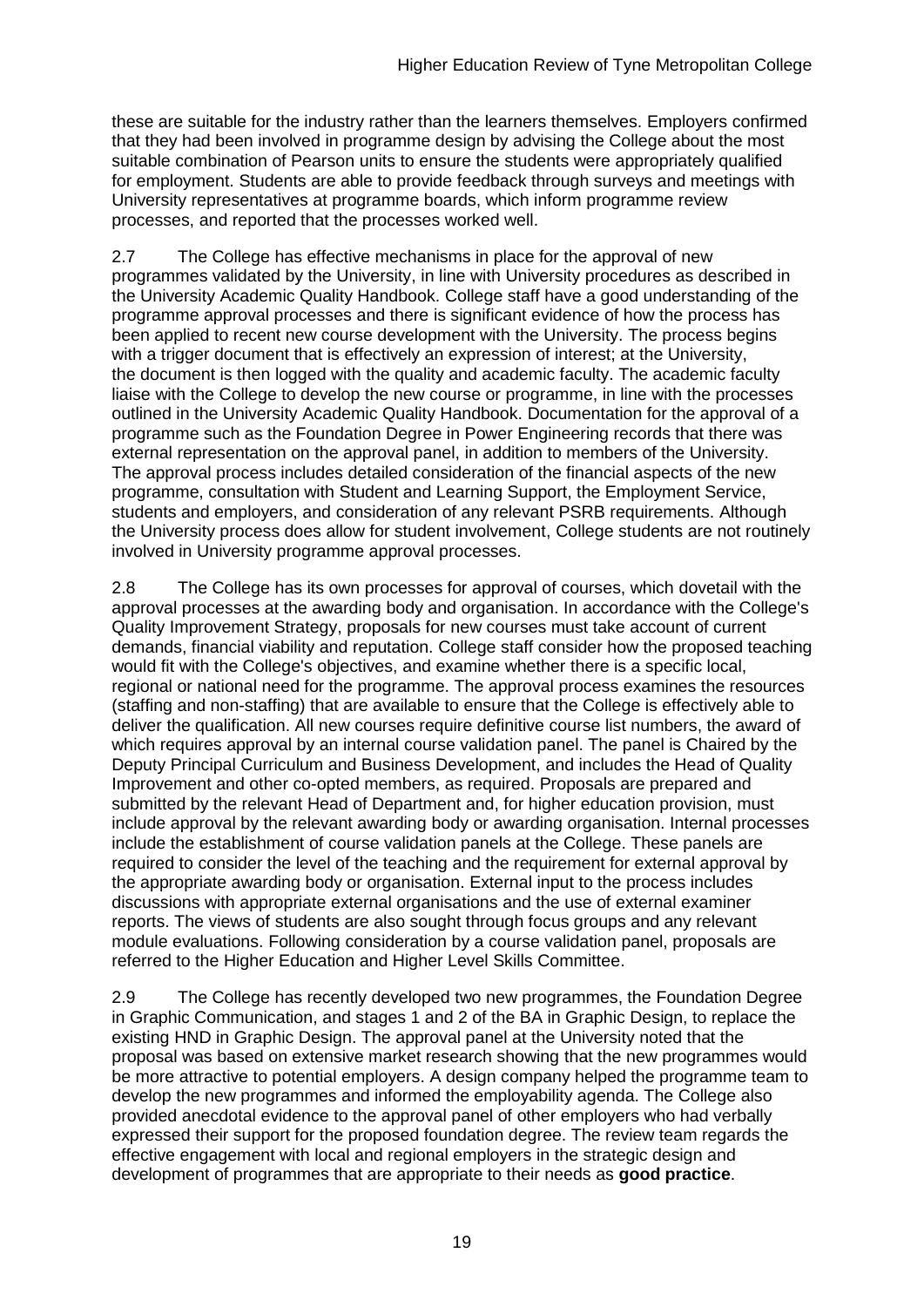The College's internal approval process is reviewed regularly to ensure that it is effective and meets the needs of the organisation, and reflects any updated QAA standards and organisational or awarding organisation requirements.

2.10 The review team concludes that the College has well developed processes for programme design and approval. Therefore, Expectation B1 is met and the associated level of risk is low.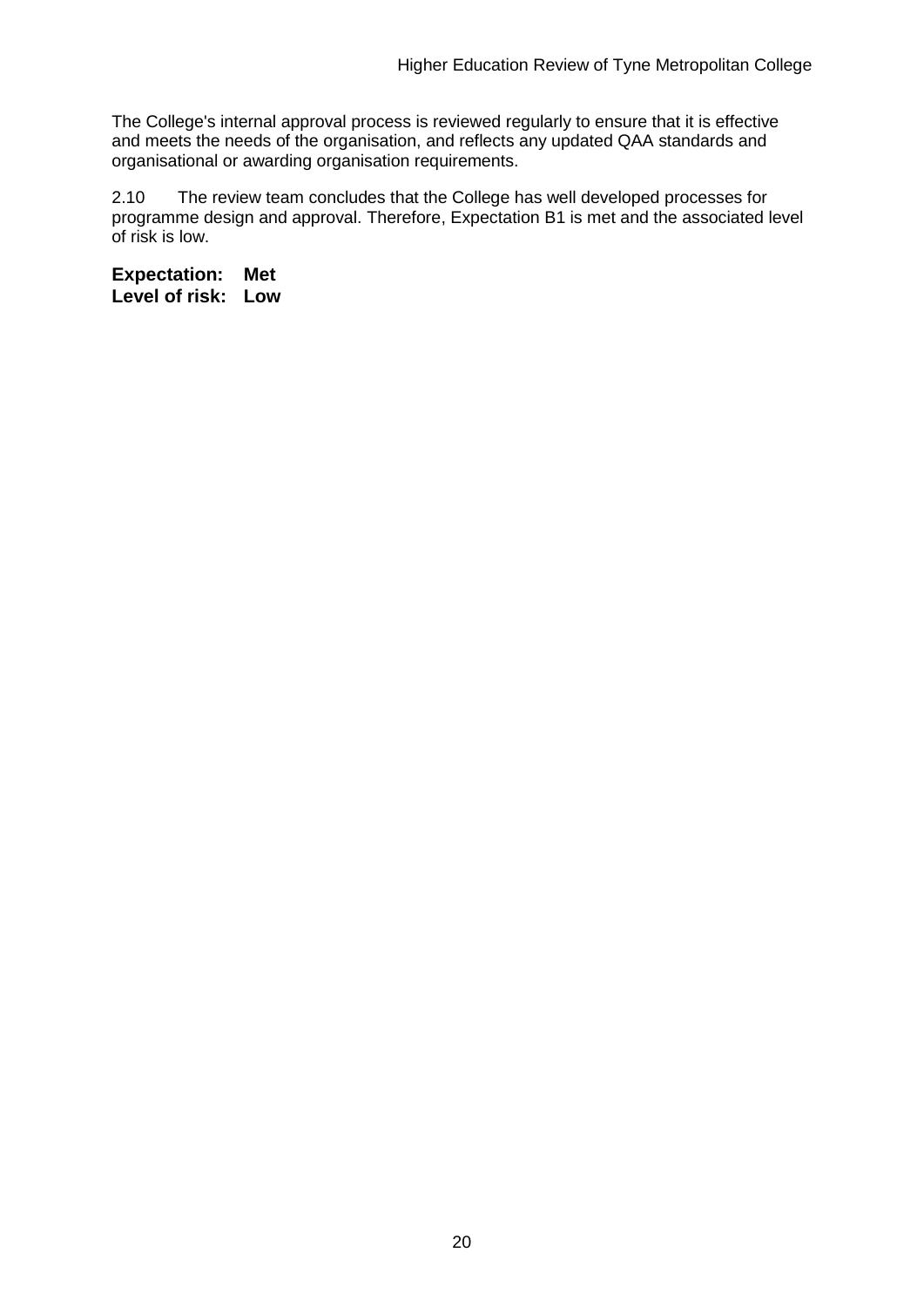**Expectation (B2): Recruitment, selection and admission policies and procedures adhere to the principles of fair admission. They are transparent, reliable, valid, inclusive and underpinned by appropriate organisational structures and processes. They support higher education providers in the selection of students who are able to complete their programme.**

#### **Quality Code,** *Chapter B2: Recruitment, Selection and Admission to Higher Education*

### **Findings**

2.11 The College's awarding body and awarding organisation devolve many responsibilities for admissions, although the former retains the formal power to offer places on its programmes. Students are enrolled using a College-wide admissions policy, underpinned by the principles of transparent and inclusive procedures, fair recruitment decisions based on reliable entry criteria, and effective communication. Although the Director of Funding and Planning takes ultimate responsibility for admissions, the Senior Leadership Team monitor the policy while the Head of Gateway Services oversees the admissions process, reviews relevant procedures and supports programme teams. Process improvement groups review the admissions policy annually, using feedback from surveys and focus groups.

2.12 A clearly defined applications procedure outlines staff roles and prospective students' responsibilities. In addition, the University sets out an admissions process for its partners to follow and align their policies with. Prospective students can apply directly to the College, although those intending to study full-time are advised to apply via UCAS. The College sends acknowledgement cards on receipt of applications, which are entered into an electronic system and screened with reference to entry criteria set by either the College or its awarding body in programme specifications. All prospective students are invited for an interview or information session, held with programme leaders or the Senior Student Adviser respectively. Following interview, programme leaders make offers, where candidates meet the entry criteria. On University programmes, the awarding body is consulted, where applicants hold non-standard qualifications. The College confirms offers and any conditions in writing, before informing UCAS of their decision or relaying this to the University. Where no offer is made, applicants are referred to the Senior Student Adviser for further guidance and directed to the College's complaints procedure should they wish to appeal.

2.13 The transparent, fair and reliable policies and procedures for admitting students and the defined responsibilities for monitoring and reviewing these allow Expectation B2 to be met in design.

2.14 In testing this Expectation, the review team scrutinised programme specifications, website pages, survey data and committee minutes. The team also met programme staff, senior managers and students to test the effectiveness of the College's admissions procedures.

2.15 An admissions policy is available on the College's website and VLE, enabling stakeholders to access clear guidance regarding the processes described above. Both the higher education prospectus and programmes' webpages list the entry requirements detailed in programme specifications.

2.16 An electronic database and enrolment forms, which programme leaders sign-off, capture applicants qualifications effectively. Prospective students and staff receive appropriate guidance concerning interviews. Interviews provide students with useful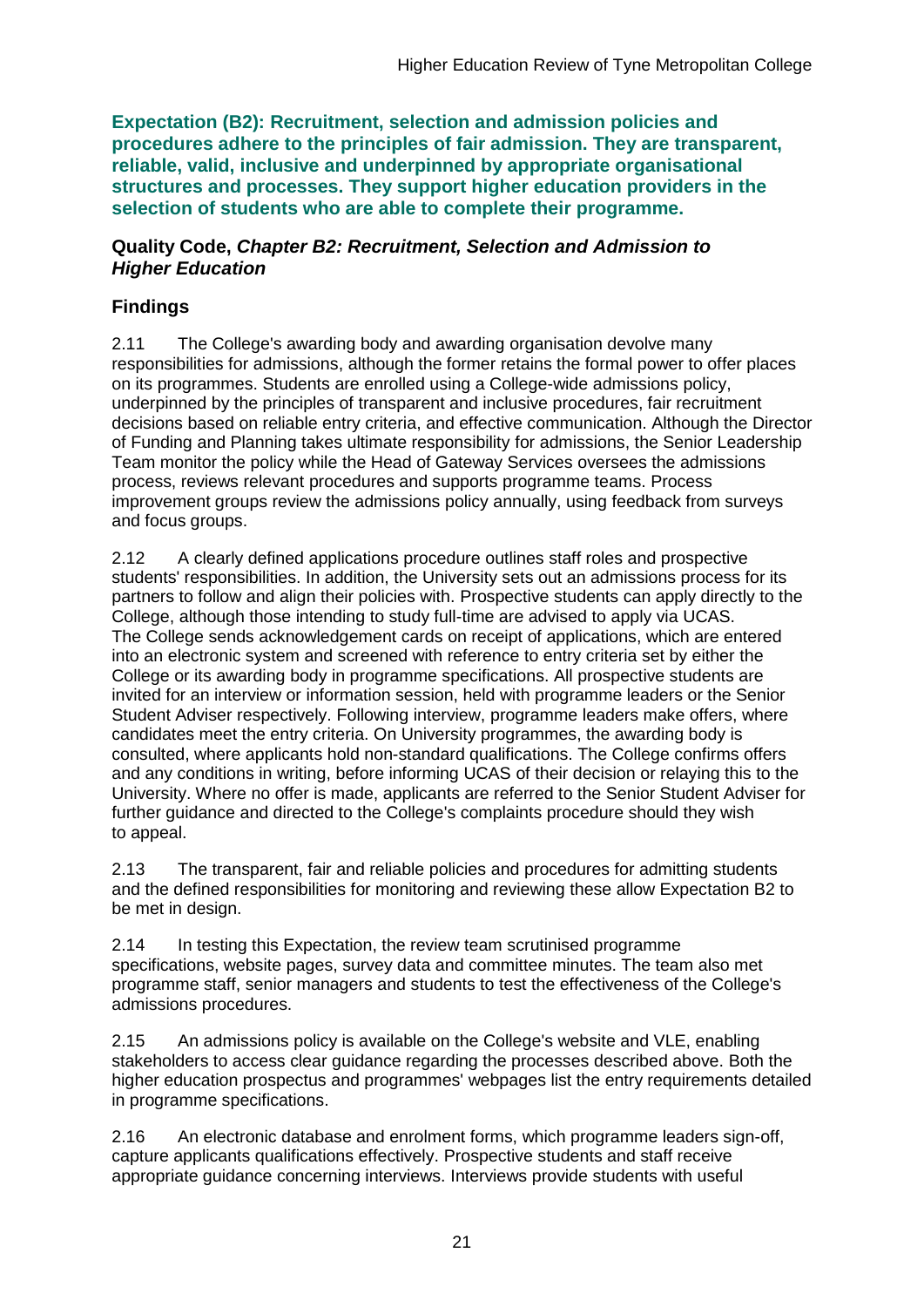information, particularly about the Disabled Students' Allowance and the extra support available. Effective record-keeping assures the College that its processes operate effectively. Students receive helpful information about potential sources of financial assistance, and a National Scholarship Scheme assists those from disadvantaged backgrounds. Offer letters are followed up with enrolment letters, detailing arrangements for induction, during which students receive guidance on practical matters, information on accessing resources and an introduction to their programme.

2.17 A New Starters Survey monitors the effectiveness of these admissions activities, with the results considered at the Higher Education and Higher Level Skills Committee. Although many students are positive about their experience of admissions, enrolment and induction - and the Gateway service's role in particular - feedback has led the College to plan a differentiated approach to Engineering students' enrolment and induction, which will better accommodate their employment situation. The College monitors student retention and is able to spot trends in recruitment data regarding gender, age and disability. The highquality advice and support services offered by the Gateway team are matrix accredited and regularly evaluated internally.

2.18 The review team concludes that the effective operation and monitoring of well understood and transparent admissions procedures enables Expectation B2 to be met and the associated level of risk is low.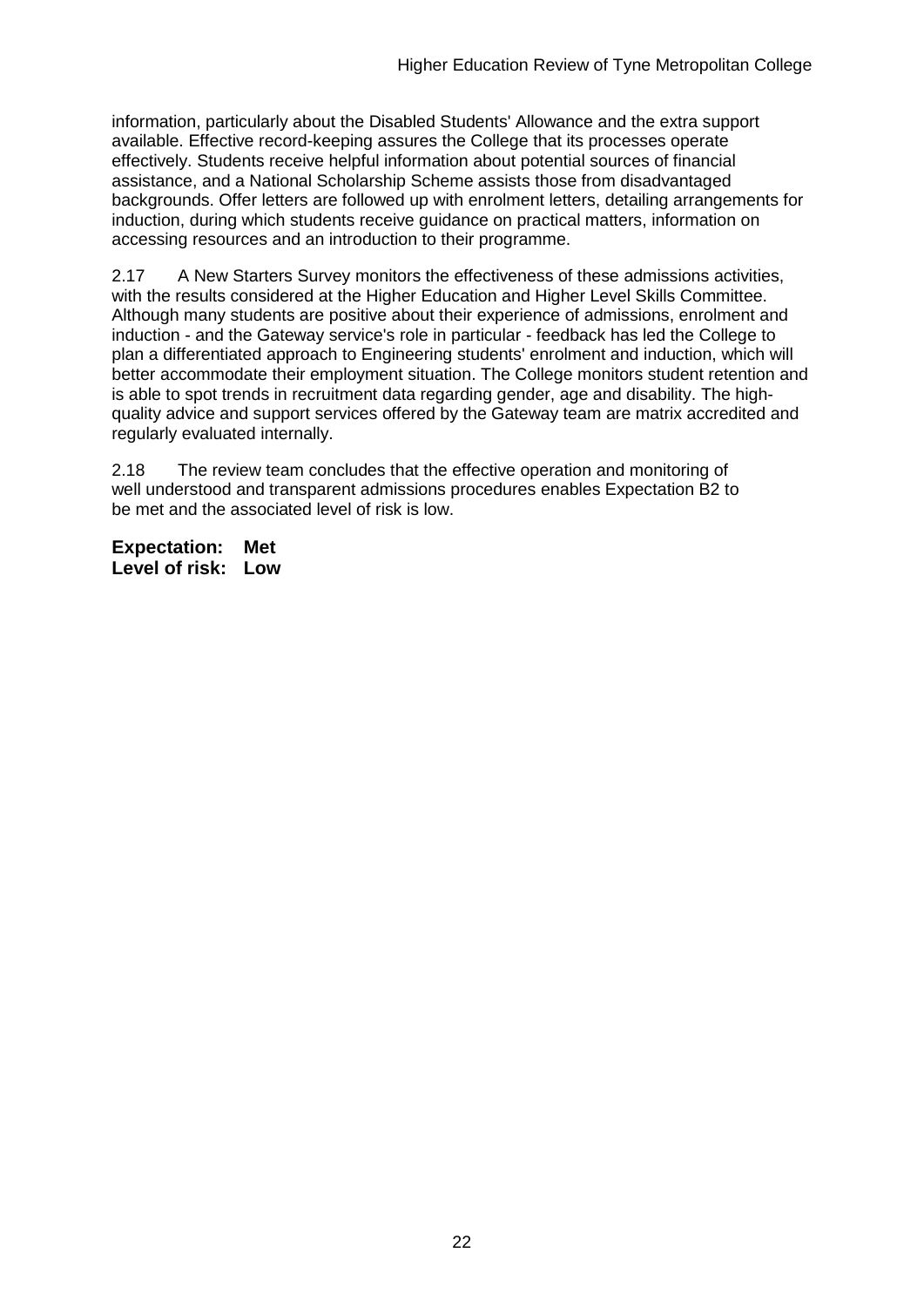**Expectation (B3): Higher education providers, working with their staff, students and other stakeholders, articulate and systematically review and enhance the provision of learning opportunities and teaching practices, so that every student is enabled to develop as an independent learner, study their chosen subject(s) in depth and enhance their capacity for analytical, critical and creative thinking.**

### **Quality Code,** *Chapter B3: Learning and Teaching*

## **Findings**

2.19 The College's Quality Improvement Strategy was reviewed and updated in December 2012. This document clearly sets out the strategy in relation to teaching, learning and assessment, self-assessment, lesson observation, and e-learning, as well as workforce development, performance development and review to support quality improvement. The College's approach to teaching and learning is focused on delivering consistently high quality teaching, learning and assessment, which will positively impact on outcomes for learners. At the heart of the College's approach is the need to realise the vision that every learner is entitled to good quality provision and excellence in teaching, learning and assessment practice. The College regards teaching and learning as central to its continuous improvement drive and recognises the importance of investing in staff.

2.20 The College operates a system of graded lesson observations, ungraded learning walks and has a clear staff development procedure. The quality of higher education teaching and learning is monitored and reviewed through the lesson observation process, the personal development review (PDR) process, survey data, and reports to the College Corporation and Senior Leadership Team. There are links for the College, overall, between the policy and procedure for improving teaching and learning, and the continuous professional development opportunities provided for staff. The College staff development policy outlines how development contributes to the enhancement of knowledge, skills, competence or working practices to support the delivery of the College's strategic aims and priorities. There is a Training and Development Policy, awaiting Senior Leadership Team approval, which will be coordinated by the Quality Improvement Team. The College has a recruitment policy for staff and recruits those with specialist subject knowledge. All teaching staff must hold or be working towards a teaching qualification. Curricula vitae are held centrally and feed into the appraisal PDR mechanism to suggest further staff development opportunities. The College's processes for the management of learning and teaching enables Expectation B3 to be met in design.

2.21 In testing this Expectation, the review team scrutinised documentation, processes, policies and reports. The team also met senior staff, academic staff, employers and students to determine the ways in which the College monitors and enhances teaching and learning.

2.22 The College operates a lesson observation process where observations are completed by members of the Senior Leadership Team, heads of curriculum departments and the Head of Quality Improvement. The approach for higher education is not differentiated from the College-wide system and there were relatively few observations in 2013-14. A Quality and Business Review Report evidences ten higher education observations. Although there are some examples of lesson observation reports that include individual improvement plans, and some mention of teaching and learning in some performance development reviews, this is not consistently applied. In addition, there is no clear mechanism for reviewing and reporting on higher education development needs linked to teaching and learning for the College overall. Reports presented to the Senior Leadership Team include an analysis of teaching and learning, but aspects of good practice or areas for development are not separately identified for higher education. The review team therefore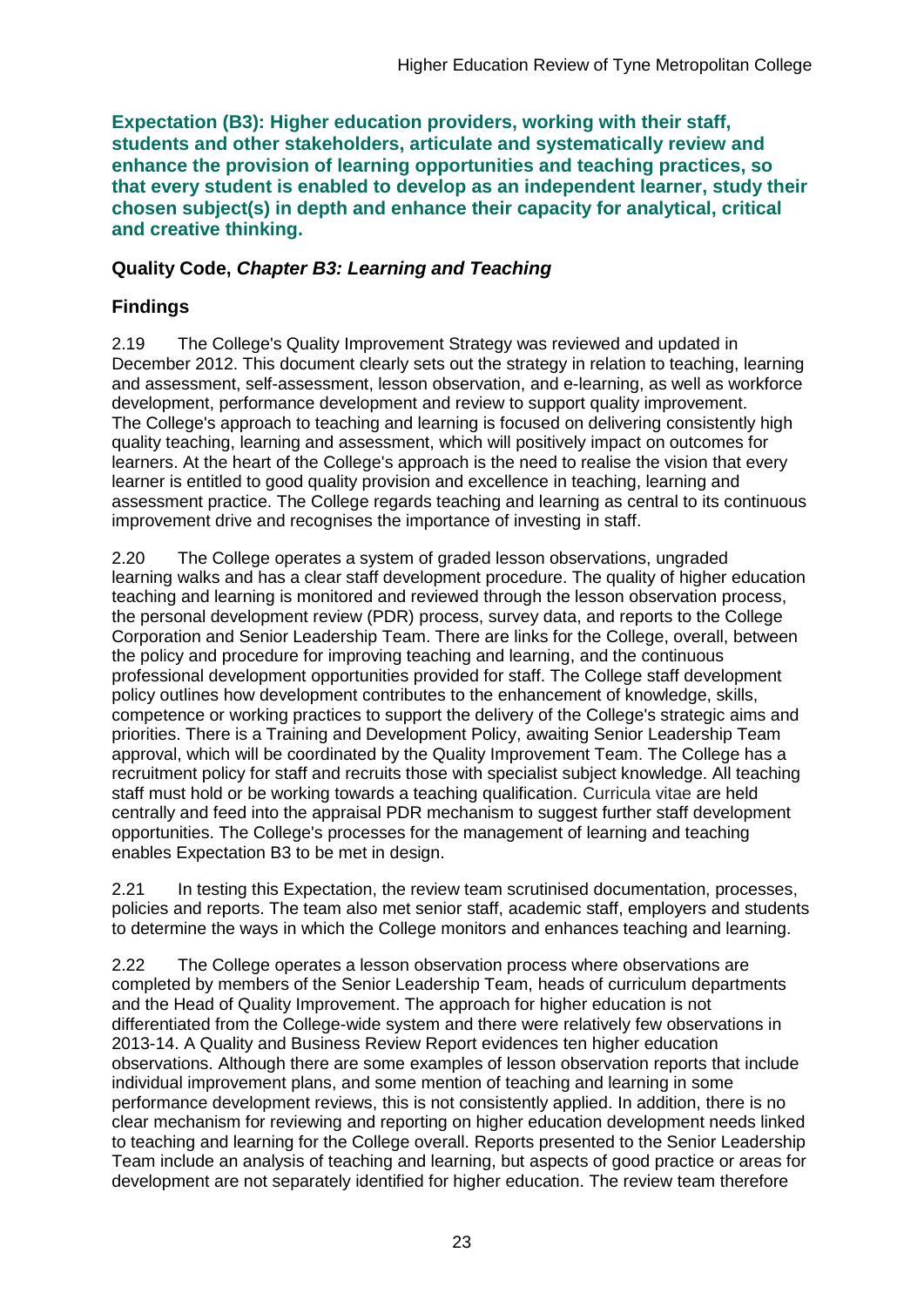**recommends** that the College ensures that teaching observations reflect the needs of higher education staff and students.

2.23 The College facilitates a range of development opportunities, including both internal and external events. These development opportunities are directed at improving teaching, learning and subject knowledge, although not all are specifically targeted at higher education. There are some examples of higher education specific events, for example, a Collaborative Action Research Network study day, a promoting independent learning, and a higher education VLE event. One initiative designed to support staff in the delivery of good teaching and learning includes a small team of innovation and improvement practitioners tasked with achieving and sustaining excellence across the College in teaching, learning and assessment. As part of their role they have developed a resource bank of teaching and learning materials on the VLE. Higher education tutors also receive updates through a regular staff briefing, which contains information on teaching, learning and assessment. Senior staff confirmed that one strand of enhancement relates to the further development of digital technologies, which is giving students greater flexibility and promoting independent learning.

2.24 Each department invests in a Teaching and Learning hour every week, which includes a variety of activities that relate to the needs of the College overall. Activities are identified on a departmental training plan and delivered through College-wide development days designed to facilitate the sharing of best practice and support the enhancement and continuous improvement of teaching and learning. Both academic and support staff were able to evidence how their own staff development has added value to the student experience. For example, teaching and learning in the curriculum has been enhanced by staff undertaking specific upskilling, such as the focus on counselling after traumatic events for staff associated with the counselling programme, and in sport the use of technology to record and provide feedback on practical sport sessions. Graphic design staff members have completed the award in Motion Graphics; these development opportunities all meet identified employer and sector needs. Some College staff have completed PhD qualifications and have been allowed time to attend conferences to enhance their academic practice. The College also offers secondments, for example, to Siemens in engineering, and the local football club for sports coaching and these opportunities inform teaching practice. Academic staff have also benefited from external funding to provide relevant staff placements. For example, funding from the NEF Industrial Fellowship Scheme placement enabled a teacher to identify links between creative industries and STEM subjects. The College is also exploring ways to involve staff in research; the current work with the Collaborative Action Research Network facilitates action research for teachers of professional education on the Certificate in Education/Postgraduate Certificate in Education programmes. The external examiner for teacher training provision notes that students continue to benefit from the research active curriculum, which underpins the good practice evidenced in action research. The review team regards the wide variety of staff development opportunities directly linked to employer needs that enhance the higher education provision as **good practice**.

2.25 Student feedback on teaching, learning and support is positive; the National Student Survey (NSS) scores for teaching and learning are excellent, and well above the further education college average. The results from the internal midyear College survey shows generally positive feedback, but the overall results are not specific to higher education. However, the student feedback in the Higher Education Review meetings and in the student written submission was positive about learning and recognised that tutors are well qualified. Students cite examples of where teaching has been influenced by tutors' industry knowledge or research. Students also report that staff are helpful and promote independent learning, and that they feel supported and encouraged by staff in their learning experience. Students are clearly able to explain what is different about higher education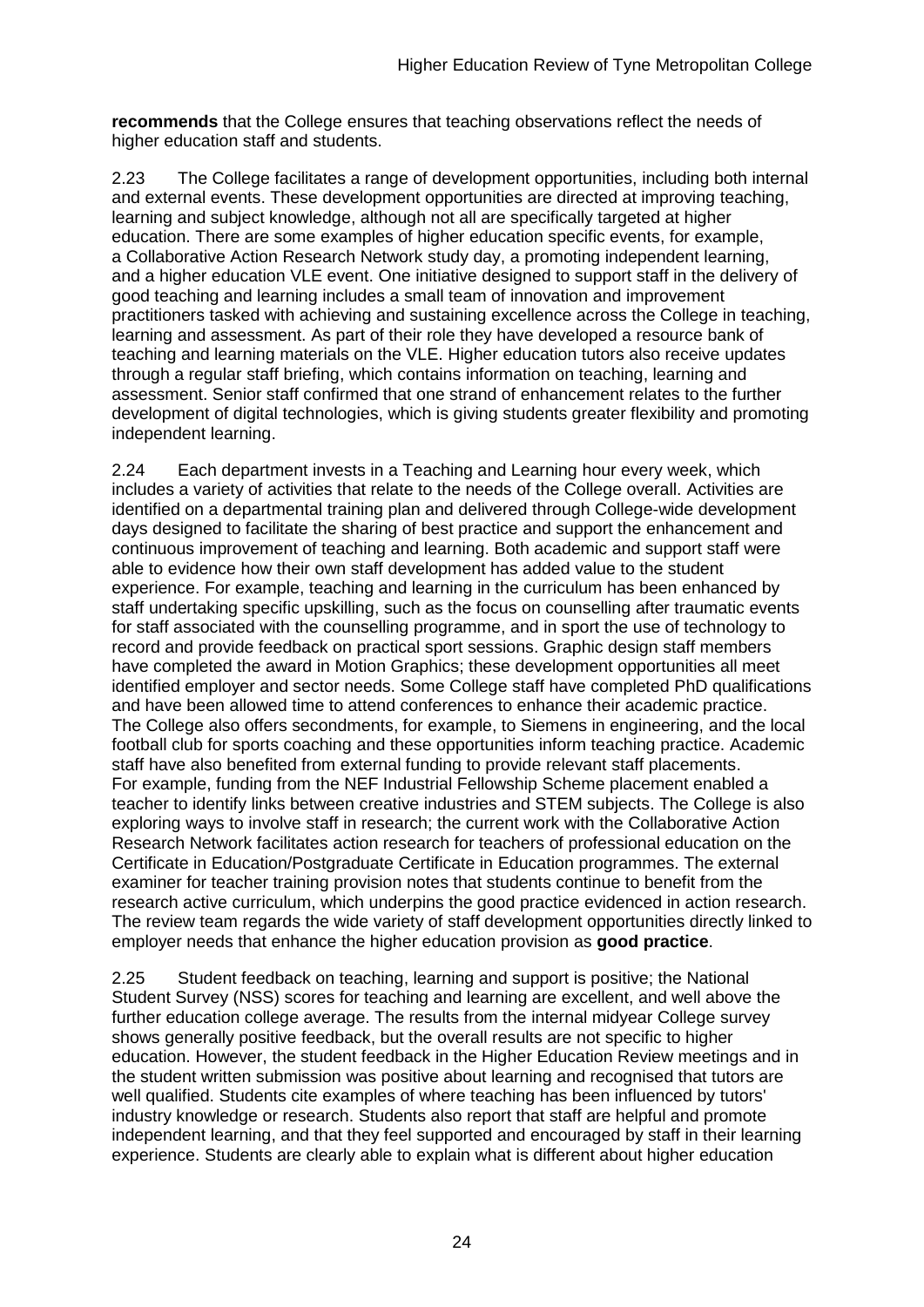teaching and how the ethos of courses is more professional and allows for greater independence.

2.26 The review team concludes that it has confidence in the College's approach to supporting and improving learning and teaching. In particular, the team noted the wide variety of development opportunities offered to staff and how many of these are linked directly to enabling staff to meet the needs of students and employers. Therefore, Expectation B3 is met and the associated level of risk is low.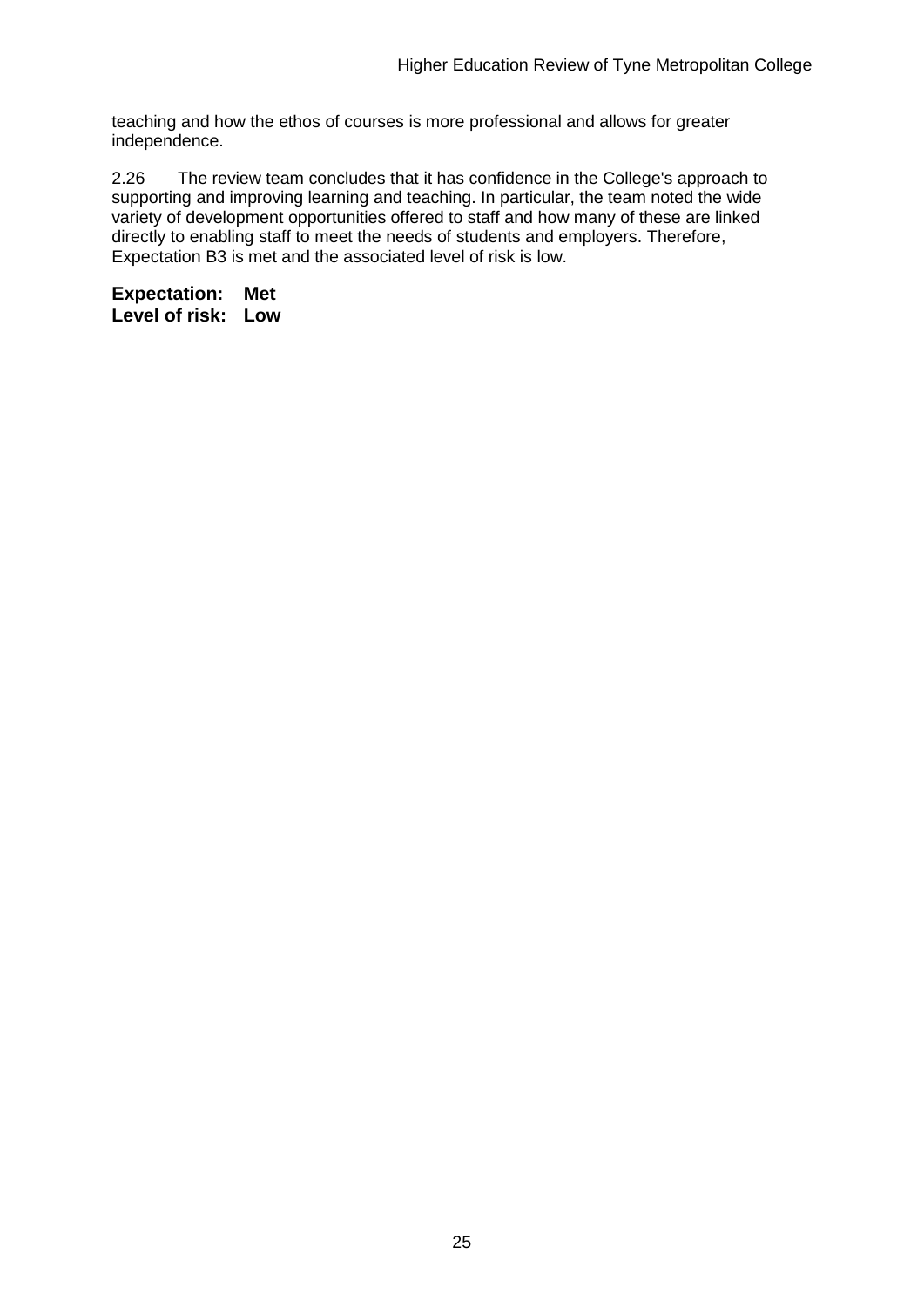**Expectation (B4): Higher education providers have in place, monitor and evaluate arrangements and resources which enable students to develop their academic, personal and professional potential.**

### **Quality Code,** *Chapter B4: Enabling Student Development and Achievement*

## **Findings**

2.27 The College's strategic objectives emphasise that all students are entitled to education and learning opportunities that are relevant, accessible and build on diverse strengths to enable independent students to reach their full potential. The ethos of widening participation is evident in the College's Higher Education Strategy, which states that 'the College provides opportunities for our employed students to progress to higher education programmes through 'non-traditional' part-time employer focused higher education'. The College monitors and evaluates support for student development and achievement through various processes, including annual review, periodic reviews and six week reviews at curriculum level.

2.28 The collaborative agreement with the University clearly outlines the areas of responsibility of each partner. The list of responsibilities includes significant areas of shared responsibility, for example, relating to information about learning opportunities, library and learning resources, as well as the quality and review of higher education provision. In the case of both University and Pearson provision the College has responsibility to assure itself of the quality of staff and their development, academic and pastoral guidance for students, liaison with employers and information about learning opportunities.

2.29 The College takes a strategic approach to resource allocation via the College Strategic Plan, Higher Education Strategy 2013-16, its teaching, learning and assessment observation procedures, and the Quality Improvement Strategy. These strategies fit within the College's quality and business review process, which is used to monitor performance against objectives. The Quality and Standards Committee, and now the reconstituted Higher Education and Higher Level Skills Committee, sit alongside the Senior Leadership Team, Head of Department and Board of Governor meetings. The six-weekly programme reviews, which normally include student representatives, form part of the process of reflecting on the delivery of higher education programmes, identifying good practice or underlying concerns leading to the implementation of support if required. The College's arrangements to enable students to develop their potential allow Expectation B4 to be met in design.

2.30 In testing this Expectation, the review team considered a range of documentary evidence related to resources and support. The team also held meetings with staff, University representatives and students to investigate the approach the College takes to ensuring that students develop and achieve.

2.31 The College is committed to partnership working as a means of providing opportunities for students, to broaden their horizons and prepare them for transition into employment or further study. The College has a strong relationship with the University, which has used part of its Student Opportunity Fund to develop and refurbish a Higher Education Gateway. The Gateway is open to all higher education students and has improved access to support services and enhanced student learning opportunities.

2.32 Higher education students at the College are positive about the support they receive from their tutors, with individual students citing examples of how their personal tutor has provided academic and pastoral support and helped to build their confidence. Tutors make effective use of the student progress monitoring system to track progress and record individual student targets, helping them to develop and achieve.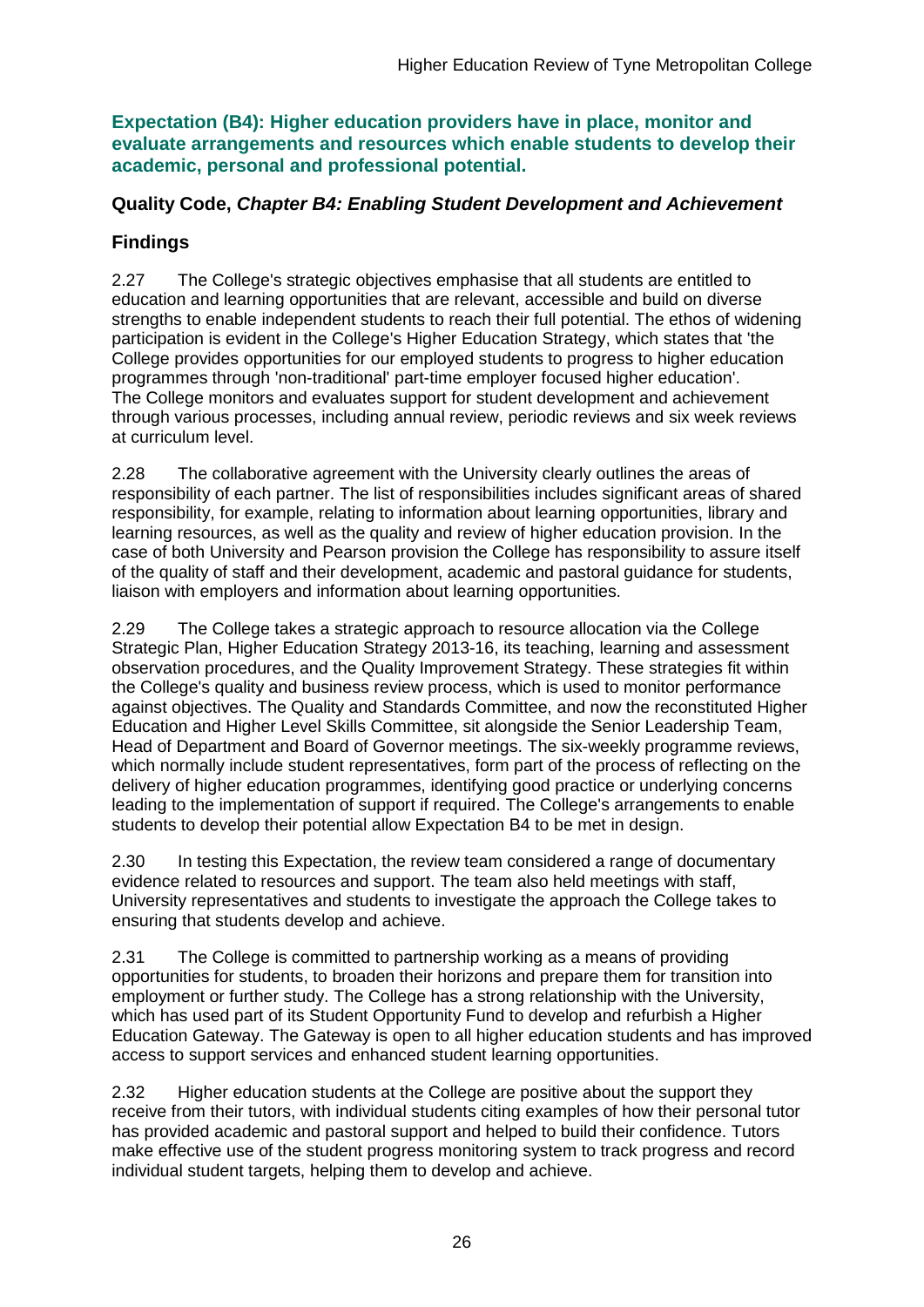2.33 Higher education at the College is supported by the Higher Education Gateway, a dedicated facility which has enhanced the visibility of higher level provision. In particular, it has improved access to resources, including computers, as well as opportunities for learning beyond the classroom. The Gateway service provides a friendly and supportive area where higher education students can study, meet with an academic mentor or a student adviser and socialise with other students. Students can self-refer to an academic mentor or they can be referred by a tutor; the mentors will provide support with research skills, essay planning and the correct use of academic language and referencing. Qualified student advisers provide advice and guidance prior to joining a course, for example, regarding student finance; the application process, including initial assessment; and the Disabled Students' Allowance.

2.34 The Gateway teams communicate effectively with academic staff through the electronic student progress monitoring system and the quality of the service provided has been recognised by Matrix. Students are positive about the Gateway service and also appreciate the area as a separate social facility for higher education students. Student feedback has been used to inform improvements to the enrolment process, including a differentiated approach for higher education students in employment. Support staff working in the Gateway and the College library service benefit from development opportunities, including visits to the University to observe procedures in admissions and the library. Support staff have attended development events related to Student Finance England, and various Association of Colleges events; the academic mentors have undertaken English qualifications. The review teams regards the effective use of the Higher Education Gateway to provide students with guidance, support and resources to facilitate their development and achievement as **good practice**.

2.35 On awarding body validated programmes, students attend an induction at the University where they can visit key facilities such as the library and apply for a campus card, which gives access to other facilities. The College library provides access to online resources, including the VLE, online journals, e-books and paper based journals. Library staff provide an effective support service, including written guides and assist students with study skills and locating appropriate resources. The library service at the College has taken action as a result of student feedback, for example, with regard to loan periods and print credits, and the College is in the process of responding to Art and Design students who highlighted a need for a quiet study area at the Queen Alexandra campus. Resources to support the continued development of higher education provision are devolved to departments, and the Director of Learning Development attends the Higher Education and Higher Level Skills Committee and ensures the effectiveness of this approach in meeting student needs.

2.36 Focus groups and surveys show that students regard the VLE as a useful tool, and the team saw examples of very good VLE sites. There is, however, evidence through discussion with students and at a curriculum area review that some student groups are not making full use of this facility. A College innovation and improvement practitioner has been appointed specifically to support staff develop their VLE resources and has worked effectively with delivery staff, particularly in Engineering. The College is in the process of sharing good practice, in particular, encouraging greater interactivity on sites by rolling out a VLE bronze/silver/gold system which is currently used in the sport area. The College has also developed a teaching resource bank available on the VLE and monitors the quality of the VLE for higher education programmes, noting examples of interactivity and good practice, which informs the work of the innovation and improvement practitioner.

2.37 Student achievement and employability is supported at curriculum level, through a variety of work-based assessment activities across all curriculum areas, and at College level where students have the opportunity to participate in inclusion activities. Examples include: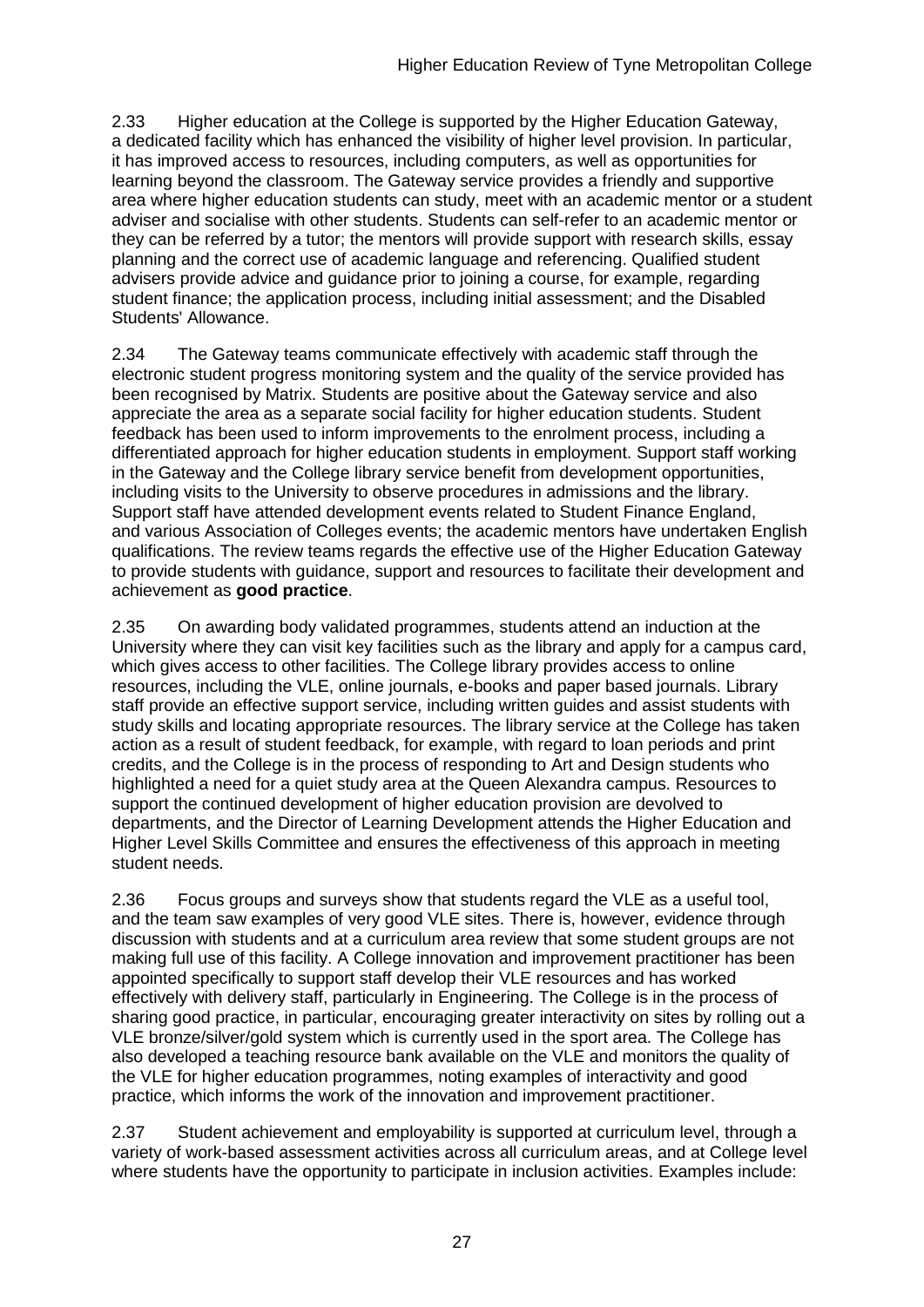a careers fair for the sport and fitness sector; and counselling related placement fairs where students are introduced to organisations that need volunteers (this enables students to gain hands-on counselling experience to meet the requirements of their course). Other events include College fundraising activities, such as the annual lecture held in memory of a late counselling teacher, which helps raise money for charity. The students are positive about placement opportunities and there are strong examples of how industry links enhance skills and employability. These industry links are also evident in the use of live assignment briefs and projects acknowledged as good practice in Expectation B6, paragraph 2.54.

2.38 Overall, College achievement data is good and evidences successful student development and achievement. Data is reported at the Higher Education and Higher Level Skills Committee and Corporation, where any issues are highlighted through a traffic light system. Achievement data for engineering provision is good for part-time groups, although there is some variability with lower cohort success data for full-time programmes in Art and Design, and sport. The small group sizes in Art and Design do have a negative impact on the success data. However, these small group sizes, along with a supportive teaching environment, especially in the early stages of higher education programmes, is appreciated by the students and contributes to success, especially for non-traditional entry routes where students can lack confidence. Destination data through the Destination of Leavers from Higher Education (DLHE) survey is positive, and confirms that 97.4 per cent of learners agreed that their overall experience in higher education prepared them for employment. The vast majority, 55 per cent of College graduates, secure employment within six months of completing their programme, and a further 22 per cent progress to additional study.

2.39 The review team concludes that the processes in place to monitor and evaluate the provision of support and resources for higher education effectively enable students to develop and achieve. This ensures that Expectation B4 is met and the associated level of risk is low.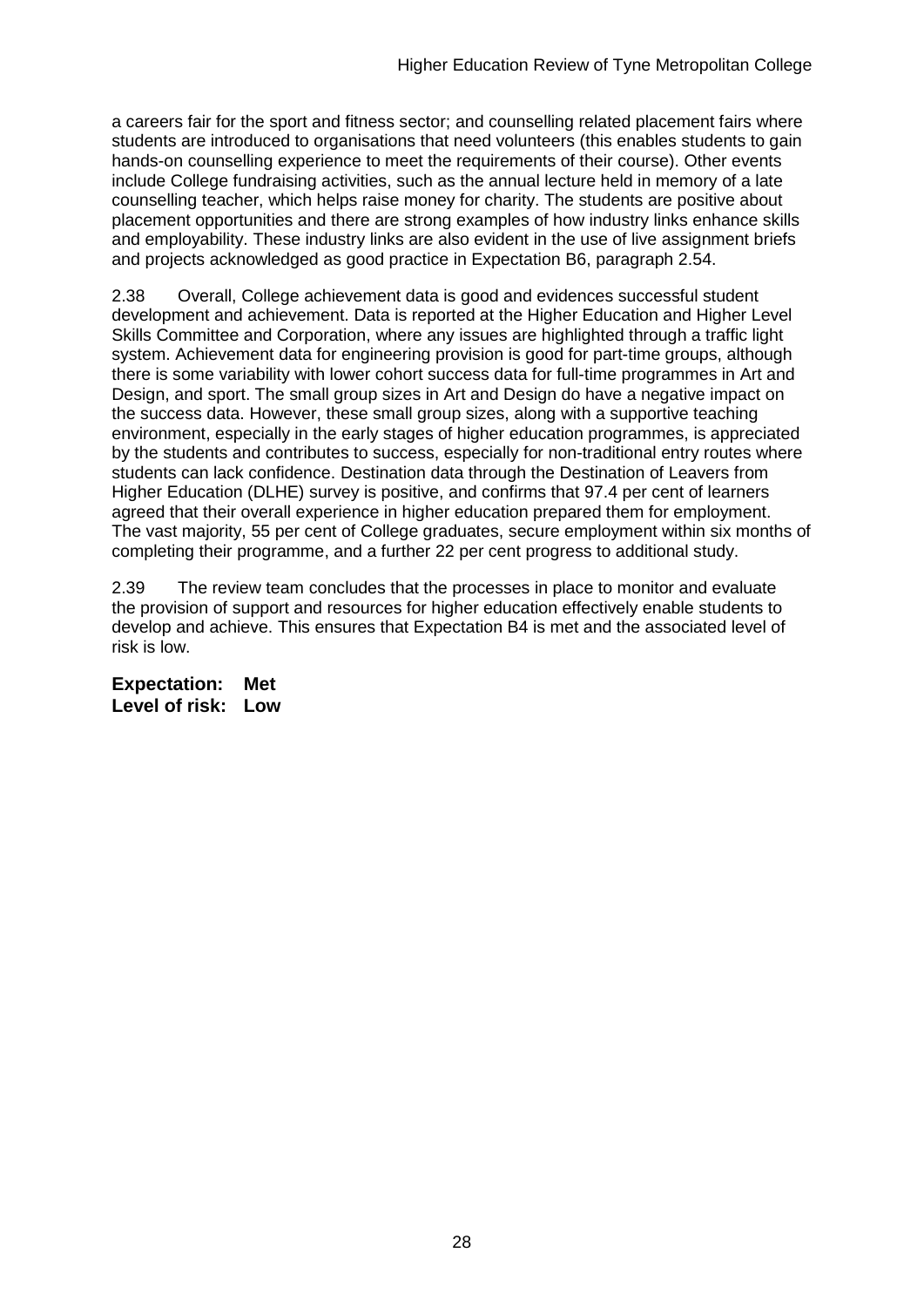**Expectation (B5): Higher education providers take deliberate steps to engage all students, individually and collectively, as partners in the assurance and enhancement of their educational experience.**

#### **Quality Code,** *Chapter B5: Student Engagement*

### **Findings**

2.40 The Learner Involvement Strategy contains well defined aims, articulates a notion of partnership and details a minimum student engagement framework and timetable, within which departments can vary representation structures. For full-time students, the minimum framework includes elected course representatives and, from within these, an elected curriculum area representative, who attends the student council. The Learner Involvement Strategy requires programme leaders to encourage a diverse range of representatives, hold learner forums with them to feed issues into departmental action plans, and facilitate feedback sessions in which representatives can gather feedback. Programme leaders inform Heads of Department or service of any issues arising, and keep representatives updated on actions, whom in turn inform peers during feedback sessions. For part-time students, there is a special provision for representatives to discuss issues at drop-in sessions. Heads of Department monitor and review each learner involvement activity they implement, and report changes to the Director of Learner Services. The Director of Learner Services reports on the strategy to the Senior Leadership Team and Governors. The Senior Leadership Team reviews the overarching Learner Involvement Strategy, with the results feeding into the Quality Improvement Plan.

2.41 Within the Learner Involvement Strategy, students have a range of other opportunities to participate in the quality assurance of their programmes. Students may meet external examiners and should, in theory, have access to their reports. There is provision for two student Governors, although these are not necessarily drawn from higher education programmes. Students have representation on the Higher Education and Higher Level Skills Committee and are invited to attend scheduled course team meetings by their programme leader. The end output of these weekly meetings, a course team review document, includes learner voice feedback. Programme leaders work with course representatives to organise termly focus groups for their programmes. Summary reports are produced and sent to the Director of Learner Services, and feed into Higher Education and Higher Level Skills Committee.

2.42 The College evaluates and plans improvements to its provision using a wide range of surveys. As well as participating in the NSS and DLHE survey, the College runs three internal online surveys: the New Starters Survey, the On Programme Survey and the Leavers' Surveys. Heads of Department can also request ad hoc thematic surveys, as required.

2.43 The combination of extensive feedback mechanisms and representation structures, underpinned by a well developed strategy on student engagement, means that Expectation B5 is met in design.

2.44 To test this Expectation, the review team considered the effectiveness of the above policies and procedures, and met senior staff, programme teams and student representatives. The team also evaluated supporting documentation, such as forum and committee minutes and survey analysis.

2.45 Representation structures at the College operate effectively, and a range of guidance and support is available for representatives. Although individual students' engagement levels vary, all programmes have elected representatives who attend forums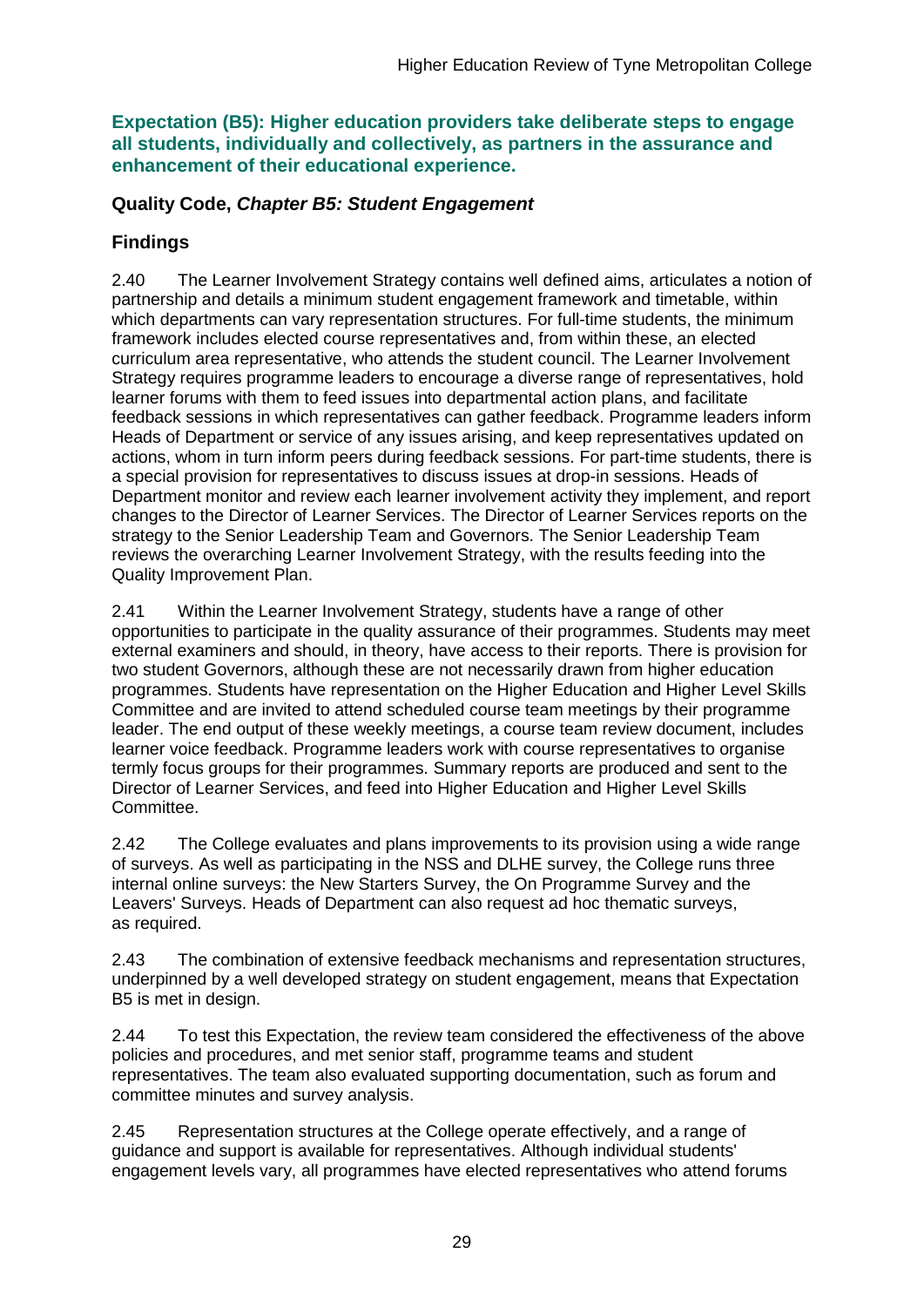and focus groups, some of which are led by the Gateway team to encourage openness. With the help of marketing staff members, Heads of Departments produce a feedback poster within three weeks of focus groups. Gateway and programme staff members have provided opportunities for feedback from those students whose timetables would otherwise render them difficult to engage. Student representatives are effectively included in College-wide committees, although, as discussed under Expectation B7, many students have not seen external examiner reports. The College reviews the effectiveness of its surveying procedures. For example, recent reviews highlighted computer access, the number of questions, and excessive staff time commitments in setting up surveys as potential inhibitors. As a result, a new, centrally managed system was implemented, whereby the College's Quality Improvement Department oversees internal surveys using a new software system, which allows benchmarking, impact tracking and reaches a wider audience. Moreover, a large computer room now allows survey completion and the number of questions can be capped, having been vetted by student representatives. Staff members receive training on the software, their responsibilities, and how best to facilitate completion, while Heads of Department can track completion rates and ensure all programmes are surveyed. Higher education students' views can also be disaggregated within College-wide surveys.

2.46 Feedback is used to improve students' learning opportunities, and the student voice is heard at all levels of College management. The College's NSS results are excellent, and, although representing a drop on previous years, internal surveys show that students are very satisfied with their overall experience (93 per cent in 2013-14), with a high rate of participation. Survey results are analysed in detail; Governors and the Senior Leadership Team receive summary quality reports, which bring together the different survey strands and critically evaluate the College's performance using this data. Module reports and Faculty Partner Reports consider student feedback. Student feedback also contributes to a Quality Improvement Plan and has resulted in changes to programme content and resources, such as printer credit, the library catalogue and loan periods. The review team therefore regards the extensive use and review of feedback mechanisms to identify and respond to student needs as **good practice**.

2.47 The College successfully implements a range of mechanisms to engage students and encourage their participation in the assurance and enhancement of their educational experience. The review team therefore concludes that Expectation B5 is met and the associated level of risk is low.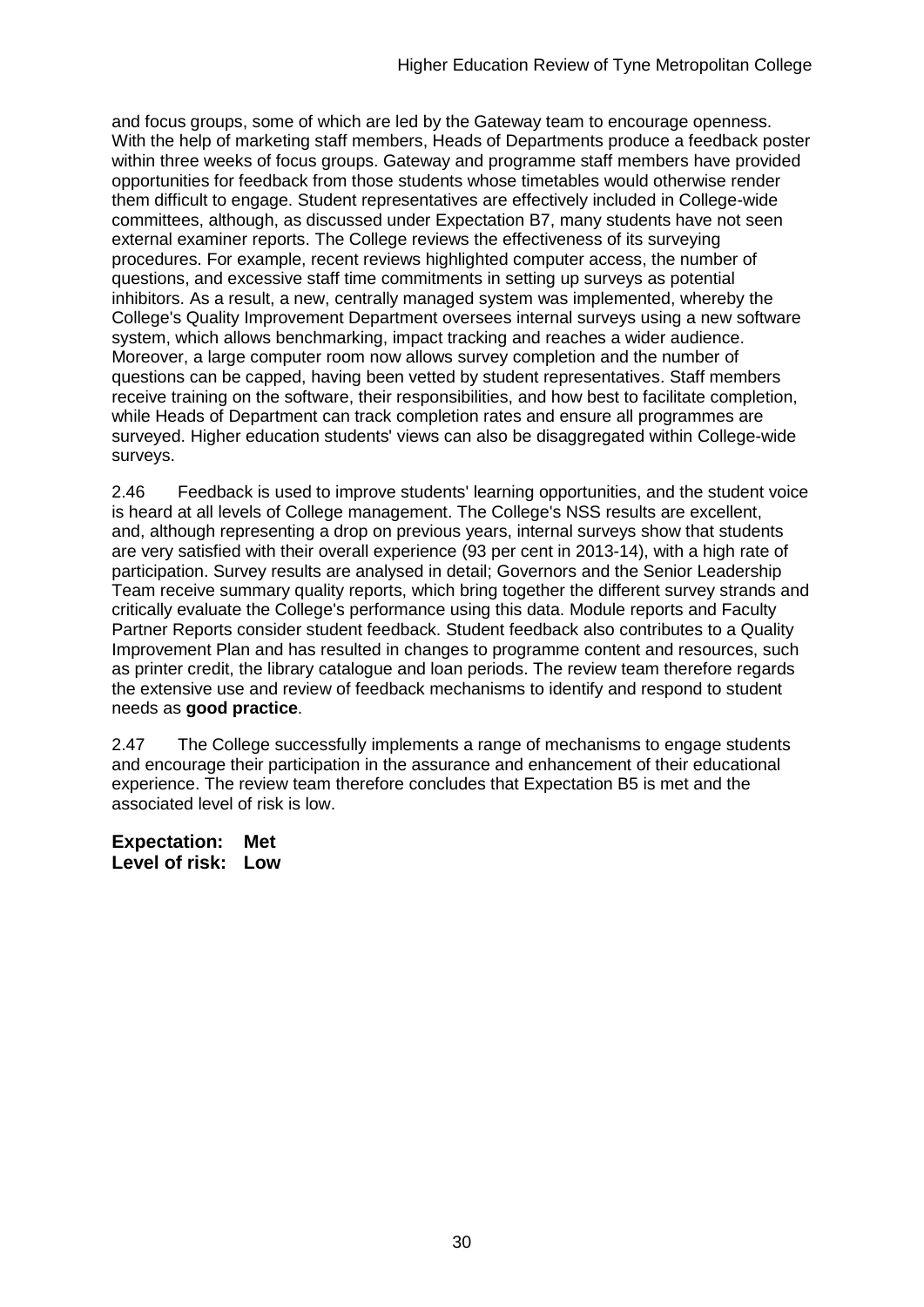**Expectation (B6): Higher education providers operate equitable, valid and reliable processes of assessment, including for the recognition of prior learning, which enable every student to demonstrate the extent to which they have achieved the intended learning outcomes for the credit or qualification being sought.**

#### **Quality Code,** *Chapter B6: Assessment of Students and the Recognition of Prior Learning*

### **Findings**

2.48 Assessments on higher education courses at the College are ultimately the responsibility of the awarding body or awarding organisation, with the College having delegated responsibility for setting assignments that match the learning outcomes for Pearson courses. There are defined procedures for setting, marking and moderating assessments, for dealing with mitigating circumstances and for accreditation of prior learning with each of the partners. The processes at the College allow Expectation B6 to be met in design.

2.49 The review team tested this Expectation by considering a wide range of documentation, including programme and course handbooks, assessment plans, external examiner reports and policy documents. The team also reviewed the VLE, and held meetings with staff and students of the College and two representatives from the University.

2.50 The College has robust practices to ensure that students have appropriate opportunities to show they have achieved the intended learning outcomes for the award of a qualification or credit. The College ensures the assessment of students is robust, valid and reliable, and that the award of qualifications and credit are based on the achievement of the intended learning outcomes and aligned to the Quality Code. The College's own Guide to Good Practice in Assessment assists staff in achieving this and deals with higher education assessment.

2.51 Assessment timing and load are well managed and ensure that opportunities for achievement of learning outcomes are maximised, and that students have the opportunity to balance workload and meet assignment deadlines. This management of assessment involves the production of overview documents for University and Pearson programmes of all assessments on a given programme, and summarises all assessments for a given cohort of students within one academic year.

2.52 Learning outcomes for the University programmes are provided in the programme specifications and handbooks. Pearson learning outcomes are on the VLE and appear on assignment briefs. The process of setting assessments for the higher education courses at the College is clearly documented. The process differs between the two higher education partners, as the setting of assessments for Pearson courses is initiated by the College. The lead tutor for any given unit prepares the assessment, which is then subjected to the College's standard internal verification process. Another academically or vocationally competent tutor will check that the assignment is fit for purpose, cross-referencing to the specification for the unit, in line with Pearson guidelines. Assessments are then verified by the awarding organisation. Assessments are further checked by the external examiner and during the Quality Review and Development Report process, Assessment sampling conducted by the awarding organisation shows that the process works well, with assessments aligned to learning outcomes and set at an appropriate level.

2.53 Assessments for collaborative provision with the University are coordinated across all partnerships delivering the same programme. External examiners are required to confirm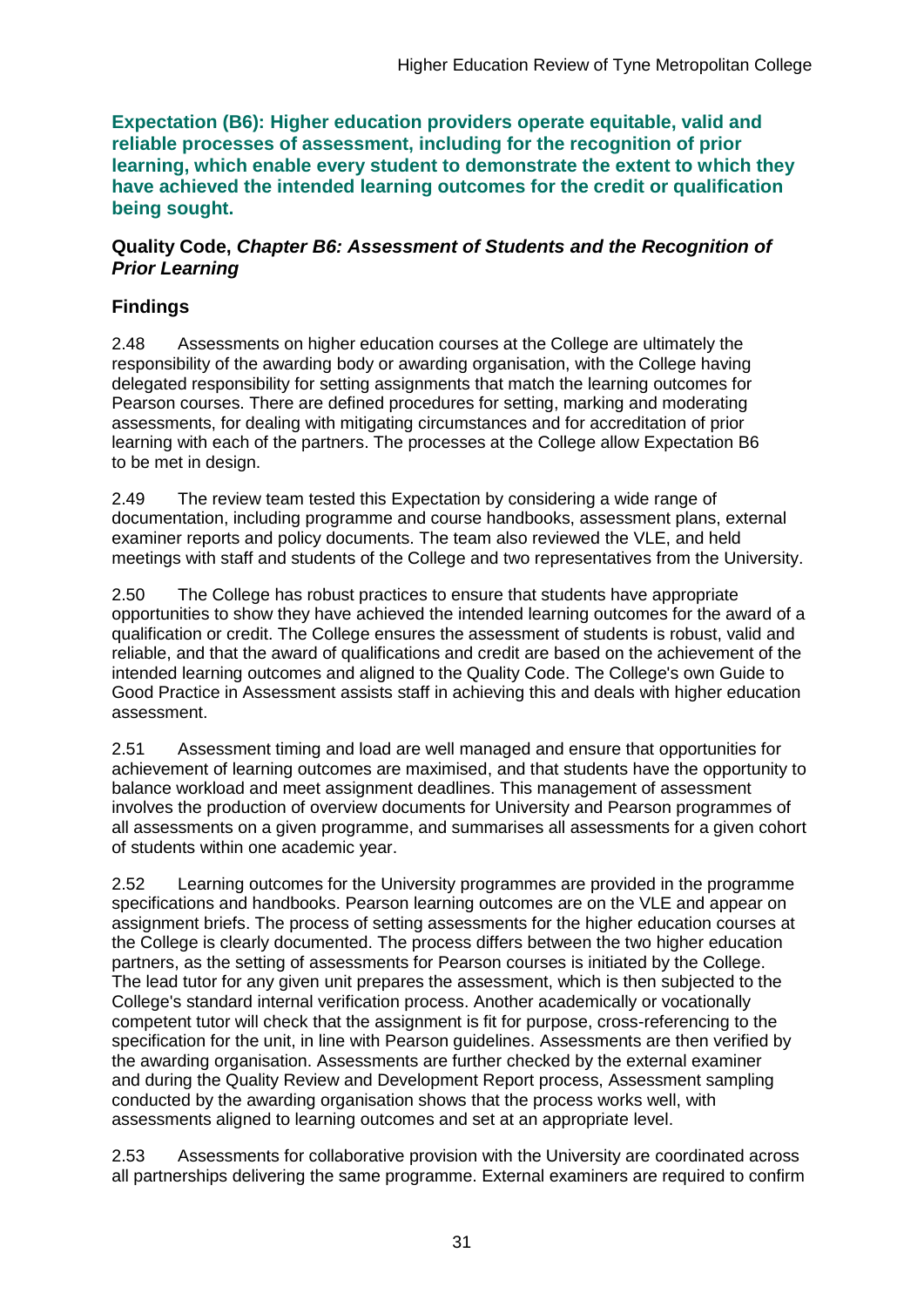that standards are comparable to other higher education providers. Student assessment loads are considered on, at least, an annual basis, and these have been modified in response to comments by an external examiner.

2.54 The College deliberately designs assessments that develop students' employability skills and make positive contributions to local organisations. For example, one of the assessments on the Diploma in Art and Design is a live brief, in which students design a piece of work according to a commission from an organisation in the local community. This assessment was specifically designed to help develop employability, and employers also spoke of benefit to their companies, as well as to students. External examiners recognise that the experience of working on live commissions demonstrates commercial, professional and personal skills development. The review team regards the effective use of live assignment briefs and projects that develop students' employability skills and make positive contributions to local employers as **good practice**.

2.55 First marking and moderation of assessments is a shared responsibility for both University and Pearson courses. In the case of Pearson provision, moderation procedures, and their contribution to ensuring that assessments are set and marked in a way that fully reflects the intended learning outcomes, were cited as good practice in the previous IQER review. Pearson Quality Review and Development Reports and external examiner reports confirm that the procedures remain effective. Students also report that assessments are appropriate and that they understand the grading criteria. The College policy is for students to be provided with appropriate feedback on all assessed work, in a timely and appropriate way that promotes learning and facilitates improvement, and normally within 10 working days. Annual reports indicate that students are generally satisfied with the promptness and relevance of the feedback they receive, a view that was confirmed by the NSS scores and the students themselves.

2.56 For University assessments, following internal moderation at the College, the University moderates marks and standardises across all partners delivering the same courses. Student grades are ratified at examination boards, held by the College for Pearson programmes, and at the University for University programmes. The arrangements for mitigating circumstances differ between University and Pearson programmes, but in each case are handled according to the requirements of the awarding body or awarding organisation.

2.57 Requests for accreditation of prior learning (APL) rarely occur. During the 2013-14 academic year there were no applications for APL. Any applications would be dealt with under the University's APL Procedure or the Pearson Recognition of Prior Learning Policy and Process (RPL), according to the programme of study involved. The College has robust arrangements to ensure students are registered as soon as they formally start a programme and these ensure that records of assessment against prior learning are maintained, certification claims are made according to standard procedures, and all relevant evidence is assessed before assessment decisions are confirmed. There are designated personnel at the College with the appropriate expertise to support and assure the RPL process, if required.

2.58 The review team concludes that the College's processes for assessment are equitable, valid and reliable. Therefore, Expectation B6 is met and the associated level of risk is low.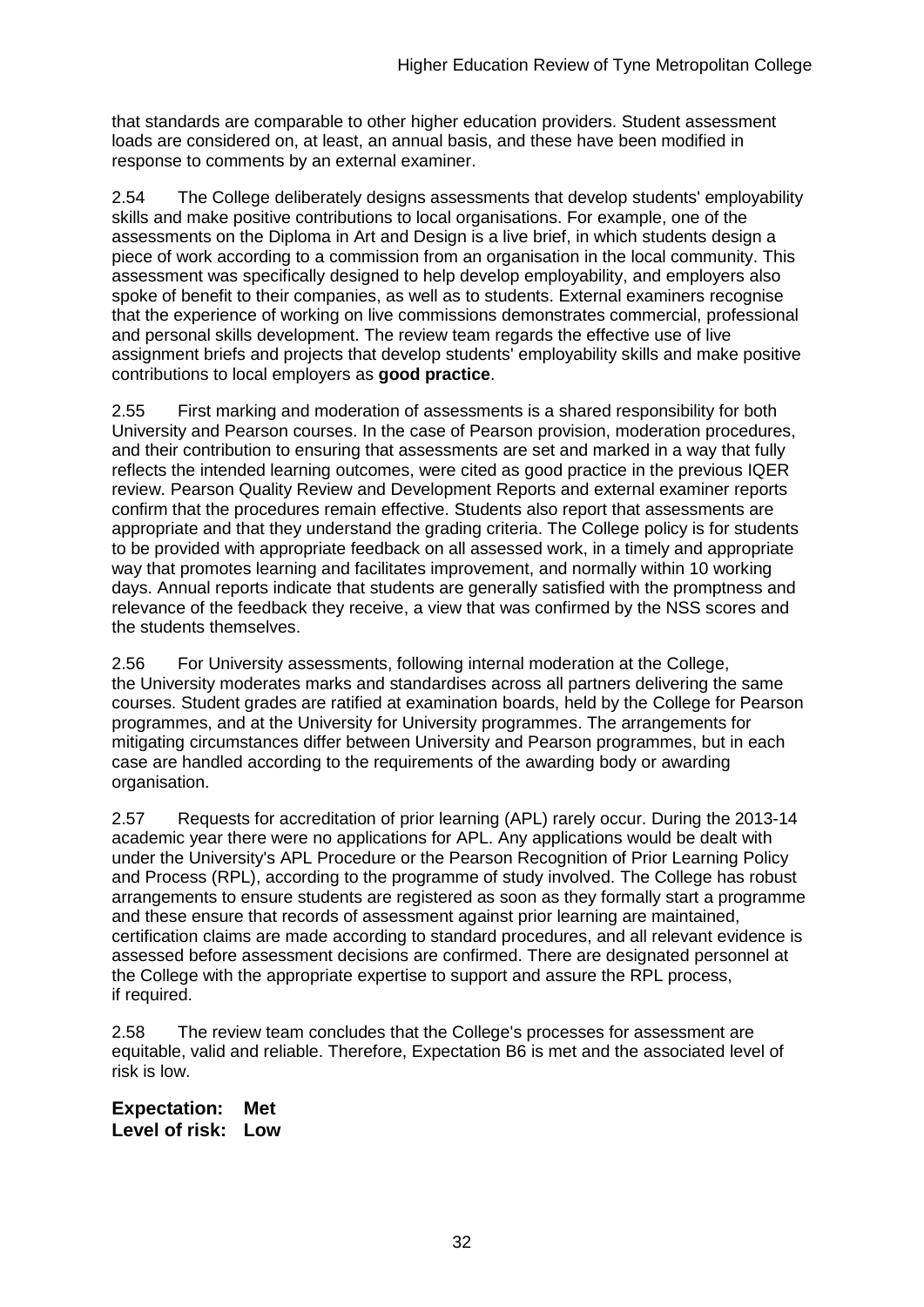#### **Expectation (B7): Higher education providers make scrupulous use of external examiners.**

### **Quality Code,** *Chapter B7: External Examining*

### **Findings**

2.59 The responsibility for the appointment and management of external examiners lies with the University as the awarding body and Pearson as the awarding organisation. External examiners appointed by the University attend examination boards at the University and submit an annual report, which may in some cases include comments on provision delivered at other Colleges in the partnership. External examiners appointed by Pearson examine student work and procedures and submit an annual report.

2.60 The University is responsible for responding to external examiners' reports following communication with the College. An annual partner report is completed by programme managers at the College in collaboration with the Partnership Manager at the University, and this makes reference to the external examiner report and any action required. The arrangements for the use of external examiners at the College allow Expectation B7 to be met in design.

2.61 In testing this Expectation, the review team considered the College's procedures, and met with senior and academic staff and students. The team also looked at Quality Improvement Plans, external examiners' reports and annual partner reports, and reviewed the minutes of assessment committees/examination boards.

2.62 Scrutiny of the reports for University provision shows that there is a thorough process where programme-level improvements are identified and resolved. These reports evidence a positive and mutually supportive relationship with the University. External examiner comments are also noted at University examination board meetings, for example, in the FdSc Power Engineering Board, the external examiner commented positively upon the form of assessment.

2.63 In meetings, College staff demonstrated that they are aware of the importance of external examiners and have within the last year recognised a need to improve the receipt and action tracking of external examiner reports. There was one instance where an essential action from a Pearson external examiner was not resolved and as a result it was raised again on a subsequent report the following year. The College has, within the last year, started to use an external examiner electronic tracking system, which is designed to ensure that all actions are completed in a timely manner. All reports are now reviewed by the Head of Quality Improvement and Senior Leadership Team, who then meet Heads of Department. The Quality Improvement Department logs actions and track these at quality review meetings. In future, University progress will feed into departmental and College self-assessment reports. Actions for University programmes are agreed with the programme leader and fed back to University. As some of these processes have been recently implemented, there has not been the opportunity for the College to evaluate the effectiveness of them. The review team therefore **affirms** the steps being taken to improve the institutional oversight, tracking and completion of actions raised in external examiner reports.

2.64 External examiner reports are scrutinised at the Higher Education and Higher Level Skills Committee. The remit states that this Committee will receive, review and record the College performance in relation to University examination board recommendations, and ensure integrity and compliance with the Quality Code. The committee will also receive,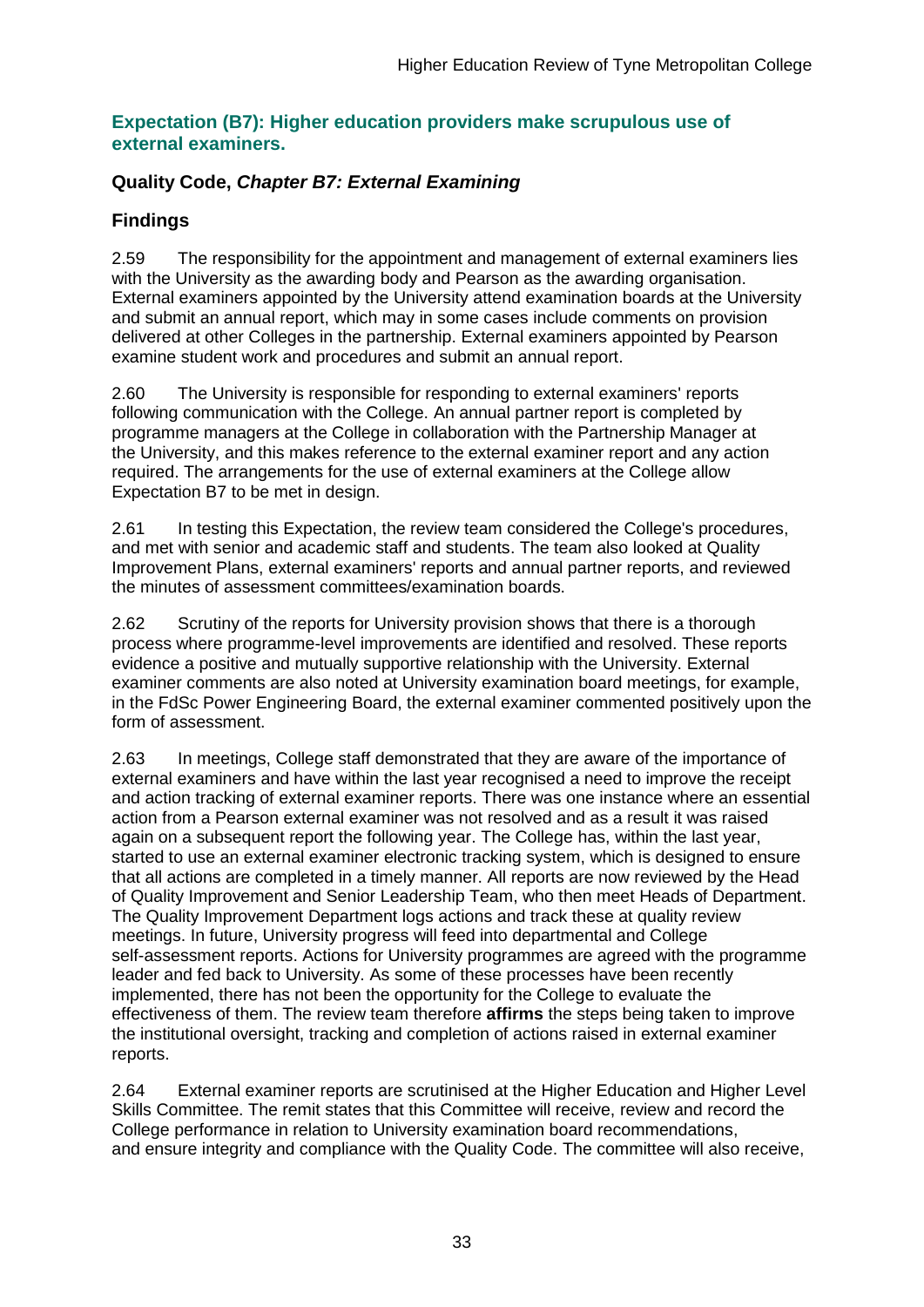review and record performance in relation to external examiner reports, but there is little evidence of this happening.

2.65 The College provided recent examples of improvements that had been implemented as a result of external examiner recommendations, including more formal recording of observations on the FdA Counselling course, using more visual evidence for the FdSc Sport and sharing of best practice on the teacher education provision. Some students had met with the external examiner for their programme and provided positive feedback to them. For example FdA Counselling students reported to the external examiner that they are very appreciative of the support they receive both academically and for personal difficulties. Similarly, the external examiner for the FsSc Power Engineering met students, and noted that students were enjoying the modules and greatly appreciated the availability of staff during the course.

2.66 The College has not yet formally published external examiner reports for students for all programmes. In limited curriculum areas the reports have been shared through the VLE, for example, for the FdA Counselling and Pearson engineering provision. However, student engagement with the information is limited and most students claimed that they were not aware that reports were on the VLE. In other areas, such as art and design, the tutors were, until recently, not aware of the requirement, but noted that classroom discussion with students was used as an alternative way of gaining feedback and disseminating comments from the external examiner. The review team therefore **recommends** that the College ensures that all students are aware of and have access to external examiner reports.

2.67 There is evidence to support effective engagement with external examiner feedback, and the systematic use of an improved reporting system is expected to lead to improvements in the response to external examiner feedback. Therefore, the review team concludes that Expectation B7 is met. However, the team consider the associate level of risk to be moderate because there is currently insufficient evidence of, or priority given to, assuring standards or quality in the provider's planning process for communicating external examiner reports to students.

**Expectation: Met Level of risk: Moderate**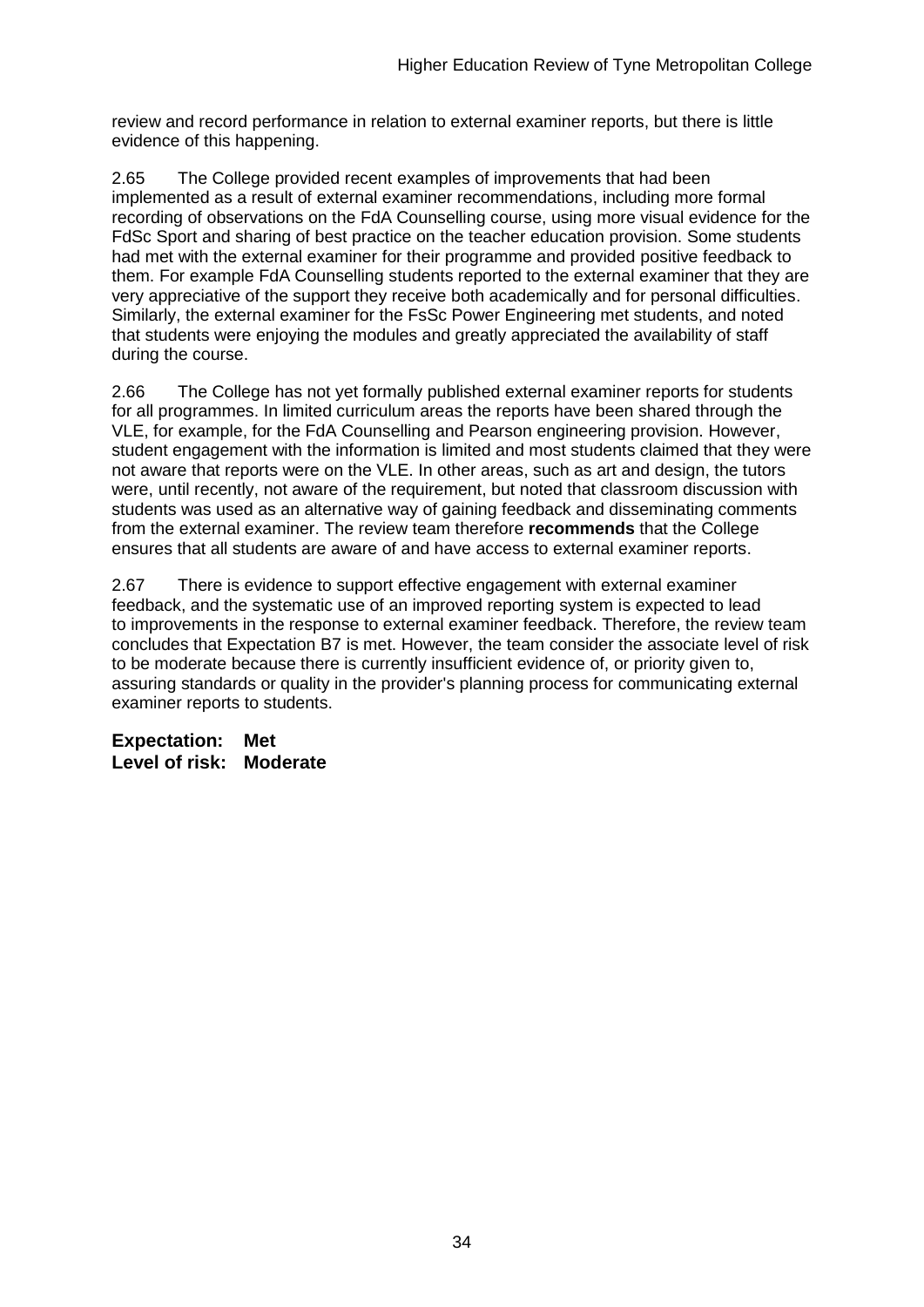**Expectation (B8): Higher education providers, in discharging their responsibilities for setting and maintaining academic standards and assuring and enhancing the quality of learning opportunities, operate effective, regular and systematic processes for monitoring and for review of programmes.**

#### **Quality Code,** *Chapter B8: Programme Monitoring and Review*

### **Findings**

2.68 The College has an annual self-assessment and evaluation process that is based upon critical reflection by the staff responsible for the design and delivery of programmes. Programme monitoring feeds into this process, which involves a three-tier system where reviews occur at programme-level, feed into a department-level review, and then into the overarching College self-evaluation process.

2.69 The six-weekly programme reviews form part of the process of reflecting on the design and delivery of higher education programmes, facilitating the identification of good practice or underlying concerns resulting in the implementation of support, if required. The process also takes in feedback from the observation of teaching and learning, and reflects on other feedback from a range of sources, especially students and external examiners.

2.70 The College takes the programme review mechanisms of the awarding body and organisation into account in its own review processes. The processes at the College therefore allow Expectation B8 to be met in design.

2.71 The review team tested this Expectation by considering internal and external review reports, and through meetings with staff and students of the College and two representatives from the University.

2.72 The College has effective structures in place to oversee the quality and standards of its higher education provision. In 2013-14 the structure was not sufficiently focused on the separate needs of higher education, and in 2014-15 the Senior Leadership Team highlighted the need to reinstate the Higher Education and Higher Level Skills Committee to monitor higher education provision.

2.73 The mechanisms for reviewing higher education programmes delivered by the College are fit for purpose, and ensure that each course is reviewed individually and considered in a wider context at departmental and institutional levels. Each curriculum area at the College is subject to annual review, as explained in its Quality Improvement Strategy. The curriculum area reviews include the identification of key strengths and key areas requiring improvement, as well as examples of good practice and recommendations of good practice to be disseminated. Programme review at the College begins with course team reviews that take place every six weeks. The record of these reviews is compiled into an annual course team review report, which also contains reflection on the student voice and relevant management information. Course team reports are considered by departments and summarised in departmental self evaluations, which in turn contribute to the College-wide self-assessment that is provided to the Governors. Actions arising from the review processes are collated into a College improvement plan. For Pearson programmes, the selfassessment and evaluation process feeds into the awarding organisation's Quality Review and Development Reports that cover all aspects of teaching, learning and assessment on the programmes.

2.74 An annual programme review report is prepared for each University programme, and these are then considered by programme boards of studies at the University, together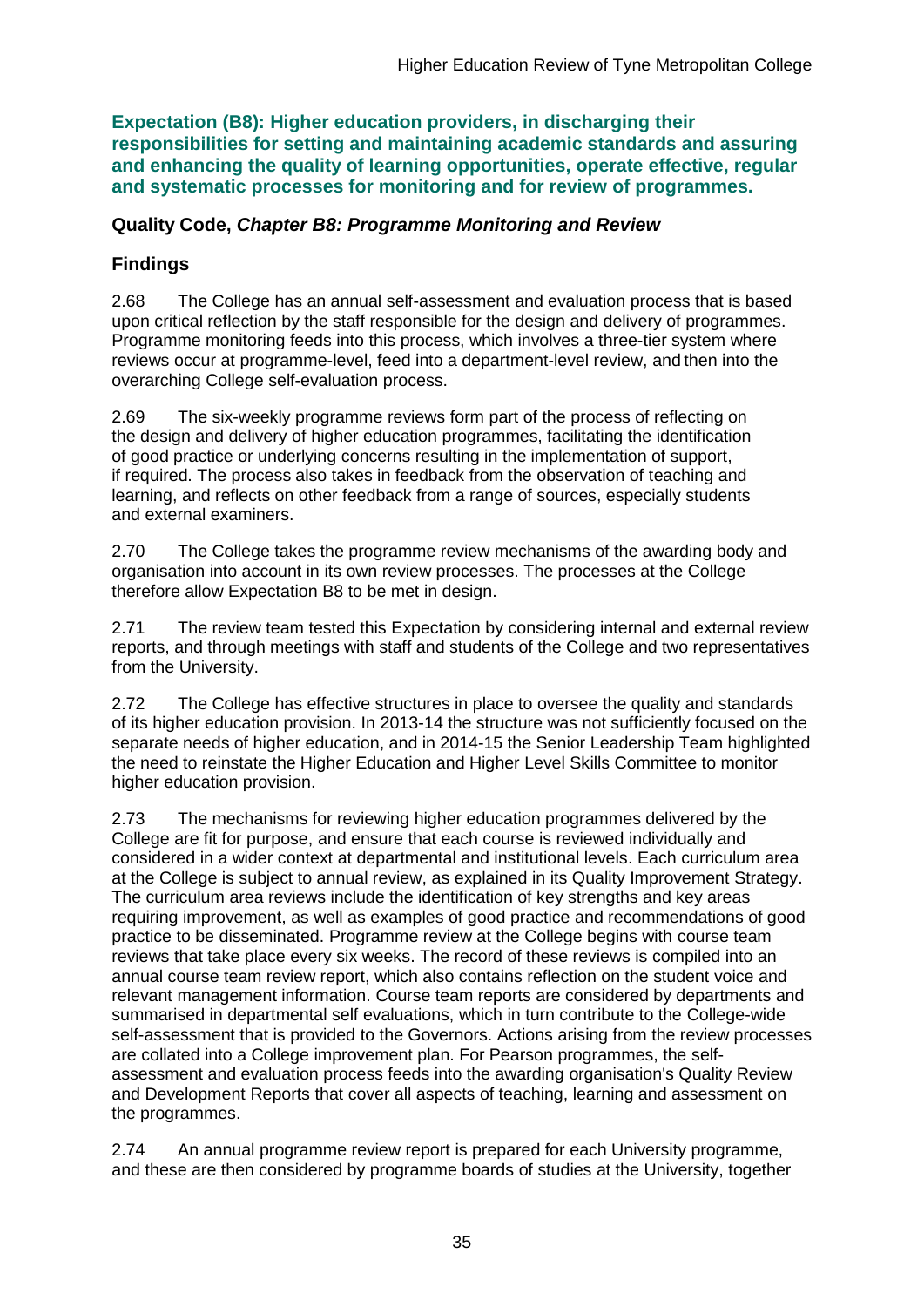with reports from other partners delivering the same programmes. Each board of studies also receives a verbal report from each of the student representatives. Periodic review of programmes by the University includes external representation and student representation in the form of the University Students' Union President and Vice-President, but not a College student representative.

2.75 Student input to the review processes is principally through the six-weekly course reviews, which involve student representatives in the reflective process on a range of issues, including the structure of their courses and the assessments. The course team reviews include a section entitled Learner Voice. This approach is an effective way of collecting student opinion and using it to influence course development.

2.76 The periodic review process, as illustrated for the FdA and BA (Hons) top-up degree in Counselling, is robust and leads to useful recommendations for improvement. The College and University have used the periodic review process to assess, identify and action areas for development. For example, the requirement on the FdA and BA (Hons) top-up degree in Counselling for students to complete a prescribed number of hours in counselling practice, to gain post-study membership of the British Association for Counselling and Psychotherapy, was reviewed and updated. The periodic review process also identified a need to review some of the programme learning outcomes more closely with the Counselling Subject Benchmark Statement. The delivery team were commended by the University for the forward thinking in adapting the structure of the programme to meet the new benchmark requirements and to improve the quality of the curriculum content (top-up).

2.77 The review team concludes that the College's processes for programme monitoring and review enable Expectation B8 to be met and the associated level of risk is low.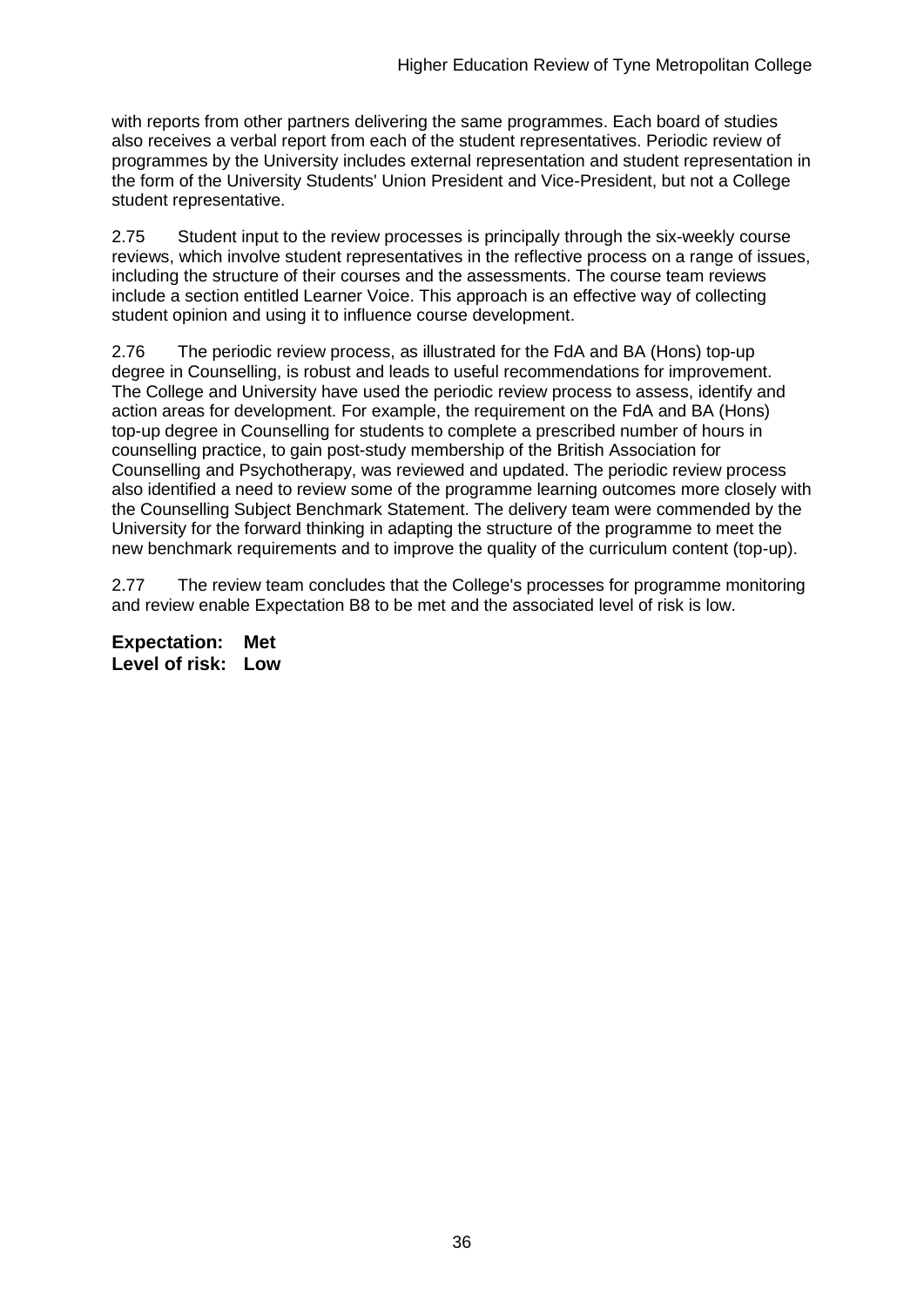**Expectation (B9): Higher education providers have procedures for handling academic appeals and student complaints about the quality of learning opportunities; these procedures are fair, accessible and timely, and enable enhancement.** 

#### **Quality Code,** *Chapter B9: Academic Appeals and Student Complaints*

### **Findings**

2.78 The Deputy Principal Finance and Corporate Development takes overall responsibility for ensuring that the College has a complaints procedure that is fair, accessible and timely. The College is committed to resolving complaints promptly, sensitively, and informally where possible. Stakeholders complete a complaints and compliments form online or via reception. Initially, reception or Gateway staff direct complainants to the relevant staff member or pass their form to the Quality Improvement Team within 24 hours. If informal processes do not resolve the issue, a formal complaint can be submitted to the Deputy Principal, who will acknowledge and forward the complaint to the relevant manager, whom, in turn, will respond within a prescribed timeframe. If unsatisfied with the outcome, complainants can refer their concerns to a senior manager, with the further option of appeal to the Principal. After exhausting local processes, complainants can exercise a final right of review with the awarding body or organisation.

2.79 Where applicable, higher education appeals for University programmes are handled according to awarding body regulations. However, the College's internal appeals procedures apply to all students on Pearson Higher National programmes. While the Head of Quality Improvement has overall responsibility, Heads of Department ensure that the appeals policy is implemented across the College. Students are required to make appeals to programme team staff or the Head of Department in writing within 14 days of receiving the assessment decision. The policy clearly defines the grounds for appeal and the investigatory process by which a Head of Department or nominee collects evidence and informs students of their findings. Where grounds for an appeal are identified, actions taken by the Head of Department and programme staff will be logged at subsequent standardisation meetings and recorded on the student's file. Students have a further right of appeal to the Head of Quality Improvement, who convenes an academic appeals panel consisting of the Deputy Principal, Head of Quality Improvement, two academic members of staff and a student representative. The student can bring a friend and can see all evidence being presented. Transparent, fair, and proportional complaints and appeals policies with clear lines of responsibility and escalation enable Expectation B9 to be met in design.

2.80 In testing this Expectation, the review team met senior managers, programme staff, students and awarding body representatives. The team also examined anonymised complaints and appeals documentation, and assessed the College's ability to monitor related data.

2.81 The College publishes both complaints and appeals procedures on its website and VLE. The College effectively monitors the numbers of appeals and complaints, which are very low, and operates these processes effectively. All formal complaints are logged and reported to the Governors, and the Deputy Principal Finance and Corporate Development tracks outcomes and action plans. The Quality and Standards Committee and Equality and Diversity Committees review complaints data termly, and complaints and appeals procedures are regularly reviewed. Teaching staff and senior managers are knowledgeable about the procedures in operation and know which policies apply to specific groups of students. Students have a mixed awareness of how to appeal or complain, but most feel they could ask their tutors or consult programme handbooks for advice. The latter contain links to the appeals and complaints policies.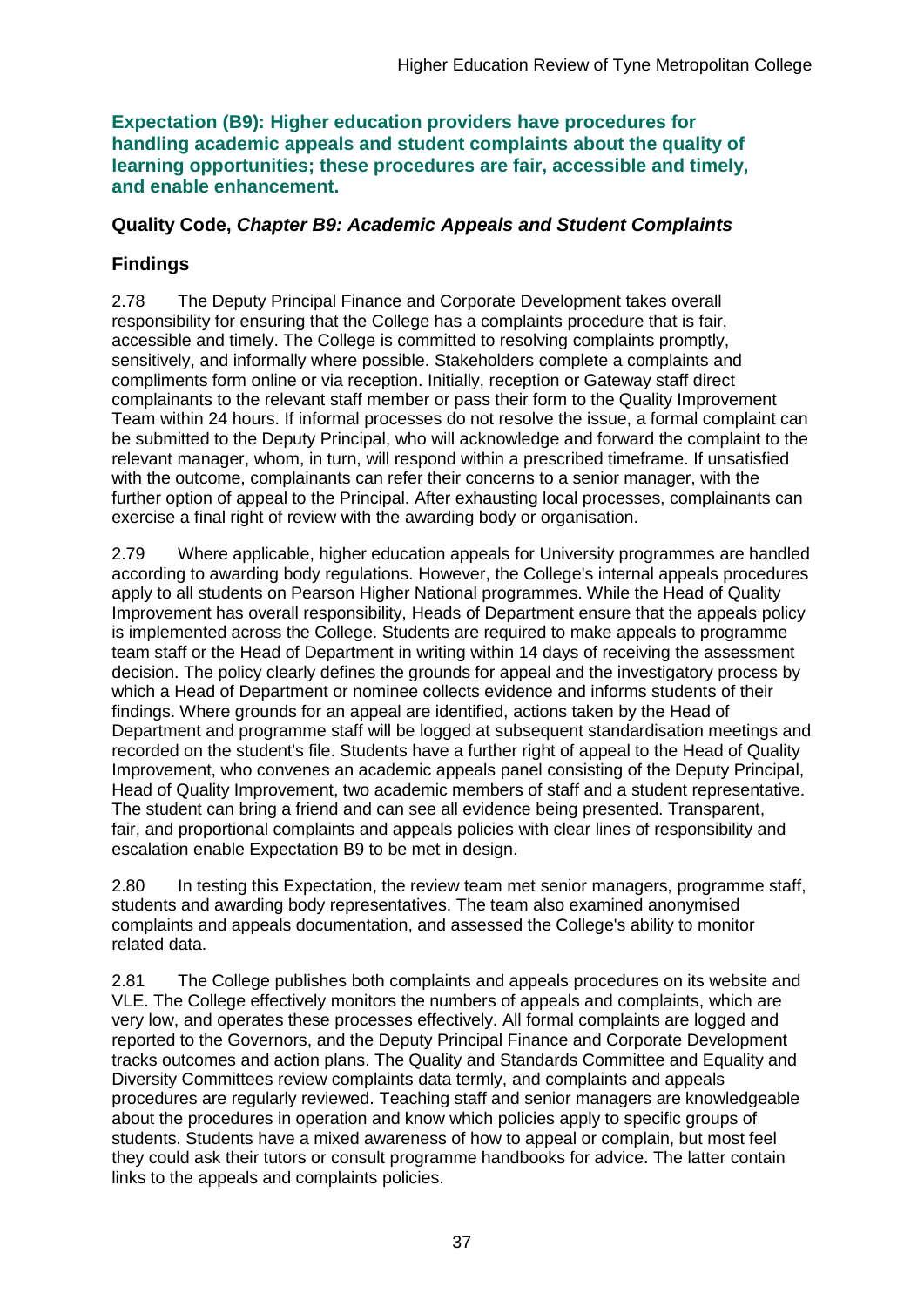2.82 The review team concludes that, overall, the availability of policies, the effective operation of appeals procedures, and the College's proven ability to respond to complaints and monitor the resulting data, allow Expectation B9 to be met and the associated level of risk is low.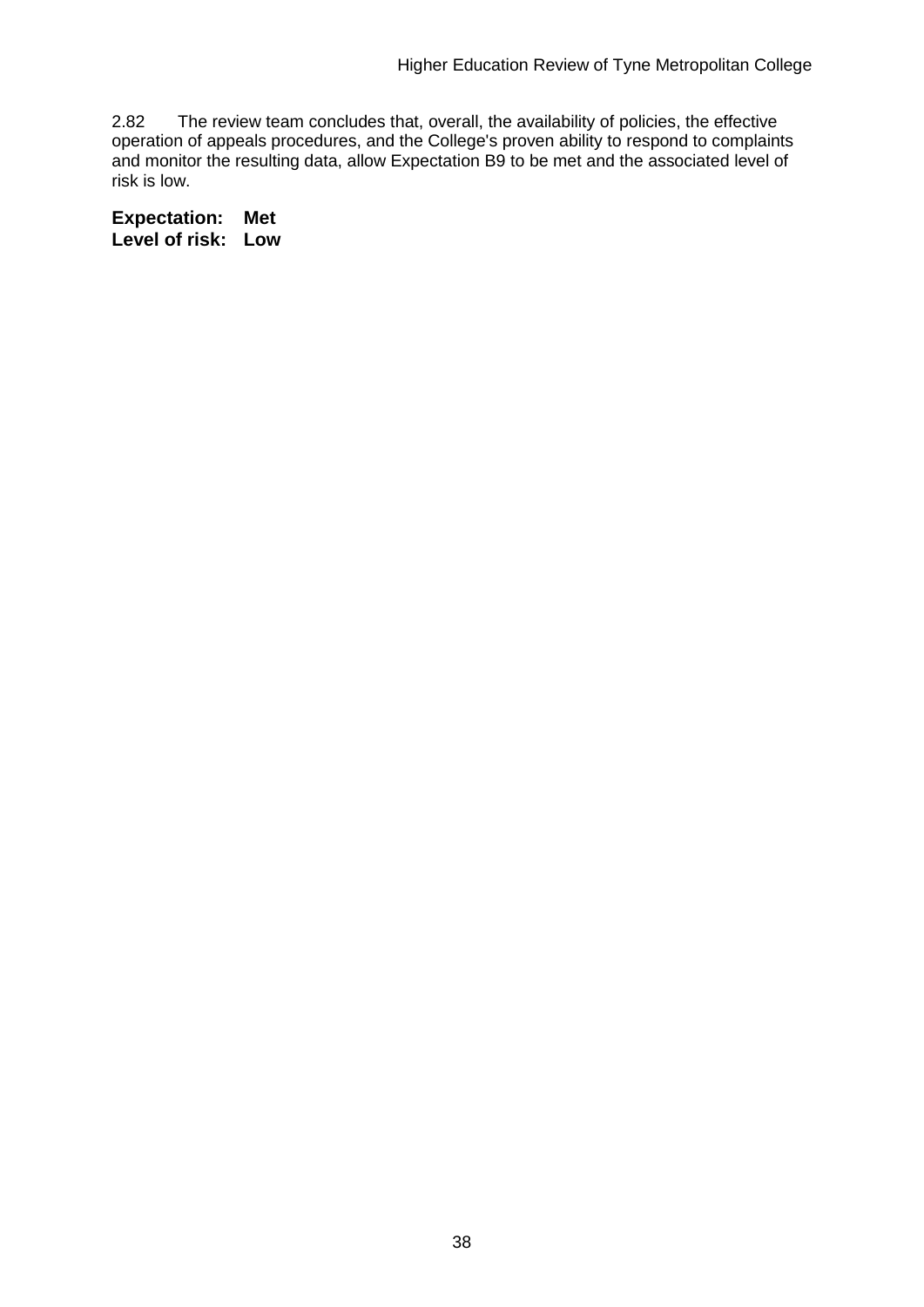**Expectation (B10): Degree-awarding bodies take ultimate responsibility for academic standards and the quality of learning opportunities, irrespective of where these are delivered or who provides them. Arrangements for delivering learning opportunities with organisations other than the degree-awarding body are implemented securely and managed effectively.**

### **Quality Code,** *Chapter B10: Managing Higher Education Provision with Others*

## **Findings**

2.83 The College's Higher Education Strategy aims to prepare students for progression by cultivating their independent learning, enterprise, entrepreneurial and employability skills. The key focus of the Higher Education Strategy is linked to providing the programmes and skills that employers need. The majority of College courses include an element of work experience through group projects, live projects to a client brief, or work placements. This work-based element is approved by the awarding body as part of the validation process. Where the placement is an essential and integral part of the course, information on placements is communicated to students through the course handbooks, for example, on the FdA Counselling, and the Certificate in Education and Postgraduate Certificate in Education provision.

2.84 The College fulfils its responsibilities for managing student work experience and placements, and actively manages the oversight structures for placement learning. Health and safety issues are given priority on placements with the completion of an assessment of the risks entailed in each placement. Placements cannot begin until health and safety procedures are completed and signed off. The mechanisms that the College has in place allow Expectation B10 to be met in design.

2.85 In testing this Expectation the review team reviewed a range of documents, including assignment briefs, module handbooks and placement mentor handbooks. The team also discussed placements and assessment work-based learning in meetings with students, academic staff, and employers.

2.86 Tutors are responsible for ensuring that a placement is fit for purpose, liaison with employers and students on placement, and solving any issues that may arise during the placement. Students are briefed on the learning opportunities to be assessed, and have individual responsibility for securing their placement with support and guidance from academic tutors. The placement is arranged by the student on the Foundation Degree in Education and Care, and the Foundation Degree Counselling programmes, whereas a placement officer helps coordinate placements on the Foundation Degree Sports Coaching. Students and employers whom the team met reported good support from the College in establishing and managing placements, for example, through the partnership agreement in place with Siemens.

2.87 Employers are not involved in the formal graded assessment of student work, but they do provide informal feedback and value student projects and placements. On teacher training courses subject specialist mentors support the development of subject specialist knowledge and creative approaches to teaching and learning in the context of their vocational area.

2.88 The College provides placement opportunities to students undertaking full-time programmes, for example, those on sports programmes can access a voluntary placement in the North East Sports Academy (NESA) Academy Sports or in primary education through Access Coaching. Students on counselling programmes benefit from effective industry visits from local and national organisations, such as Place2Be, Derwentside Mind, Cruse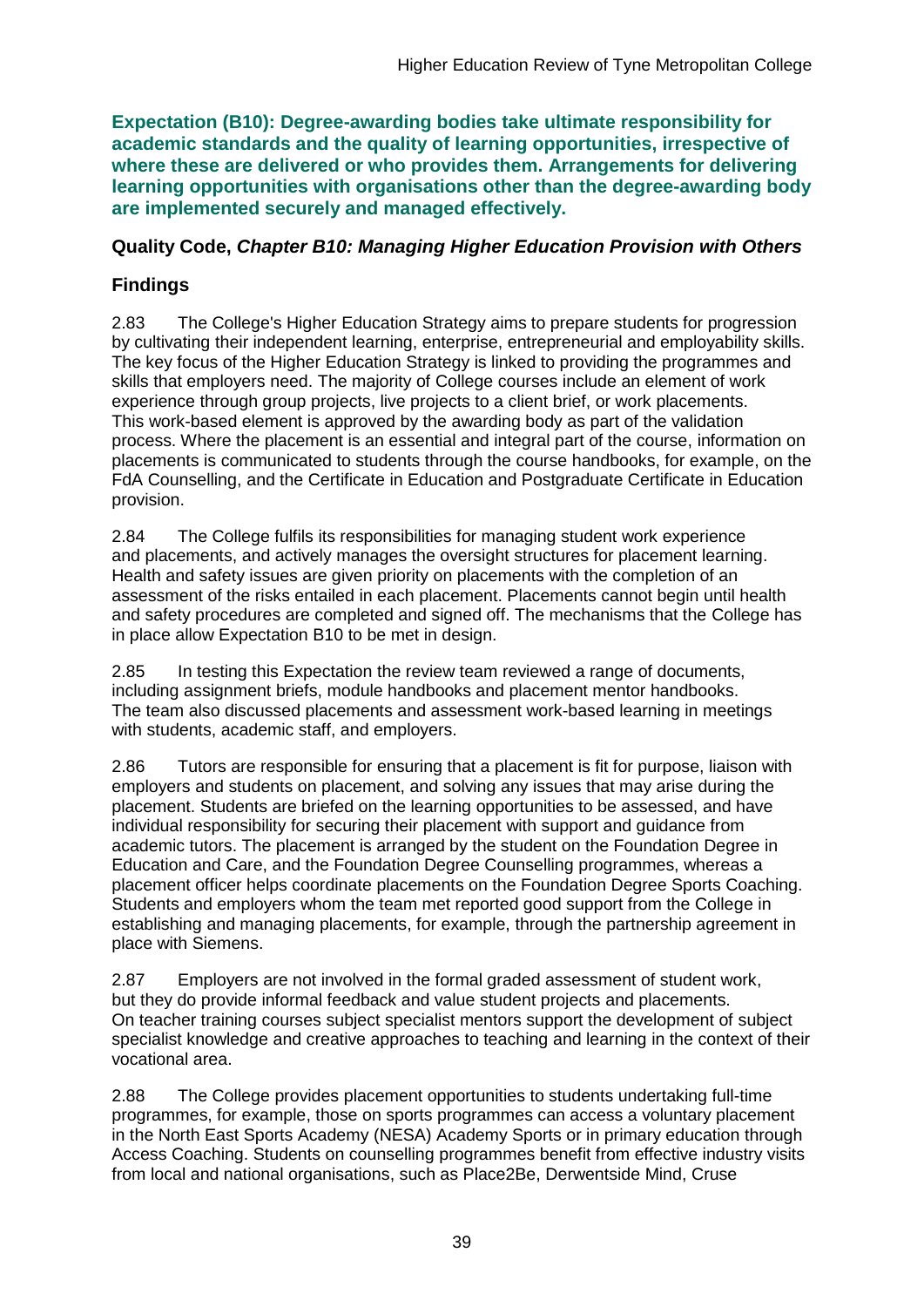Bereavement and Norcare, promoted through the biannual Placement Fair. Students in Art and Design undertake live projects rather than placements, for example, with North Tyneside Customer First Centre and Voluntary Organisations Development Agency.

2.89 The College effectively integrates work experience into its programme design; this is evident from the customised selection of Higher National Certificate (HNC) units in Subsea Engineering, the HNC in Manufacturing Engineering for British Engineering, and the Health and Safety unit for Siemens. Employers are instrumental in identifying appropriate projects; both British Engineering and Nestlé have provided their employees with projects linked to improving productivity. Delivery teams at the College take responsibility for ensuring that projects are designed to meet the overall aims and unit outcomes of the awarding body and organisation. External examiner reports and annual review processes also confirm that work-based learning, including placements and live briefs, enables students to meet the unit and programme intended learning outcomes.

2.90 There are effective structures and processes in place at the College to ensure the quality of learning, including work-based and placement learning. Therefore, the review team concludes that the Expectation B10 is met and the associated level of risk is low.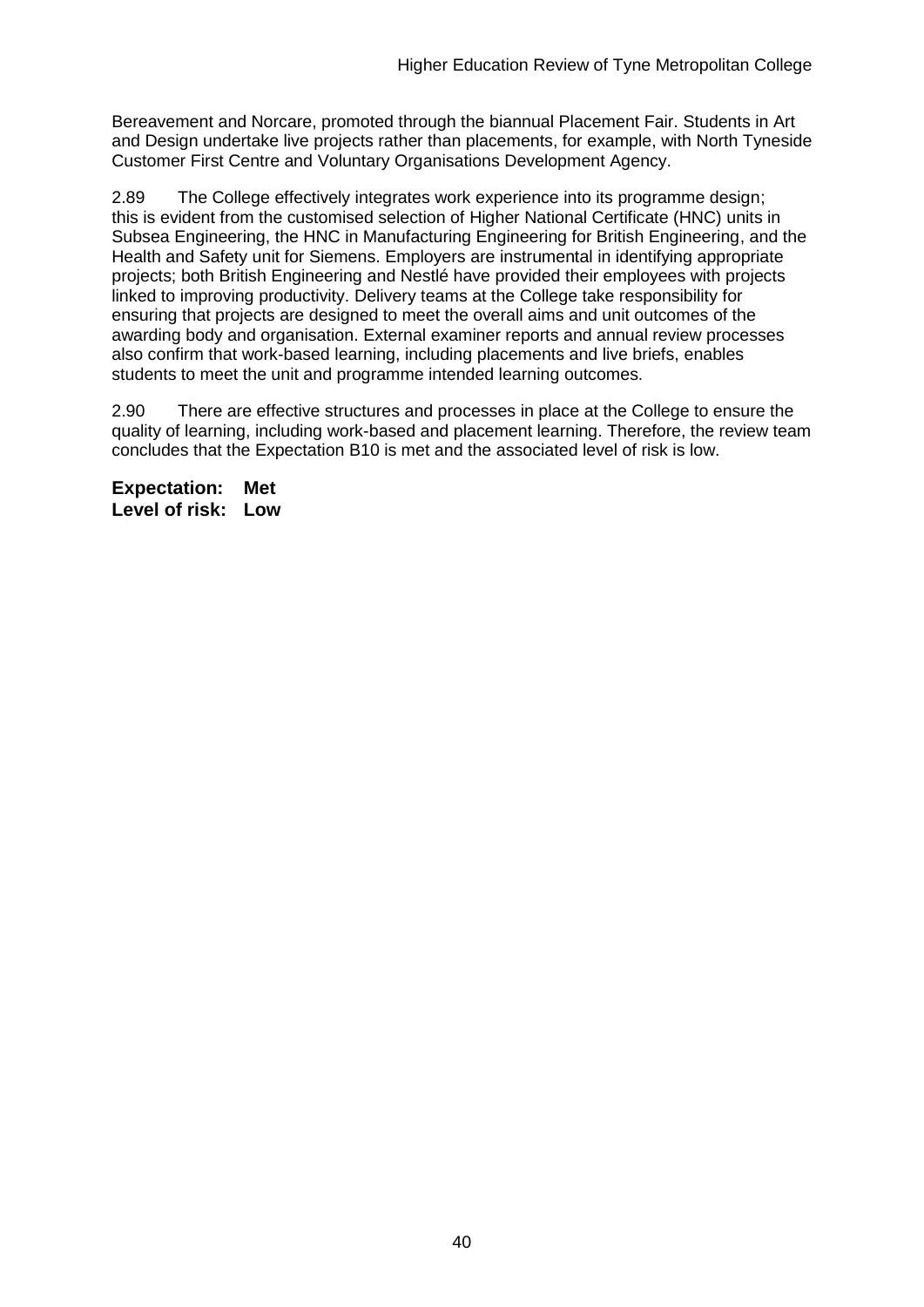**Expectation (B11): Research degrees are awarded in a research environment that provides secure academic standards for doing research and learning about research approaches, methods, procedures and protocols. This environment offers students quality of opportunities and the support they need to achieve successful academic, personal and professional outcomes from their research degrees.**

#### **Quality Code,** *Chapter B11: Research Degrees*

#### **Findings**

2.91 The College does not offer research degrees.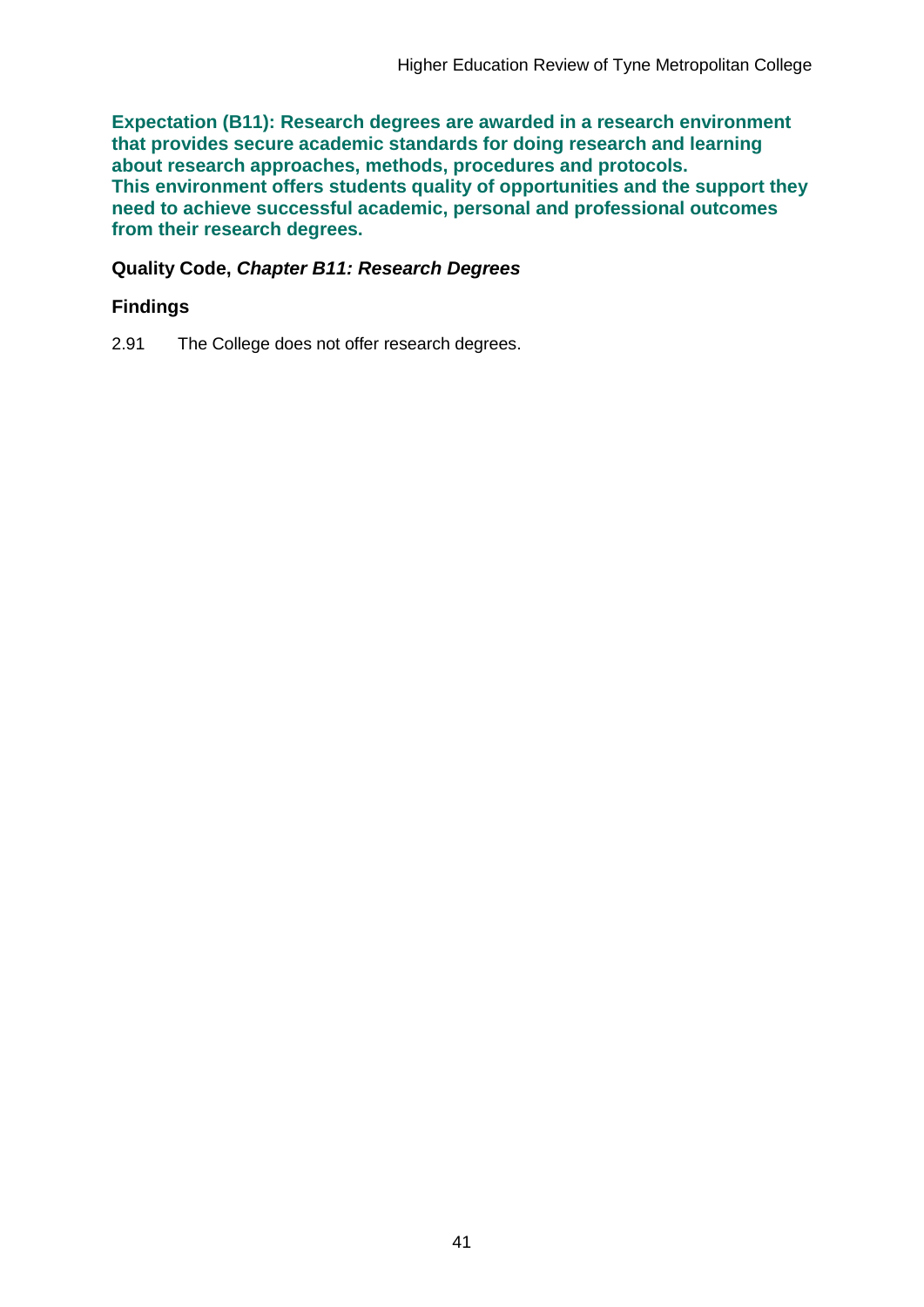## **The quality of student learning opportunities: Summary of findings**

2.92 In reaching its judgements about the quality of student learning opportunities, the review team matched its findings against the criteria specified in Annex 2 of the published handbook. Nine out of the 10 applicable Expectations in this area were met with low risk, and one was met with a moderate risk. The team has identified five features of good practice, two recommendations and one affirmation.

2.93 The team identified good practice in relation to the effective engagement with local and regional employers in the strategic design and development of programmes, along with the well developed use of live assignment briefs. The team also acknowledged the positive contributions made by the wide variety of staff development opportunities directly linked to employer needs. The College also makes extensive use and review of feedback mechanisms to identify and respond to student needs, and provides effective support to higher education students, particularly through the Higher Education Gateway.

2.94 In addition to recognising the good practice at the College, the review team also identified two recommendations in the quality of student learning opportunities and one affirmation. There is a lack of consistency from students in the awareness of external examiner reports and these reports are not always made available, for example, on the VLE. The review team therefore recommends that the College ensures that all students are aware of, and have access to, external examiner reports. There was also evidence of feedback from an external examiner report not being actioned within the required timescale. The College has put in place new arrangements for monitoring the completion of such actions; therefore, the review team affirms the steps being taken to improve the institutional oversight, tracking and completion of actions raised in external examiner reports. The review team considers Expectation B7 to be a moderate risk because there is currently insufficient evidence to, or priority given to, assuring standards or quality in the provider's planning process for communicating external examiner reports to students.

2.95 While the College has a sound teaching observation process, this is generic and does not specifically identify some of the different elements associated with effective higher education learning and teaching. Therefore, the review team recommends that the College ensures that teaching observations reflect the needs of higher education staff and students.

2.96 Overall, the review team found a number of features of good practice in the quality of student learning opportunities at the College, particularly in relation to student support and employer links. The recommendations relate to amendments that will not require or result in major structural, operational or procedural change. The review team therefore concludes that the quality of student learning opportunities at the College **meets** UK expectations.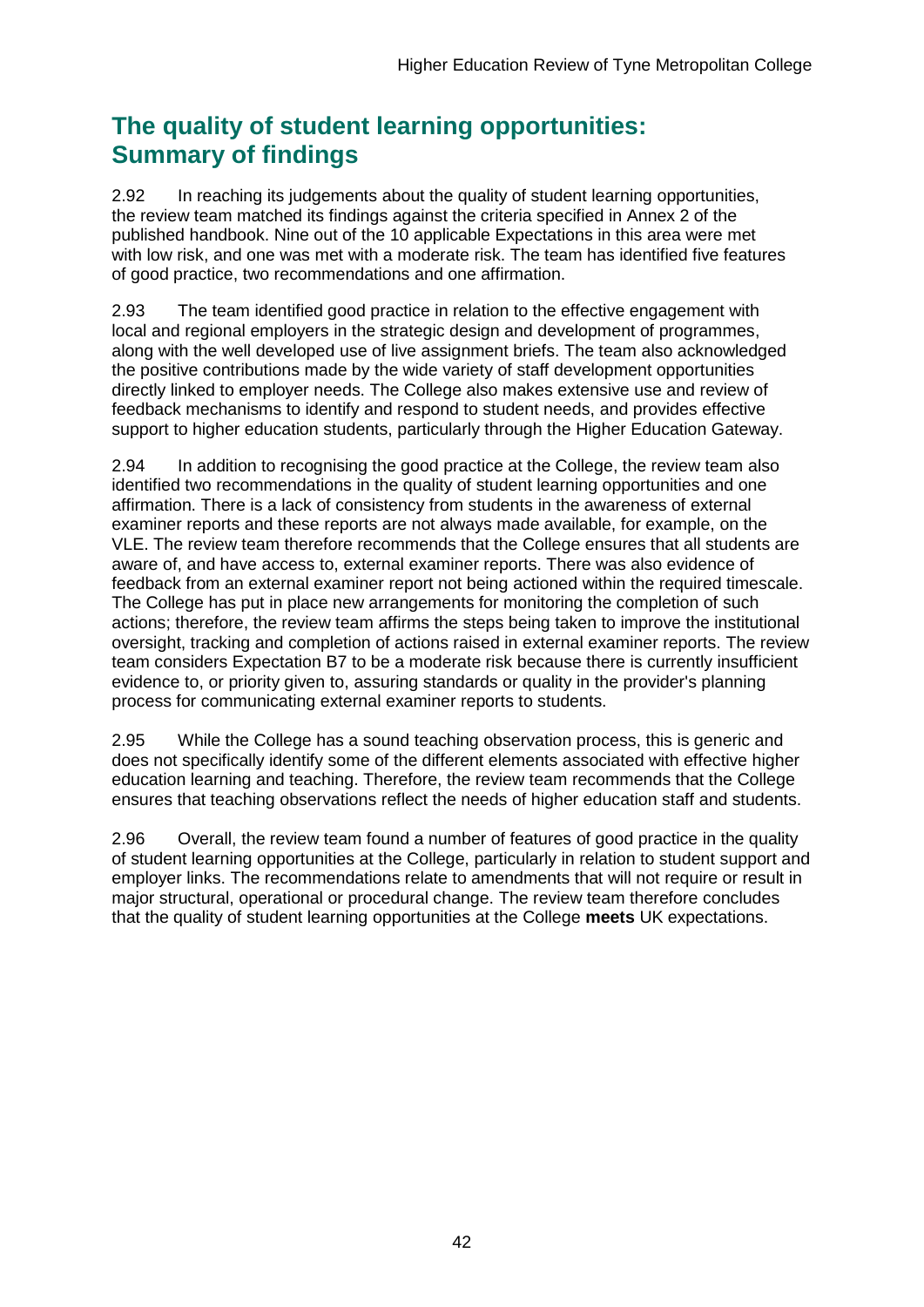## <span id="page-43-0"></span>**3 Judgement: The quality of the information about learning opportunities**

#### **Expectation (C): UK higher education providers produce information for their intended audiences about the higher education they offer that is fit for purpose, accessible and trustworthy.**

### **Quality Code, Part C: Information about Higher Education Provision**

## **Findings**

3.1 The College must seek approval to use its awarding body's logo or name, and must notify the University of any publicity relevant to its validated provision. Processes for gathering and signing-off published information are well-defined and appropriate. The final versions of published information are signed-off by the Marketing Department, having sought approval from programme teams or senior staff, whom confer with the awarding body where necessary. A designated member of marketing staff has responsibility for higher education website content, assisted by Heads of Department and the Head of Marketing. Procedures for gathering published information are designed to reduce opportunities for inaccuracy. Marketing staff members gather information from Heads of Department, such as entry requirements, assessment and module details, and progression opportunities, before producing a first draft of programme information pages. Following further revision and checking between marketing staff members, Heads of Department and programme leaders, the Head of Marketing sends information to the Deputy Principals for approval.

3.2 Periodic review, moderation of annual monitoring reports, the College annual self-evaluation report, and course approval boards monitor the accuracy and completeness of programme information. The Higher Education and Higher Level Skills Committee, of which the Head of Marketing has membership, is responsible for reviewing the prospectus and published information. A data protection policy deals with technical aspects of information management, such as photographic permissions.

3.3 The College publishes information via its website, higher education prospectus and course information sheets. The Gateway team provide information to prospective students, along with a series of news releases, to keep students informed. The College aims to make key programme materials, such as handbooks, available on the VLE and in hard copy. As discussed under Expectation A2.2, programme specifications are available for all programmes, although for Pearson programmes these are only partly contextualised in students' handbooks. Programme handbooks are approved by the University where necessary and are internally scrutinised against a programme handbook checklist.

3.4 More specific information on support services is also available via the website, in guides, at a placement fair, and from personal tutors. As discussed under Expectation B2, during induction, students receive support from library staff in locating and accessing resources and information about their programmes.

3.5 The VLE has been developed towards agreed standards across all higher education programmes; the curriculum model for 2013-14 sought to embed VLE use as part of learning beyond the classroom. To support these efforts, an innovation and improvement practitioner has specialised in VLE development. The Director of Learning Development undertakes termly audits of the VLE, disseminating feedback to programme leaders and curriculum heads, who also monitor content at programme-level and feed actions into continuing professional development activities and course reviews. One curriculum area, Sport and Leisure, adopts a self-assessment process, whereby programmes' VLE sites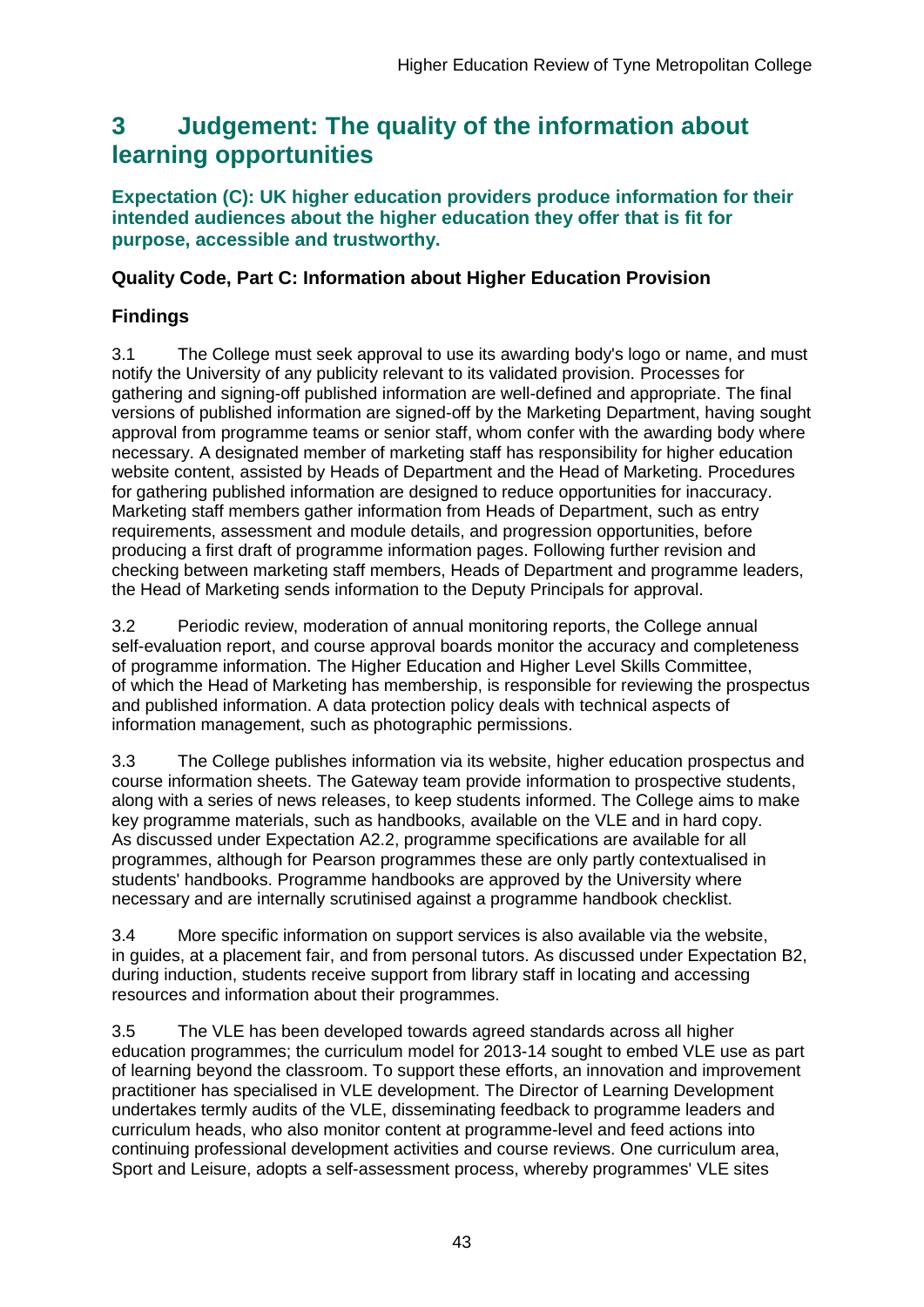receive bronze, silver or gold grades. Staff monitor VLE usage and also gather feedback on VLE use via focus groups and teaching observations.

3.6 The College uses electronic course files to manage programme information; staff members also use both their awarding body or awarding organisation quality handbooks and the College's own well defined quality processes and cycles. Robust procedures for the gathering, signoff, and monitoring of a wide range of information for stakeholders allows Expectation C to be met in design.

3.7 The review team tested the effectiveness of the College's mechanisms for the production, signoff and review of published information, and evaluated the information made available in handbooks, online and in the prospectus. The team also assessed the trustworthiness and accessibility of information by holding meetings with staff, students and employers during the review visit.

3.8 The College has effective systems for the monitoring and review of published information and consults with its awarding body where necessary. A new programme approval process requires senior managers to sign off information produced and mandates the production of a course information sheet; the College scores highly on the NSS survey regarding support and guidance and programme management.

3.9 Specifically, the website contains a range of policies and procedures, including those mandated by the Wider Information Set, such as complaints procedures, annual reviews, strategic plans, equality and diversity reports, and policies. Programme webpages contain appropriate and up-to-date key information, such as entry requirements, FHEQ level, course duration, synopsis and assessment methods in an accessible format. Downloadable course information sheets offer similar information. Key information set data is also available for many programmes. The website features useful guidance on the types of higher education qualifications offered and the streams of financial support available, with the latter also being provided in handbook form. A 'partners' page clearly states the College's relationship with its awarding body and another informs students of the support services available. The College monitors the website, and a series of effective information-gathering processes allow the marketing team to produce trustworthy and accessible online information.

3.10 The higher education prospectus is available in print and online, providing a fit for purpose and trustworthy source of information for prospective students. Senior staff sign-off the higher education prospectus, following an information gathering process that effectively engages with programme-level staff to ensure accuracy and discussion at the Higher Education and Higher Level Skills Committee.

3.11 As discussed under Expectation B2, students receive effective guidance during induction, with the College operating a checklist system to ensure that all relevant information is delivered. As discussed under Expectation A2.2, students receive programme specifications as an effective form of definitive information. Programme handbooks are now a fit for purpose and trustworthy source of information for current students, containing introductions to the programme and staff, credit and unit structures, statements and contacts for student support, and policy summaries. A recent review of handbooks has improved consistency across the provision. While all handbooks are available electronically, not all are available in print and a minority of students were not aware of their programme handbook.

3.12 As discussed under Expectation B6, assessment plans and briefs are appropriate and published via the VLE. Departmental self-evaluations and external examiner reports consider the appropriateness of assignment briefs. Quick guides to mitigating circumstances afford students easy access to key information on grounds for appeal or extension.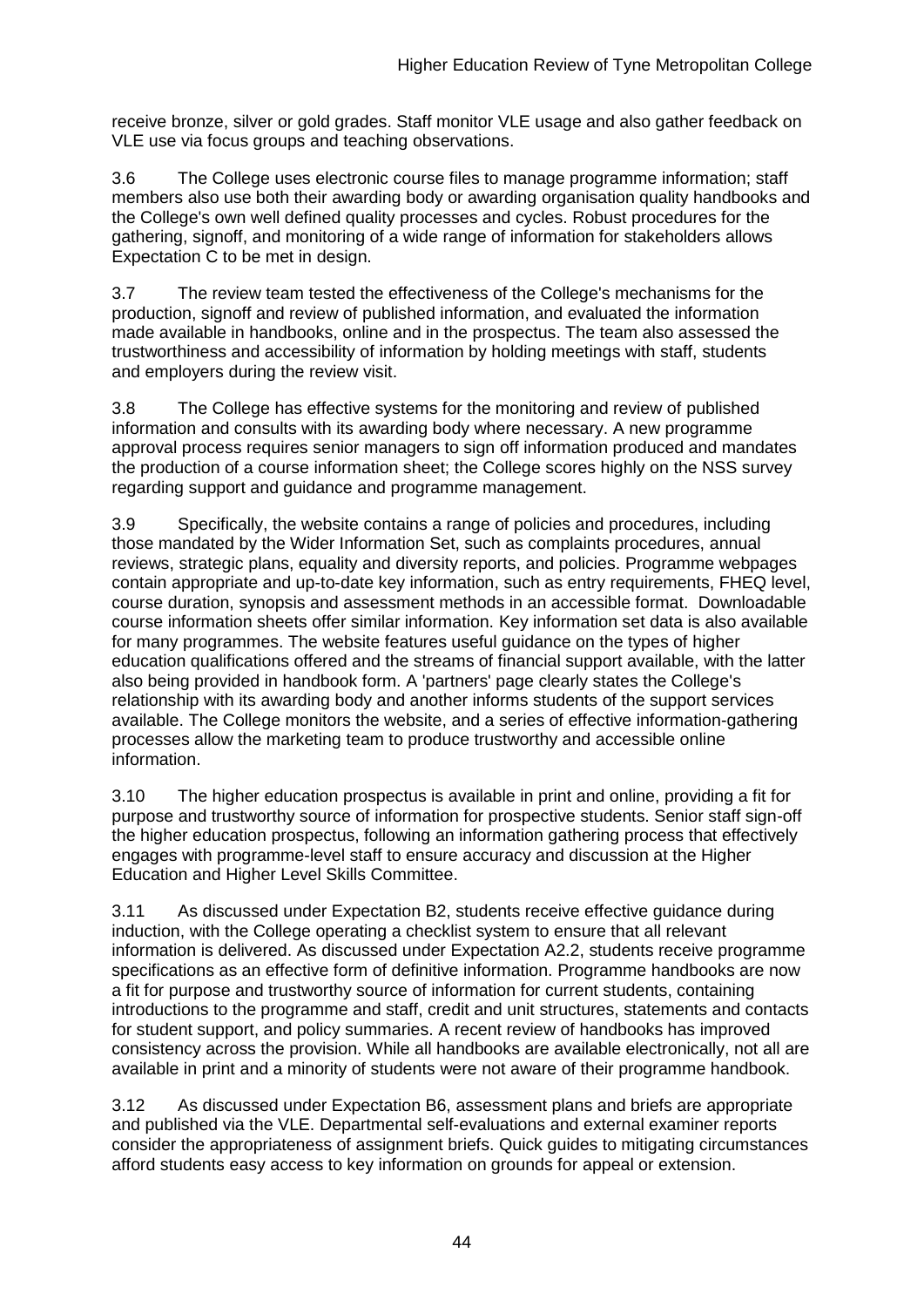3.13 A high-quality VLE is in place across the provision, enabling students to access programme handbooks, unit specifications, assignment briefs, assessment plans and extracts from academic regulations. The VLE also hosts a wide range of programme-specific learning resources, including videos, forums, presentations, academic writing guides, numeracy skills support and quizzes. Although the extensiveness of these resources varies, all programmes meet most of the College's minimum VLE requirements. Moreover, the innovation and improvement practitioner is working effectively with programme teams to improve the VLE sites across the College, particularly within the Engineering department. Despite the provision of good material, students have a mixed level of engagement with the VLE. The College effectively monitors use of the VLE through the internal monitoring processes described above, as well as through the awarding body periodic review process/partners' reports, external examiners reports, curriculum area reviews and course team reviews, which include sections prompting staff to check whether materials have been uploaded to the VLE. The results of the bronze, silver, and gold VLE site grading are integrated into programme staff members personal reviews.

3.14 The review team concludes that the broad range of fit for purpose and trustworthy information, and the operation of effective mechanisms for the control of this, enables Expectation C is met and the associated level of risk is low.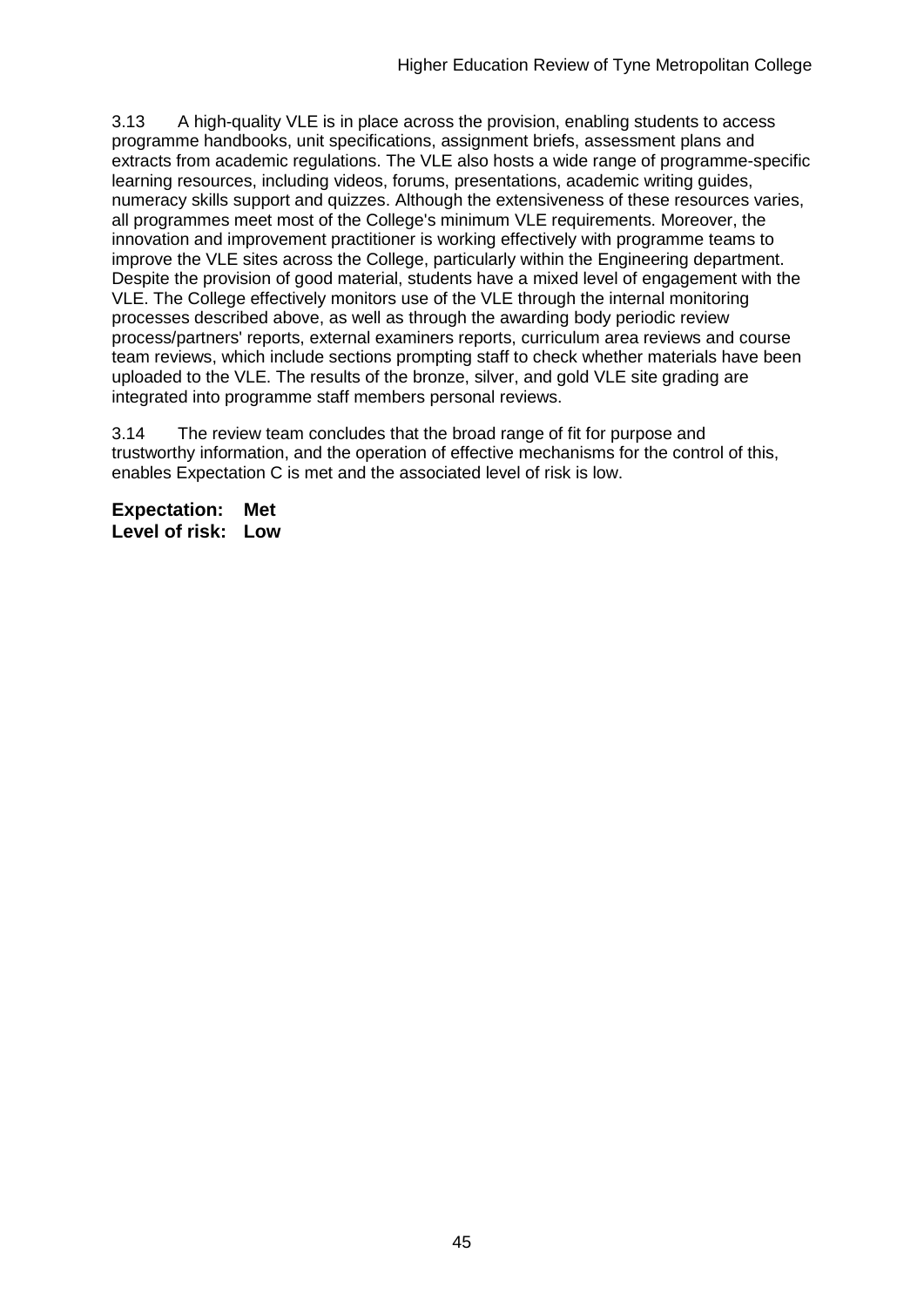## **The quality of the information about learning opportunities: Summary of findings**

3.15 In reaching its judgement relating to the quality of information about learning opportunities, the review team matched its findings against the criteria specified in Annex 2 of the published handbook. The Expectation is met and the associated level of risk is low. There are no features of good practice, recommendations or affirmations in this area.

3.16 The College produces a wide range of information that is fit for purpose, accessible and trustworthy. Systems for producing and monitoring this information are in place and implemented effectively. The College is continuing to improve the consistency of the information provided for students on the VLE and has mechanisms to evaluate the progress with this.

3.17 The review team concludes that the quality of the information about learning opportunities at the College **meets** UK expectations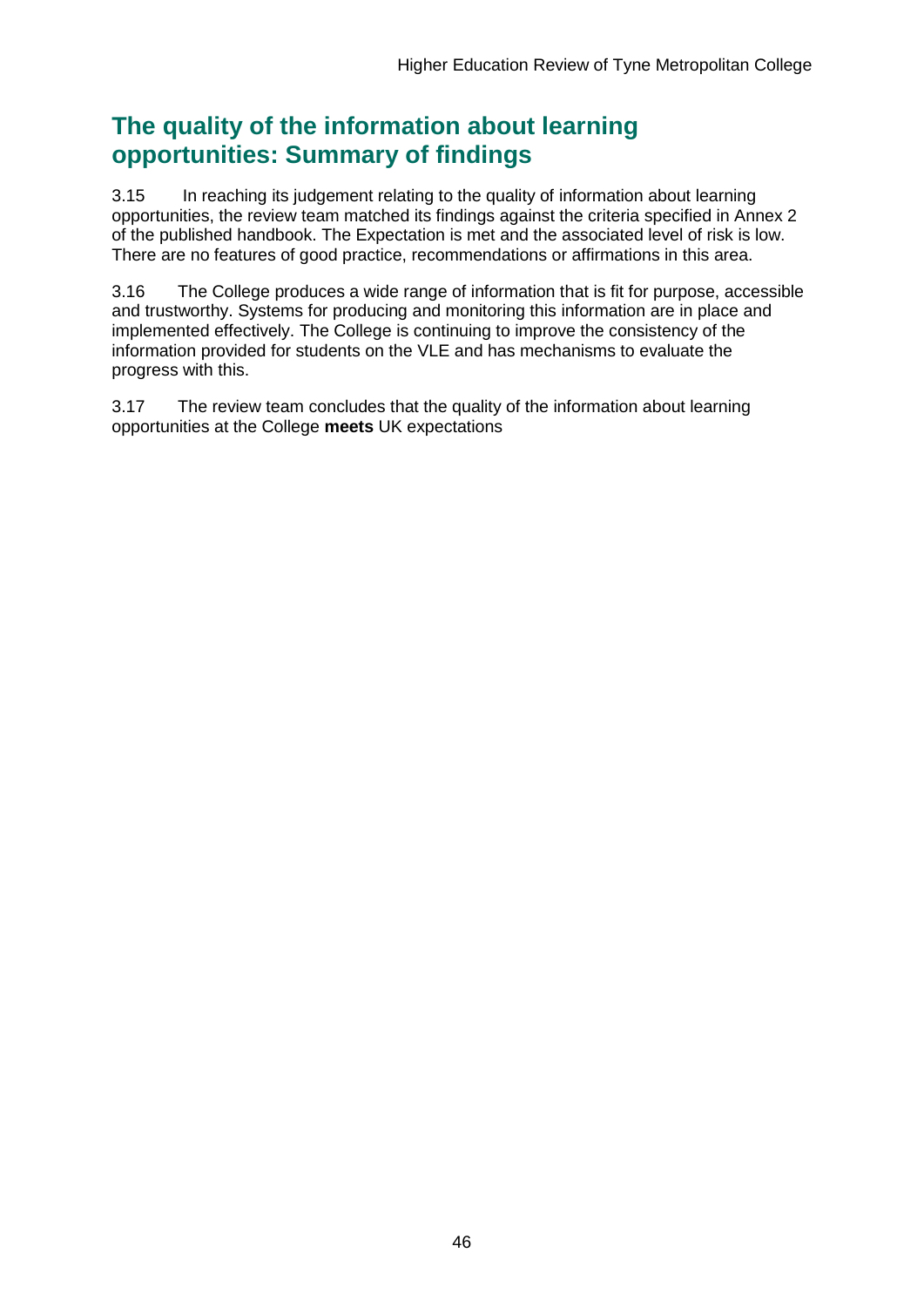## <span id="page-47-0"></span>**4 Judgement: The enhancement of student learning opportunities**

### **Expectation (Enhancement): Deliberate steps are being taken at provider level to improve the quality of students' learning opportunities.**

## **Findings**

4.1 The College has a deliberate strategy of engagement with the local economy. It recognises the vital importance of a formal qualification for access to employment, but aims to supplement this with the development of additional skills that are matched to employer requirements. Many students at the College are part-time, so there is a deliberate strategy of helping them to draw out from their employment settings the skills and practices that will enable them to progress in their careers. The College aims to make a seamless link between the students' academic studies and their workplace.

4.2 According to the College's Quality Improvement Strategy, the College recognises that quality improvement and enhancement is a continuous, ongoing process that takes account of the views of learners, employers, peers and other stakeholders. The processes at the College allow the Expectation to be met in design.

4.3 The review team tested this Expectation by examining a wide range of documentation, including strategy and policy documents, committee minutes, external examiner reports and programme approval documents. The team also held meetings with staff and students of the College, and employers.

4.4 The College gathers feedback from staff, students and other stakeholders, as part of its routine quality assurance processes. The information is considered systematically, and instances of good practice are identified and disseminated. The information is used to enhance the provision of learning opportunities and the student experience. The College identifies a strategic approach to this activity, driven by the needs of employers and the emerging local economy. This is made clear in the College's Higher Education Strategy and was articulated during the review visit. For example, the College is actively working with the destinations of students and using this to feed into the current student experience.

4.5 Robust information is systematically generated through consultation with students, external examiners and stakeholders. This information gathering is part of routine quality assurance procedures designed to enable useful feedback. As covered in Expectation B5, feedback is used effectively by the College to improve students' learning opportunities; the student voice is heard at all levels of College management, resulting in changes to programme content and resources. The extensive use and review of feedback mechanisms to identify student needs and respond to these has been identified as good practice under Expectation B5, paragraph 2.46. The information gathered is systematically considered at provider level as part of the oversight of higher education at the provider, in order to identify good practice and opportunities for further improvement.

4.6 The Higher Education and Higher Level Skills Committee has representatives from relevant curriculum departments and support services, and has responsibility for the quality, standards and enhancement of higher education. Its minutes record examples of sharing of good practice and consideration of student feedback. The Quality Improvement Strategy tasks the Teaching, Learning and Assessment Committee with continual monitoring to improve the effectiveness and impact of the teaching, learning and assessment practice. In addition to student feedback received through programme and course monitoring, the Quality Improvement Strategy includes the use of focus groups of learners to gauge student opinion on the College's provision and to seek feedback for enhancement. Minutes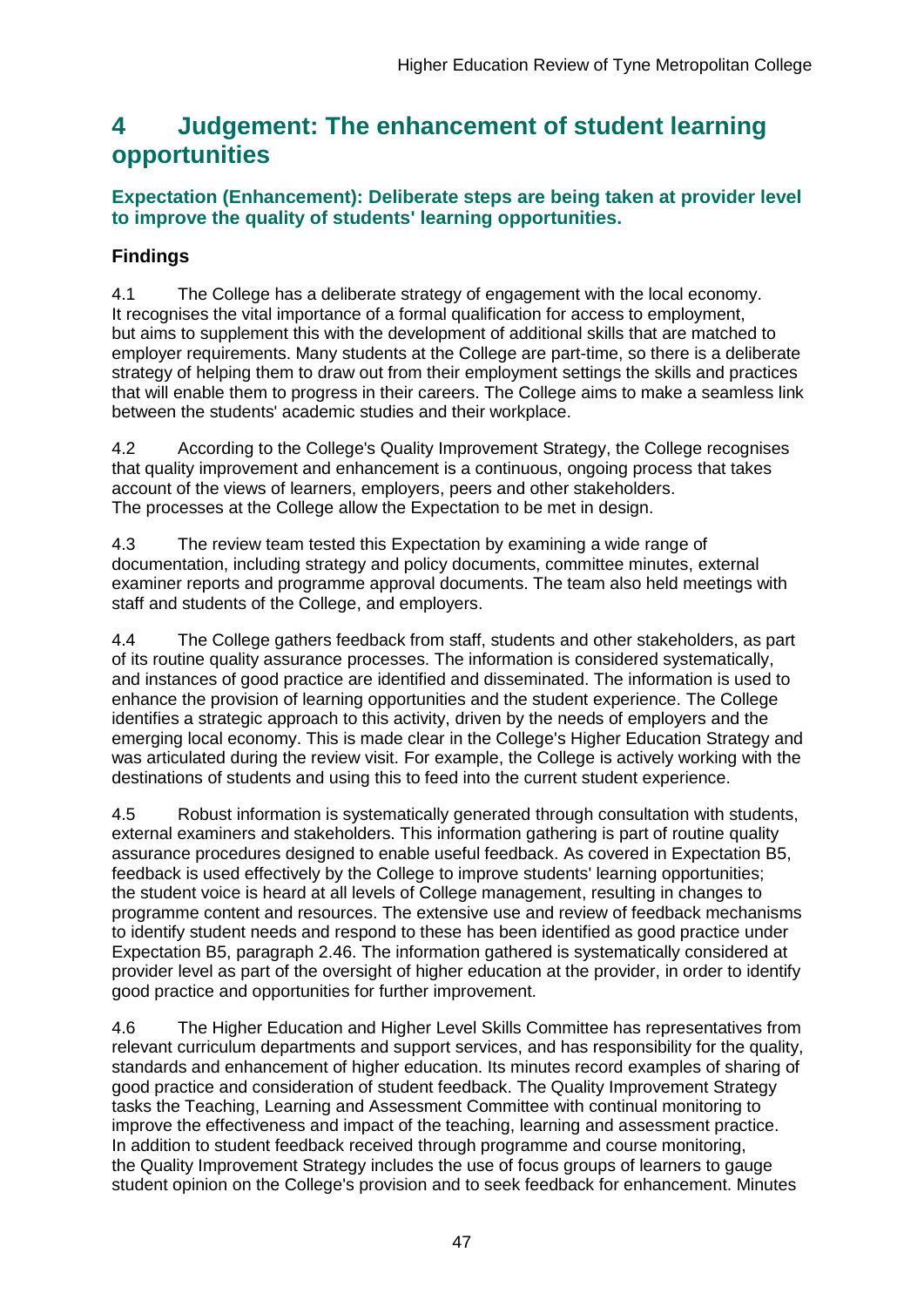for the higher education focus groups record that student feedback is being received and considered by the College.

4.7 Students report that they are largely aware of the opportunities provided to air their opinions and views, and that their voice is listened to by the College.

4.8 In keeping with general practice in the sector, external examiners on higher education programmes at the College are required to comment on areas of good practice and areas for possible enhancement. However, as identified under Expectations A3.4 and B1 of this report, the College also goes to great lengths to seek the opinions of local employers, as illustrated by the development of new programmes, such as the Foundation Degree in Power Engineering, the Foundation Degree in Graphic Communication and stages 1 and 2 of the BA in Graphic Design.

4.9 The enhancement initiatives of the College result in actions that positively impact on the quality of student learning opportunities. Students on the Counselling, Engineering and Graphic Design programmes gave examples of this engagement with employers; under Expectations B1 and B8 of this report it is noted that the engagement has a positive impact on the design of new programmes and the development of existing ones.

4.10 Engineering courses are structured around what employers require and are designed to help graduates secure employment or, in the case of students already in employment, to help career advancement. Employers told the team that the College is very employer-focused and will work with a company to develop a bespoke programme for its employees. As noted under Expectation B1 of this report, the development by the College of two new programmes, the Foundation Degree in Graphic Communication and stages 1 and 2 of the BA in Graphic Design, was done in direct response to employer feedback. A local company worked with the College to tailor the programme to the requirements of potential employers and informed the employability agenda. The College's engagement with local and regional employers in the strategic design and development of appropriate programmes is acknowledged as good practice under Expectation B1, paragraph 2.9.

4.11 An example of an activity arising from employer engagement, intended to increase the employability of students, is the annual Tony Mudd memorial lecture, delivered by a leading counselling expert, for current and previous students and industry professionals. A placement-supervisors fair is held twice a year to provide an opportunity for students on all programmes to meet leading professionals in counselling and supervision. The use of live assignment briefs and projects that develop students' employability skills and make positive contributions to local organisations is identified as good practice under Expectation B6, paragraph 2.54.

4.12 The College has demonstrated a strategic approach to the enhancement of student learning opportunities. The review team concludes, therefore, that the Expectation is met and the associated level of risk is low.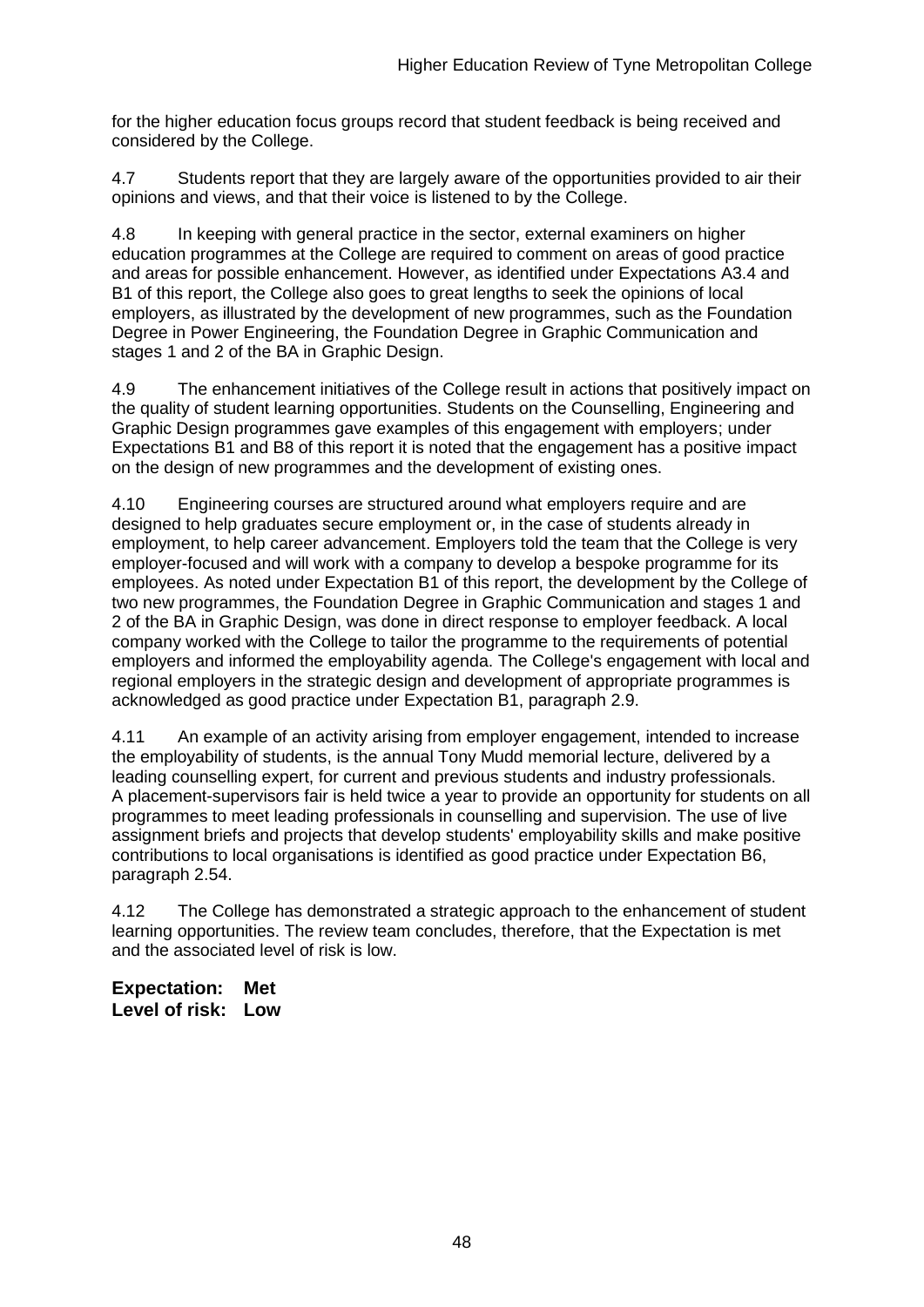## **The enhancement of student learning opportunities: Summary of findings**

4.13 In reaching its judgement, the review team matched its findings against the criteria specified in Annex 2 of the published handbook. The Expectation is met and the level of risk is low. There are no recommendations or affirmations in this area, but three features of good practice are linked to the quality of student learning opportunities section.

4.14 The College has a strategic commitment to enhancing student learning opportunities; a key feature of this links to local and regional employment needs, as recognised in Expectation B1, paragraph 2.9. This also links to the use of live assignment briefs and projects to enhance students' employability skills, as discussed in Expectation B6, paragraph 2.54. Quality assurance systems are used appropriately to highlight, action and evaluate improvements in the higher education provision at the College. These systems include the effective use of feedback mechanisms that involve key stakeholders, such as students, as recognised in Expectation B5, paragraph 2.46. Good practice is clearly shared across the staff members involved in delivering and supporting higher education.

4.15 The review team concludes that the enhancement of student learning opportunities at the College **meets** UK expectations.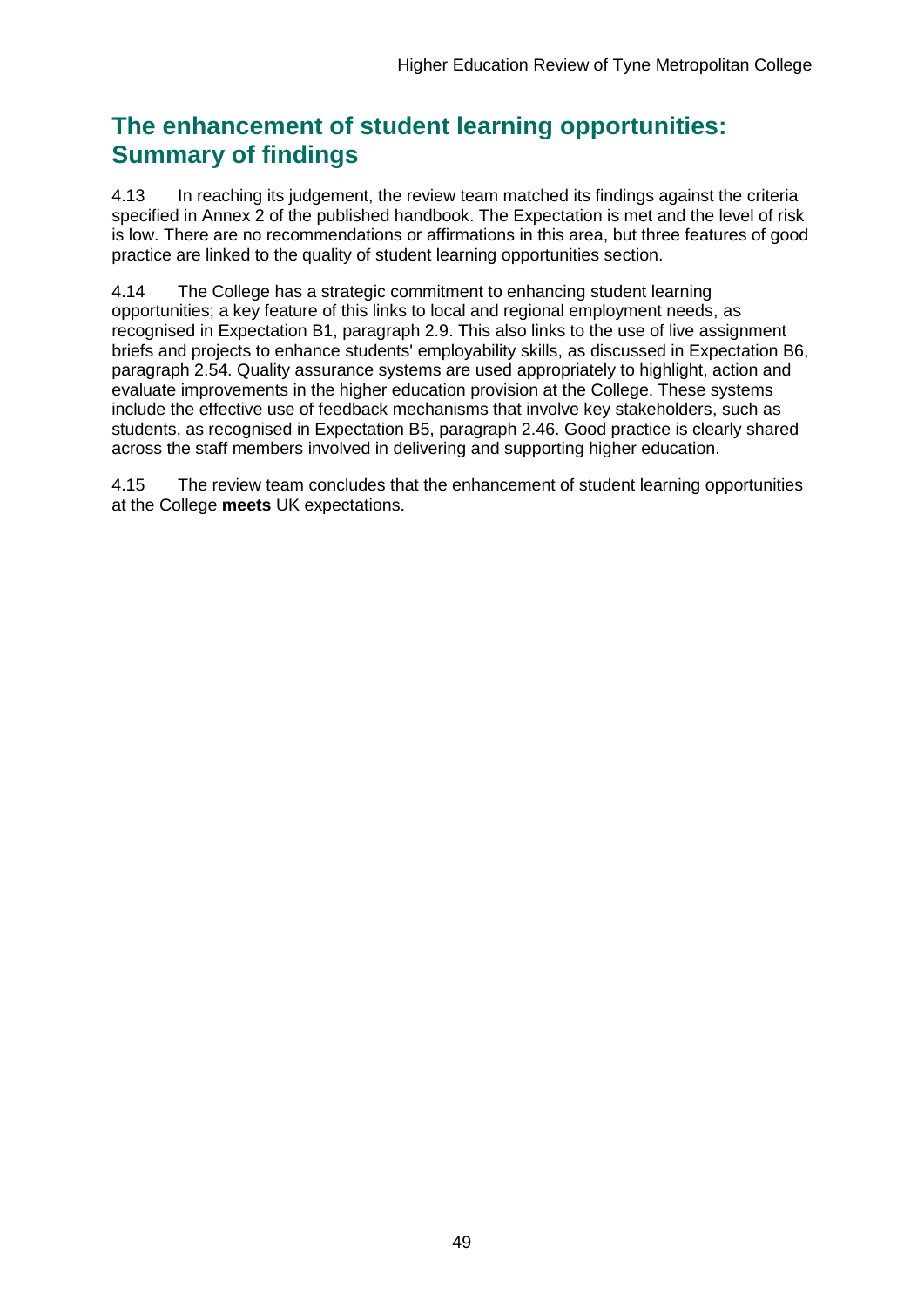## <span id="page-50-0"></span>**5 Commentary on the Theme: Student Employability**

## **Findings**

5.1 The College is committed to supporting the needs of the local population, which has traditionally low levels of participation in higher education. The strategic focus of the College is to support skills for growth in North Tyneside and throughout the region, adjusted in line with sector and regional priorities, such as the North East Local Enterprise Partnership Strategic Economic Plan.

<span id="page-50-1"></span>5.2 The College effectively uses a range of sources supplying labour market information, which ensures that current and future learning needs and skills gaps are provided for; this is particularly effective in engineering. The College also works closely with the Local Enterprise Partnership to identify provision to meet skills shortages and has received a STEM Assured Kitemark in recognition of this. STEM accreditation provides a focus for employability and engagement with employers. For example, the College hosted an event for 100 local businesses in partnership with North Tyneside Business Forum to discuss opportunities for cooperation and facilitate networking opportunities.

5.3 The College has established a network of business ambassadors to act as role models to help build the confidence and self-belief among students of the benefits and opportunities that the world of industry and commerce presents to them. The business ambassadors are representatives from industry or education who will work closely with each department. Each of these ambassadors is aligned to a department and works with staff and students for a minimum period of two years. This was identified by Klynveld, Peat, Marwick, Goerdeler (KPMG), one of the largest professional services companies in the world, as an example of an innovative way to engage with various stakeholders throughout the region and encourages staff throughout the organisation to take an active role in stakeholder engagement.

5.4 All higher education programmes are vocational and include either a workplacement, work-based or related-learning element in the form of projects or real life briefs. The external examiner for art and design has recently acknowledged the added value of working on live commissions and engaging in active observations of other artists' work. Project work has included work with Balliol Youth and Community Centre to rebrand and update their corporate identity and Jam Jar Cinema to show work based on the cinema poster. Higher education Fine Art students displayed work at the Beacon Shopping Centre; the Four Seasons exhibition displayed paintings and digital images and several of the pieces were selected by an external panel to be displayed there on a longer term basis.

5.5 The curriculum reflects the needs of the local economy and has been specifically adapted to meet the requirements of employers, such as Nestlé, Siemens and British Engines. Students across the College benefit from guest speakers, placement fairs, a jobs fair in sport, and opportunities to undertake voluntary work and real life commissions. In the Counselling area the annual Tony Mudd memorial lecture includes professionals and past students, providing excellent networking opportunities.

5.6 The College has a partnership agreement with Siemens, who sponsor students on part-time higher education programmes in Engineering, as well as providing placements for Computing students in the summer vacation, and work with the College to enhance STEM opportunities in the region. Engineering programmes are accredited by the New Engineering Foundation (NEF), reflecting the delivery of high quality, industry accredited training in Engineering specialisms. The College has adopted the NEF model of a T-shaped curriculum, which develops a broader range of skills, including preparation for the world of work.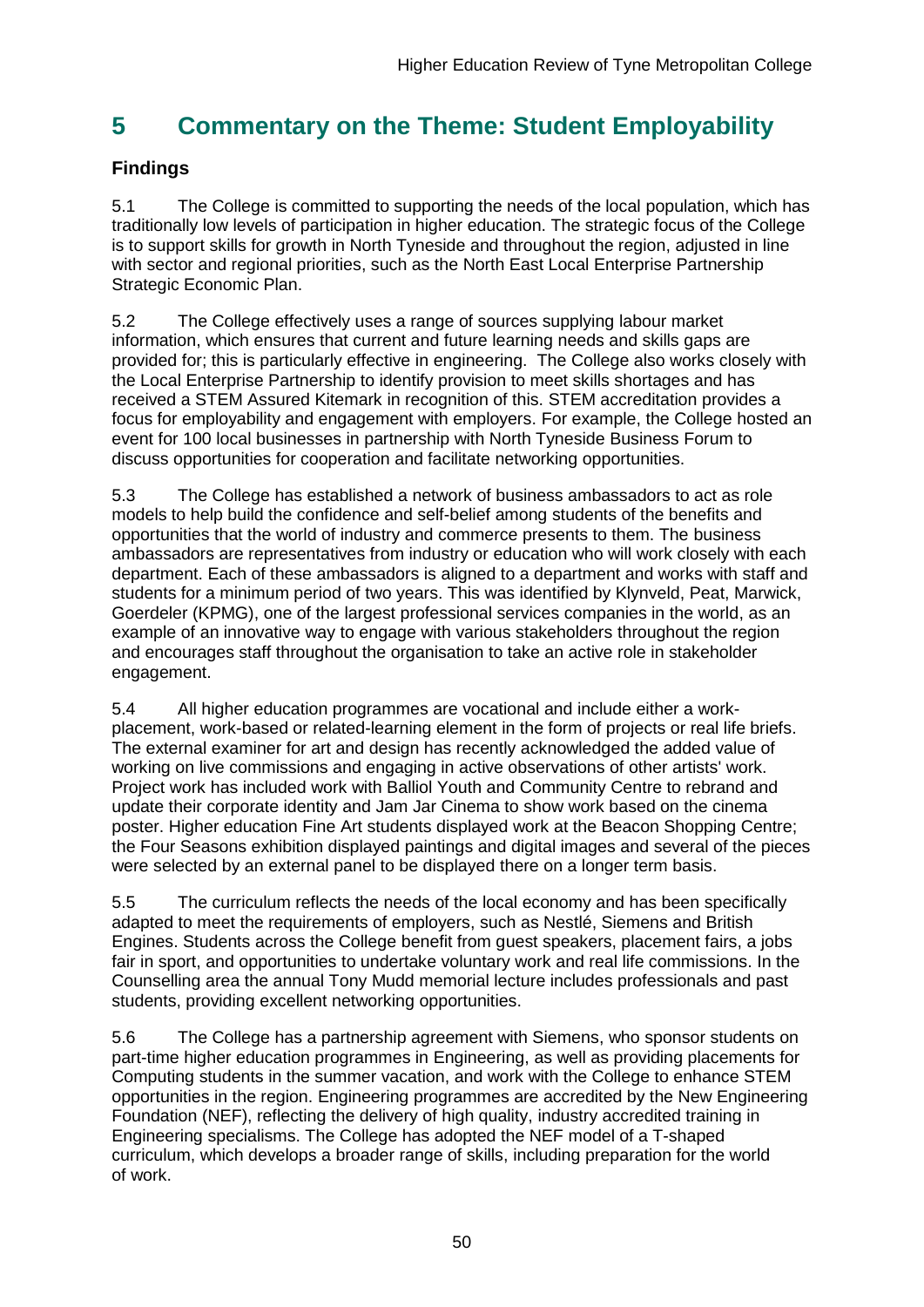5.7 Stakeholders, including employers, are routinely consulted about many aspects of provision; this informs annual review processes. Consultation with employers prior to the development of the Foundation Degree in Power Engineering has ensured that learners develop specific skills and knowledge in line with the requirements of the employers, in power and renewable energies, precision engineering, oil and gas subsea, with whom the College works. Similarly, the new Foundation Degree in Graphic Design has been endorsed by Taylor MacKenzie Design, and the content has been shaped in response to identified employer needs, including skills in motion graphics. Funding from the NEF Industrial Fellowship Scheme has enabled a higher education Visual Arts teacher to attend a one-week training placement at Taylor McKenzie Design Consultants in London. The placement enabled the teacher to identify links between Creative Industries and STEM subjects, and to develop IT and e-learning packages to support course content for a new Foundation Degree. Feedback from both students and external examiners is positive in relation to the development of employability skills. There are regular discussions with employers across all sectors to ensure that College staff knowledge is updated and programmes reflect changes in their industry sector. Employers confirm the importance to them of being involved in a partnership with the College.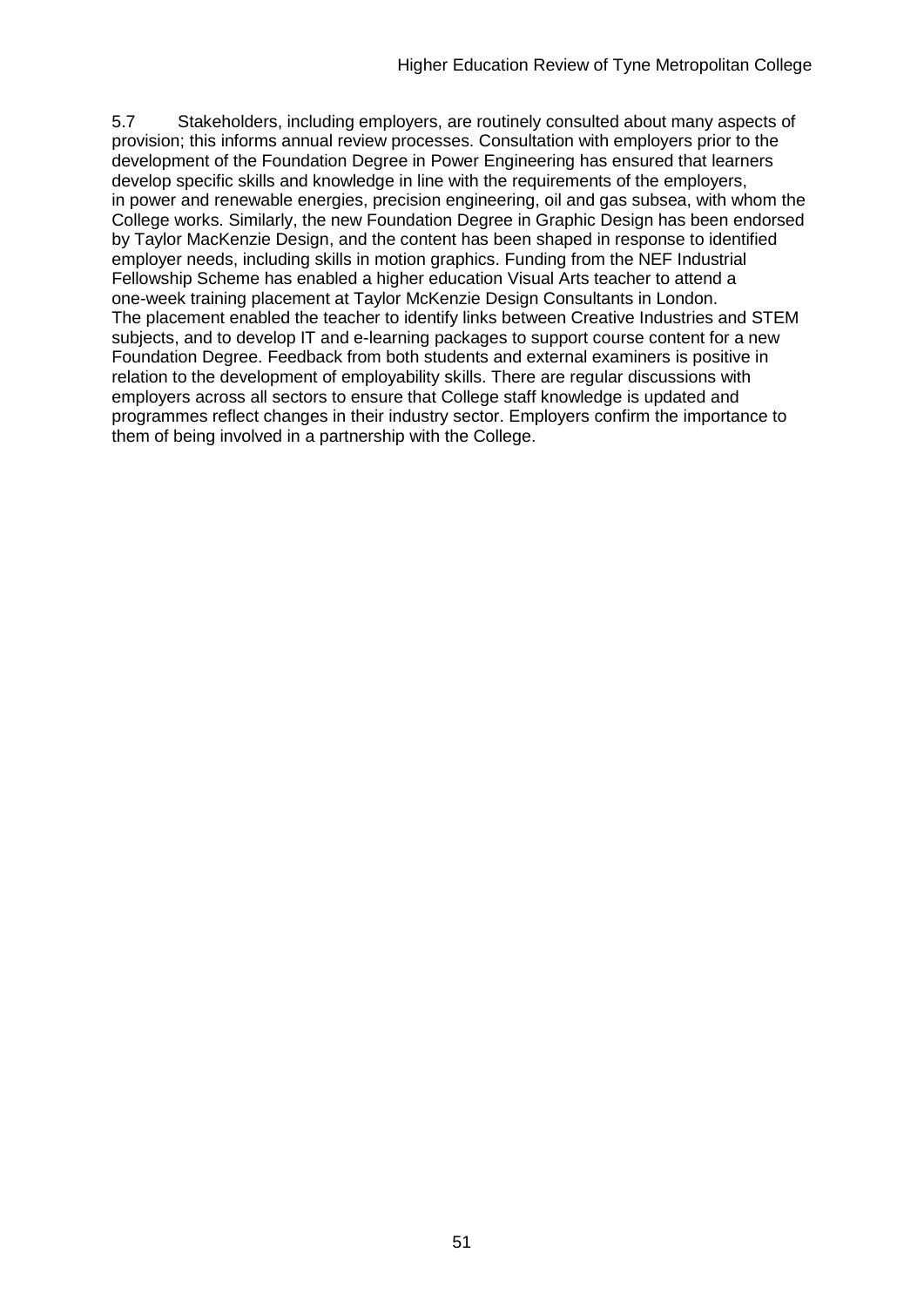## <span id="page-52-0"></span>**Glossary**

This glossary is a quick-reference guide to terms in this report that may be unfamiliar to some readers. Definitions of key operational terms are also given on pages 29-32 of the [Higher Education Review handbook](http://www.qaa.ac.uk/en/Publications/Documents/HER-handbook-14.pdf)

If you require formal definitions of other terms please refer to the section on assuring standards and quality: [www.qaa.ac.uk/assuring-standards-and-quality](http://www.qaa.ac.uk/assuring-standards-and-quality)

User-friendly explanations of a wide range of terms can be found in the longer **Glossary** on the QAA website: [www.qaa.ac.uk/Pages/GlossaryEN.aspx](http://www.qaa.ac.uk/Pages/GlossaryEN.aspx)

#### **Academic standards**

The standards set by **degree-awarding bodies** for their courses (programmes and modules) and expected for their awards. See also **threshold academic standard**.

#### **Award**

A qualification, or academic credit, conferred in formal recognition that a student has achieved the intended **learning outcomes** and passed the assessments required to meet the academic standards set for a **programme** or unit of study.

#### **Blended learning**

Learning delivered by a number of different methods, usually including face-to-face and e-learning (see **[technology enhanced or enabled learning](http://www.qaa.ac.uk/AboutUs/glossary/Pages/glossary-t.aspx#t1)**).

#### **Credit(s)**

A means of quantifying and recognising learning, used by most institutions that provide higher education **programmes of study**, expressed as numbers of credits at a specific level.

#### **Degree-awarding body**

A UK [higher education provider](http://newlive.qaa.ac.uk/AboutUs/glossary/Pages/glossary-h.aspx#h2.1) (typically a [university\)](http://newlive.qaa.ac.uk/AboutUs/glossary/Pages/glossary-u-z.aspx#u4) with the power to award degrees, conferred by Royal Charter, or under Section 76 of the Further and Higher Education Act 1992, or under Section 48 of the Further and Higher Education (Scotland) Act 1992, or by Papal Bull, or, since 1999, granted by the Privy Council on advice from QAA (in response to applications for [taught degree awarding powers, research degree awarding powers or](http://newlive.qaa.ac.uk/AboutUs/DAP/Pages/default.aspx)  [university title\)](http://newlive.qaa.ac.uk/AboutUs/DAP/Pages/default.aspx).

#### **Distance learning**

A course of study that does not involve face-to-face contact between students and tutors but instead uses technology such as the internet, intranets, broadcast media, CD-ROM and video, or traditional methods of correspondence - learning 'at a distance'. See also **blended learning**.

#### **Dual award or double award**

The granting of separate awards (and certificates) for the same **programme** by two **degree-awarding bodies** who have jointly delivered the programme of study leading to them. See also **multiple award**.

#### **e-learning**

See technology enhanced or enabled learning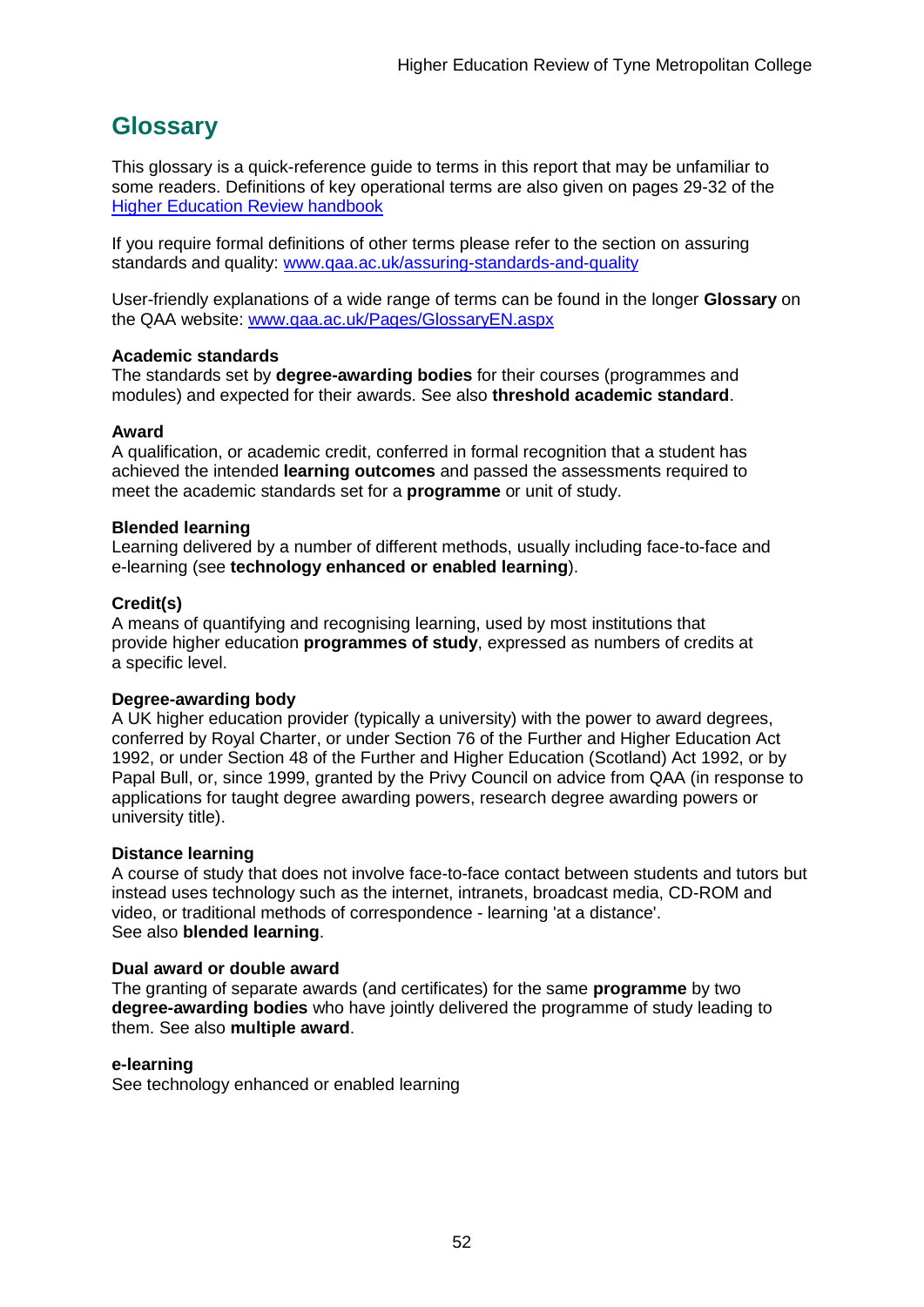#### **Enhancement**

The process by which [higher education providers](http://www.qaa.ac.uk/AboutUs/glossary/Pages/glossary-h.aspx#h2.1) systematically improve the quality of provision and the ways in which students' learning is supported. It is used as a technical term in our review processes.

#### **Expectations**

Statements in the **Quality Code** that set out what all UK [higher education providers](http://newlive.qaa.ac.uk/AboutUs/glossary/Pages/glossary-h.aspx#h2.1) expect of themselves and each other, and what the general public can therefore expect of them.

#### **Flexible and distributed learning**

A [programme](http://newlive.qaa.ac.uk/AboutUs/glossary/Pages/glossary-p.aspx#p12) or [module](http://newlive.qaa.ac.uk/AboutUs/glossary/Pages/glossary-m-o.aspx#m6) that does not require the student to attend classes or events at particular times and locations.

#### See also **distance learning**.

#### **Framework**

A published formal structure. See also **framework for higher education qualifications**.

#### **Framework for higher education qualifications**

A published formal structure that identifies a hierarchy of national qualification levels and describes the general achievement expected of holders of the main qualification types at each level, thus assisting higher education providers in maintaining academic standards. QAA publishes the following frameworks: *The Framework for Higher Education Qualifications in England, Wales and Northern Ireland* (FHEQ) and *The Framework for Qualifications of Higher Education Institutions in Scotland* (FQHEIS).

#### **Good practice**

A process or way of working that, in the view of a QAA review team, makes a particularly positive contribution to a higher education provider's management of academic standards and the quality of its educational provision. It is used as a technical term in QAA's audit and review processes.

#### **Learning opportunities**

The provision made for students' learning, including planned study, teaching, assessment, academic and personal support, and resources (such as libraries and information systems, laboratories or studios).

#### **Learning outcomes**

What a learner is expected to know, understand and/or be able to demonstrate after completing a process of learning.

#### **Multiple awards**

An arrangement where three or more **degree-awarding bodies** together provide a single jointly delivered **programme** (or programmes) leading to a separate **award** (and separate certification) of each awarding body. The arrangement is the same as for **dual/double awards**, but with three or more awarding bodies being involved.

#### **Operational definition**

A formal definition of a term, establishing exactly what QAA means when using it in reviews and reports.

#### **Programme (of study)**

An approved course of study that provides a coherent learning experience and normally leads to a qualification.